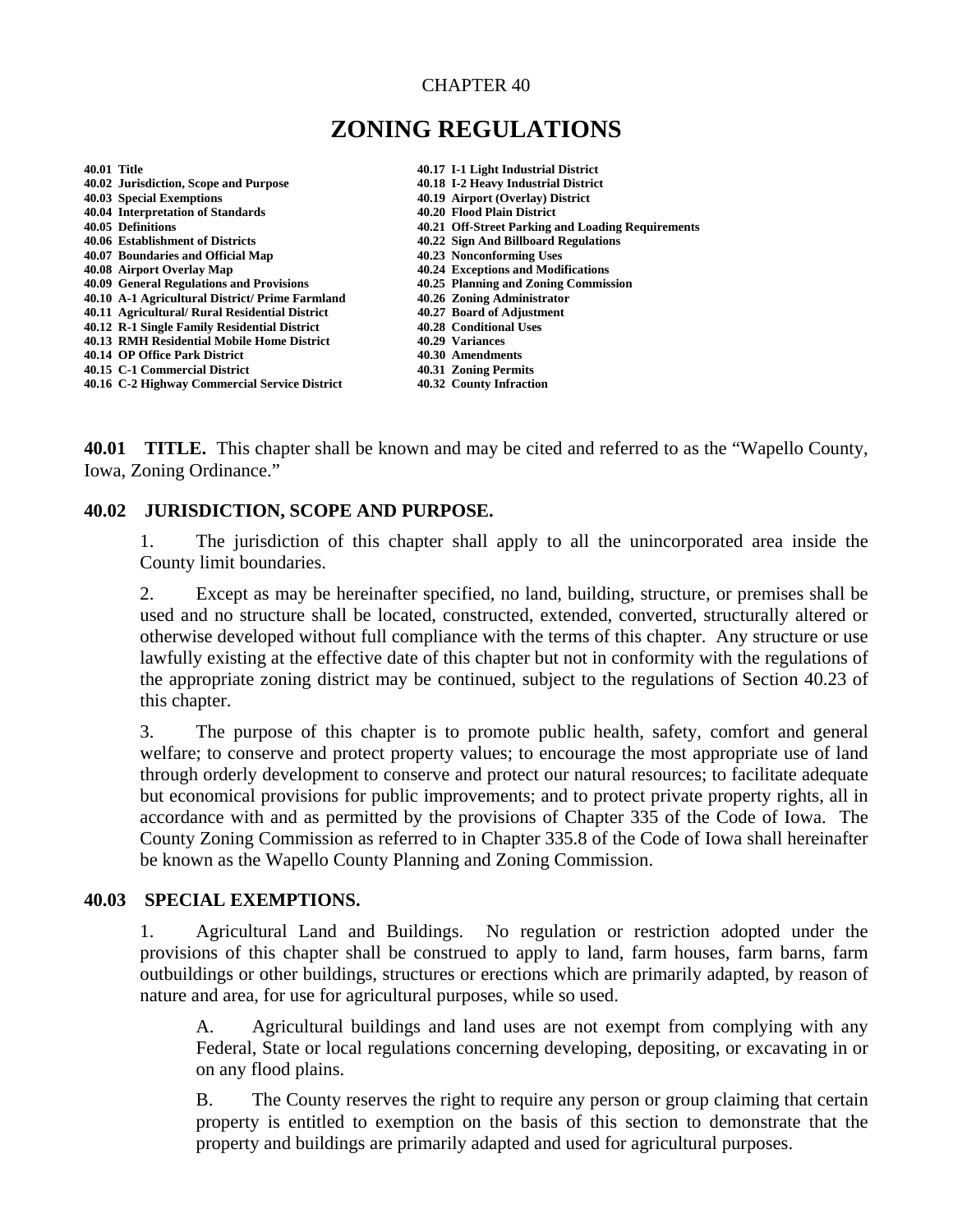2. Utility Companies. A special exemption applies to utility companies that are regulated by the Iowa Commerce Commission. While the Zoning Ordinance cannot regulate the distributing equipment and structures of utility companies, Wapello County encourages such companies to comply voluntarily with the standards and the land use policies of Wapello County. This exemption does not apply to cable television companies.

**40.04 INTERPRETATION OF STANDARDS.** In their interpretation and application, the provisions of this chapter shall be held to be minimum requirements. Where this chapter imposes a greater restriction than is imposed or required by other provisions of law or by other rules, regulations, or restrictive covenants, the provisions of this chapter shall control. Where the provisions of any statute, other ordinance or regulation impose greater restrictions than this chapter, such restrictions shall apply.

**40.05 DEFINITIONS.** For the purpose of this chapter, the following terms and words are defined, and the words "used" or "occupied" include the words "intended, designed, or arranged to be used or occupied."

1. "Accessory use or structure" means a use or structure on the same lot with, and of a nature customarily incidental and subordinate to, the principal use or structure.

2. "Administrative officer" means the individual designated by the Board of Supervisors and this chapter who is responsible for the enforcement of the regulations imposed by the Zoning Ordinance. This person may also be referred to as the Zoning Administrator.

3. "Adult book store" or "adult theater" means an establishment having as a substantial or significant portion of its stock in trade, books, magazines, periodicals, or the display of motion pictures which are distinguished or characterized by their emphasis on matter depicting or describing or relating to "specific sexual activities" or "special anatomical areas" (as defined below), or an establishment with a segment or section devoted to the sale or display of such material.

4. "Agriculture" means the science or art of cultivating the soil, producing crops, and raising livestock, and in varying degrees the preparation of these products for man's use and their disposal.

5. "Alley" or "lane" means a public or private way affording generally secondary means of access to abutting property and not intended for general traffic circulation.

6. "Animal feeding operation" means a lot, yard, corral, building, or other area in which animals are confined and fed and maintained for 45 days or more in any twelve-month period, and all structures used for the storage of manure from animals in the animal feeding operation. Two or more animal feeding operations under common ownership or management are deemed to be a single animal feeding operation if they are adjacent or utilize a common area or system for manure disposal. An animal feeding operation does not include a livestock market as defined in this section.

7. "Apartment house" - See "dwelling, multiple."

8. "Basement" means a story having part, but not more than one-half, of its height below grade. A basement is counted as a story for the purpose of height regulations.

9. "Billboard," as used in this chapter, includes all structures regardless of the material used in the construction of the same, that are erected, maintained or used for public display of posters, painted signs, wall signs (whether the structure is placed on the wall or painted on the wall itself), pictures or other pictorial reading matter which advertise a business or attraction which is not carried on or manufactured in or upon the premises upon which said signs or billboards are located.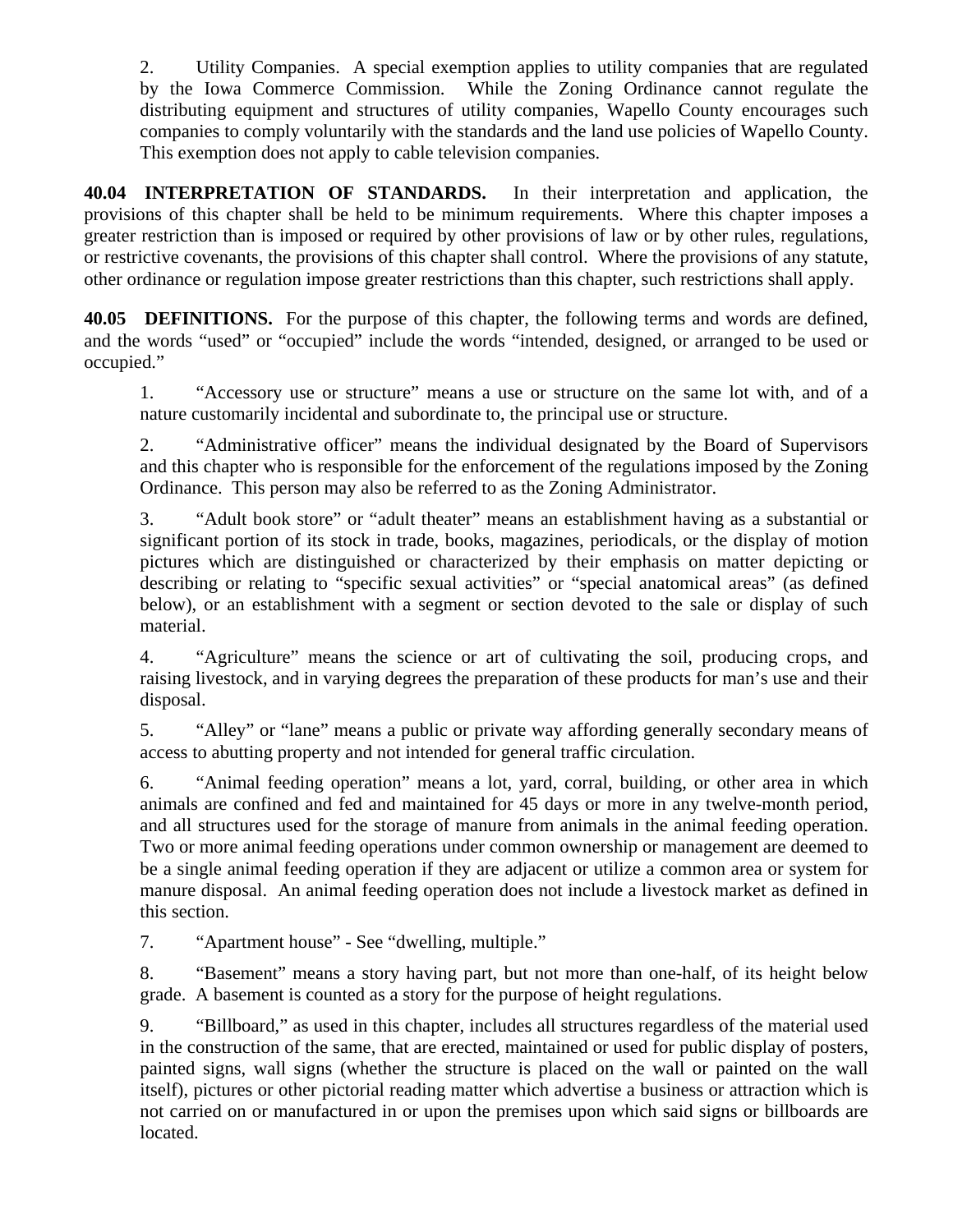10. "Boarding or lodging house" means a building other than a hotel or motel, occupied as a single housekeeping unit, where lodging or meals are provided for three or more, but not exceeding eight persons, for compensation, but not for public or transient use.

11. "Building" means any structure having a roof supported by walls or by columns designed or intended for enclosure, shelter or housing of persons, animals or chattels. When any portion thereof is separated by party walls without windows, doors, or other opening, each portion so separated shall be deemed a separate building, except residence dwellings.

12. "Building, height of" means the vertical distance from the average natural grade to the highest point of coping of a flat roof, or to the deck line of a mansard roof, or to the height of the highest gable of a pitch or hip roof.

13. "Building Official" means the agent so designated by the Board of Supervisors.

14. "Bulk station" means distributing stations commonly known as bulk or tank stations used for the storage and distribution of flammable liquids or liquefied petroleum products where the aggregate capacity of all storage tanks is more than twelve thousand (12,000) gallons.

15. "Cabin" means a permanent building designed for primary or temporary occupancy.

16. "Carport" means a roofed structure providing space for the parking of motor vehicles and enclosed on not more than two sides. For the purpose of this chapter, a carport attached to a principal building shall be considered part of the principal building and subject to all yard requirements herein.

17. "Cellar" (not to include an earth/bermed home) means that portion of a building having more than one-half of its height below grade. A cellar is not included in computing the number of stories for the purpose of height measurement.

18. "Common sewer system" means a central sewer collecting system available to each platted lot and discharging into a treatment plant, the construction and location of which is approved by the appropriate County and/or State agency.

19. "Common water system" means a central water supply system available to each platted lot for one single source approved by the appropriate County and/or State agency.

20. "Development" means any manmade change to alter the existing land use of a parcel of land including, but not limited to: buildings, structures, mining, dredging, filling, grading, paving, excavating or drilling operations.

21. "District" means an area or areas for which the district regulations governing the use of buildings, and land or lot area and height of buildings are uniform.

22. "Dwelling" means any building or portion thereof which is designed or used exclusively for residential purposes but not including a tent, cabin or travel trailer.

23. "Dwelling, single-family" means a detached residence designed for or occupied by one family only.

24. "Dwelling, two-family" means a residence designed for or occupied by two (2) families only, with separate housekeeping and cooking facilities for each.

25. "Dwelling, multiple" means a residence designed for or occupied by three (3) or more families, with separate housekeeping and cooking facilities for each.

26. "Dwelling, condominium" means a multiple dwelling as defined herein whereby the fee title to each dwelling unit is held independently of the others; regulated by Chapter 499B of the Code of Iowa.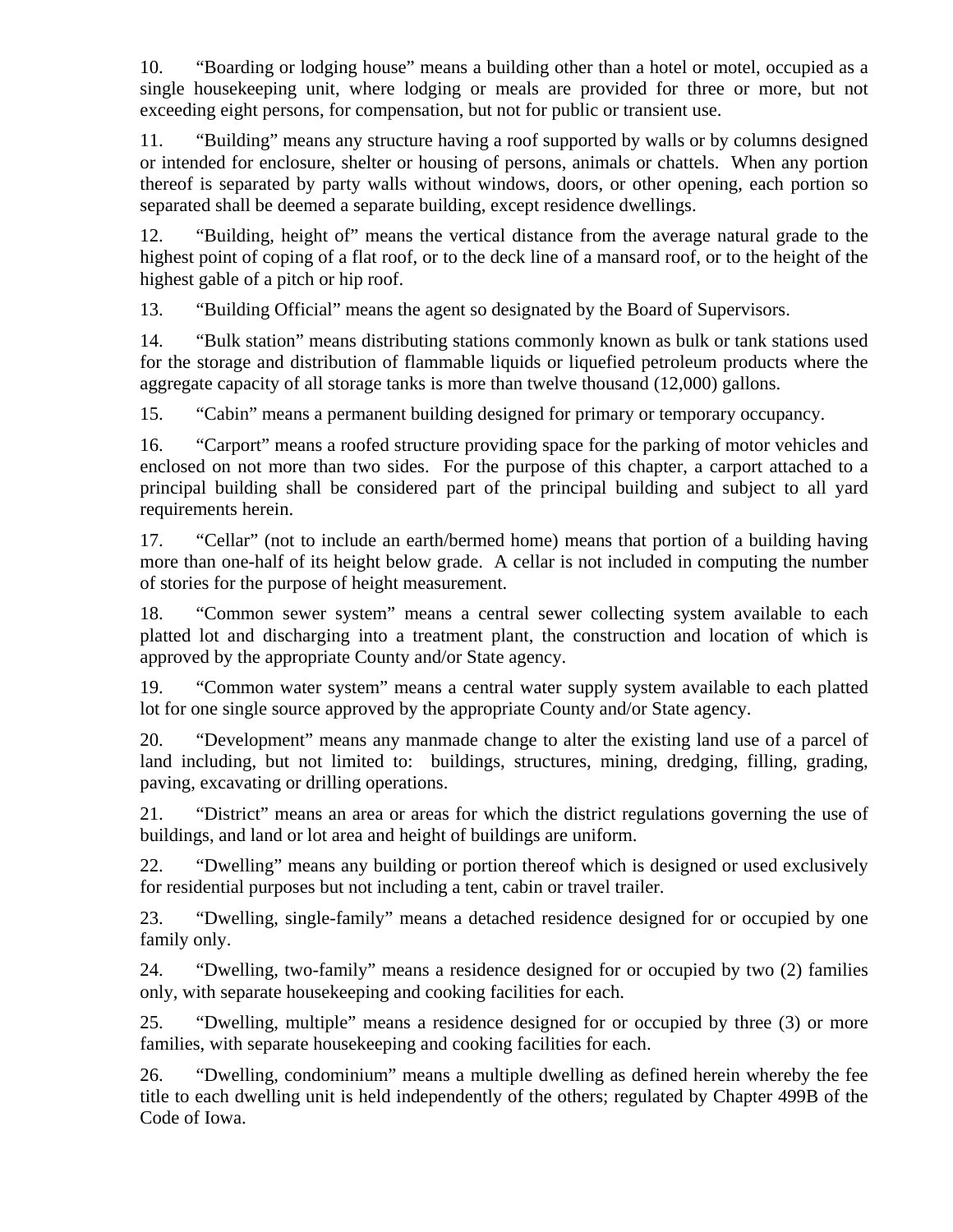27. "Dwelling, row" means any one of three or more attached dwellings in a continuous row, each such dwelling designed and erected as a unit on a separate lot and separated from one another by an approved wall or walls, and may also be referred to as a "townhouse."

28. "Dwelling, unit" means a room or group of rooms arranged, designed or used as living quarters for the occupancy of one family containing bathroom and/or kitchen facilities.

29. "Easement" means a grant by a property owner for the use of a strip of land by the public or any person for any specific purpose or purposes.

30. "Family" means one or more persons occupying a single dwelling unit. No such family shall contain over four (4) persons unless a majority of the members are related by blood, marriage or adoption (including foster children).

31. "Family home" means a family home as defined in Chapter 335.25 of the Code of Iowa.

32. "Farm" means land which is used for agricultural purposes and the growing and production of all agricultural products thereon, and their storage on the area, or for the raising thereon of poultry or livestock.

33. "Farmstead" means the farm house, associated farm buildings, and adjacent service areas of a farm.

34. "Feedlot" means:

A. Livestock feedlots as defined in Chapter 172D in the Code of Iowa: "Feedlot" means a lot, yard, corral, or other area in which livestock are confined, primarily for the purposes of feeding and growth prior to slaughter. The term does not include areas which are used for the raising of crops or other vegetation and upon which livestock are allowed to graze or feed.

B. Corporate or partnership farming as defined in Chapter 9H in the Code of Iowa: "Feedlot" means a lot, yard, corral, or other area in which hogs or cattle fed for slaughter are confined. The term includes areas which are used for the raising of crops or other vegetation and upon which hogs or cattle fed for slaughter are allowed to graze or feed.

35. "Flood" means a general and temporary condition of partial or complete inundation of normally dry land areas resulting from the overflow of streams or rivers or from the unusual and rapid runoff of surface waters from any source.

36. "Floodway" means the channel of a river or stream and those portions of the flood plains adjoining the channel, which are reasonably required to carry and discharge flood waters or flood flows so that confinement flood flows to the floodway will not result in substantially higher flood levels and flow velocities.

37. "Flood elevation, base of 100-year" means the elevation flood waters should reach at a particular site during the occurrence of a specific flood. A 100-year flood elevation is that elevation that flood waters would reach in a 100-year flood. There is a one in a one hundred (1 in 100) chance each year for such a flood.

38. "Flood hazard area" means the land within the County subject to a one percent or greater chance of flooding in any given year. This land is identified as Zone A on the Flood Insurance Rate Map.

39. "Flood insurance rate maps (F.I.R.M.)" means the official map prepared as part of (but published separately from) the Flood Insurance Study which delineates both the flood hazard areas and the risk premium zones applicable to the community.

40. "Flood plain" means any land area susceptible to being inundated by water as a result of a flood.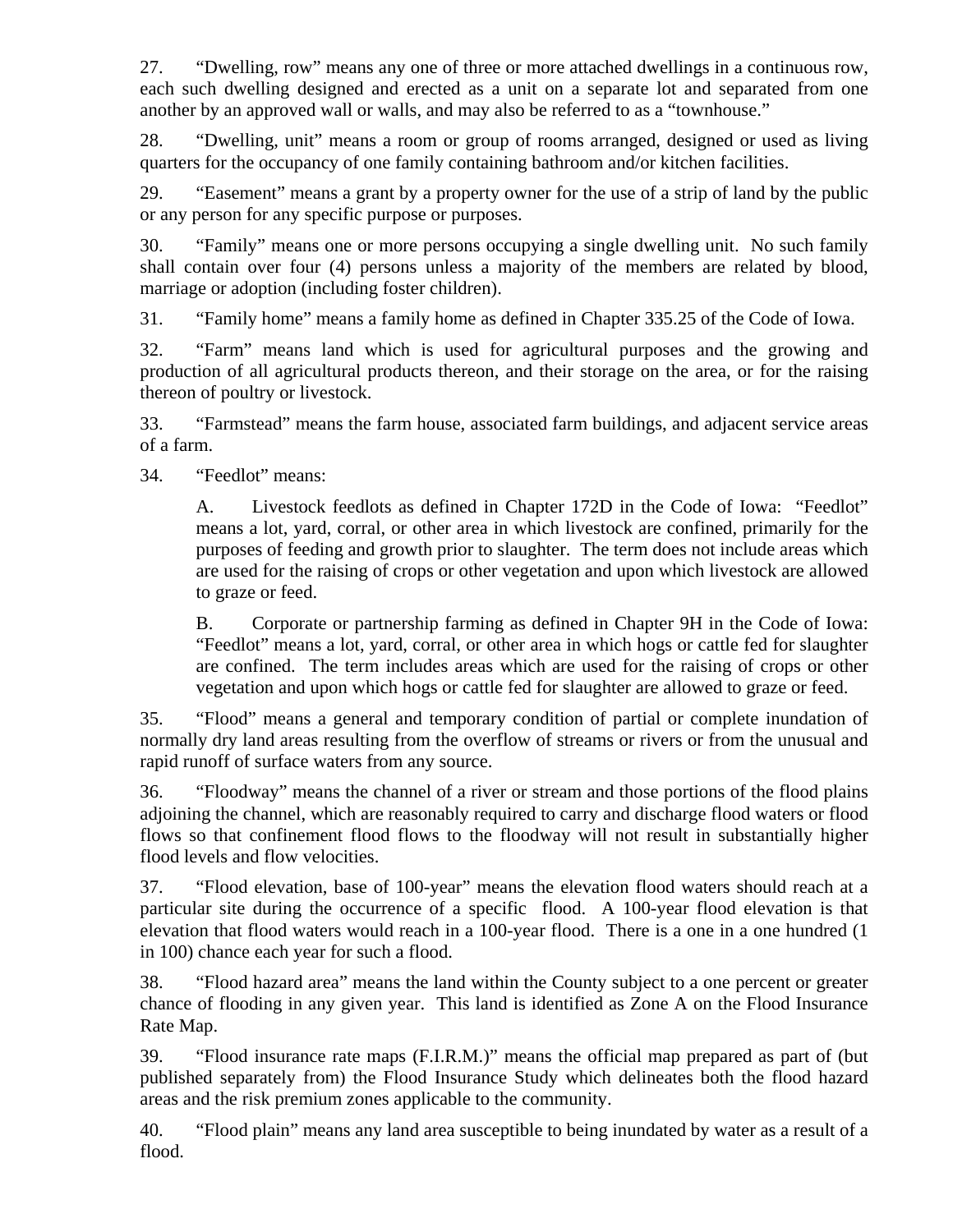41. "Floor area ratio" means the gross floor area of all buildings on a lot divided by the lot area on which the building or buildings are located.

42. "Frontage" means all the property abutting upon one side of a street measured along the right-of-way line.

43. "Frontage road" means any public road.

44. "Garage, private" means an enclosed structure intended for the parking of the private motor vehicles of the families resident upon the premises.

45. "Garage, public" means any building or premises except those used as private or storage garages, used for equipping, refueling, servicing, repairing, hiring, selling, or storing motordriven vehicles possessing current registration.

46. "Garage, storage" means any building or premises used for housing only of motor-driven vehicles pursuant to previous arrangements and not to transients, and at which automobile fuels and oils are not sold, and motor-driven vehicles are not equipped, repaired, hired, or sold. All vehicles so housed to possess current registration.

47. "Gasoline filling station" means any building or premises used for the retail sale of liquefied petroleum products for the propulsion of motor vehicles and may include such products as kerosene, fuel oil, packaged naphtha, lubricants, tires, batteries, antifreeze, motor vehicles accessories, and other items customarily associated with the sale of such products: for the rendering of services and making of adjustments and replacements to motor vehicles, and the washing, waxing and polishing of motor vehicles, as incidental to other services rendered; the making of repairs to motor vehicles except those of a major type. Repairs of a major type are defined to be spray painting, body, fender, or complete recapping or retreading of tires.

48. "Grade" means the average level of the finished surface of the ground adjacent to the exterior walls of the building.

49. "Home occupation" means a secondary use carried on entirely within the residence, or accessory building, where there is no evidence of such occupation being conducted on the premises by virtue of displays, excessive noise, odors, or electrical disturbances. The business shall be such that customer parking is provided inconspicuously on the premises. Only one sign is permitted under the following requirements:

- A. Not larger than five (5) square feet; and
- B. Placed flat against any one side of residence; or
- C. Posted within two (2) feet and parallel with residence or;

D. If residence is located behind the building line, the sign must be located no closer than fifty (50) feet to the road right-of-way and must be parallel with the residence; and

E. Is not illuminated.

No more than one nonresident assistant shall be employed and not more than one-half the total floor area shall be devoted to such use.

50. "Home industry" means a secondary use of a light industrial nature carried on entirely within the residence or accessory building as a secondary occupation which complies with restrictions of "home occupation."

51. "Hotel" means a building in which lodging is provided and offered to the public for compensation, and which is open to transient guests, in contradistinction to a boarding house or lodging house.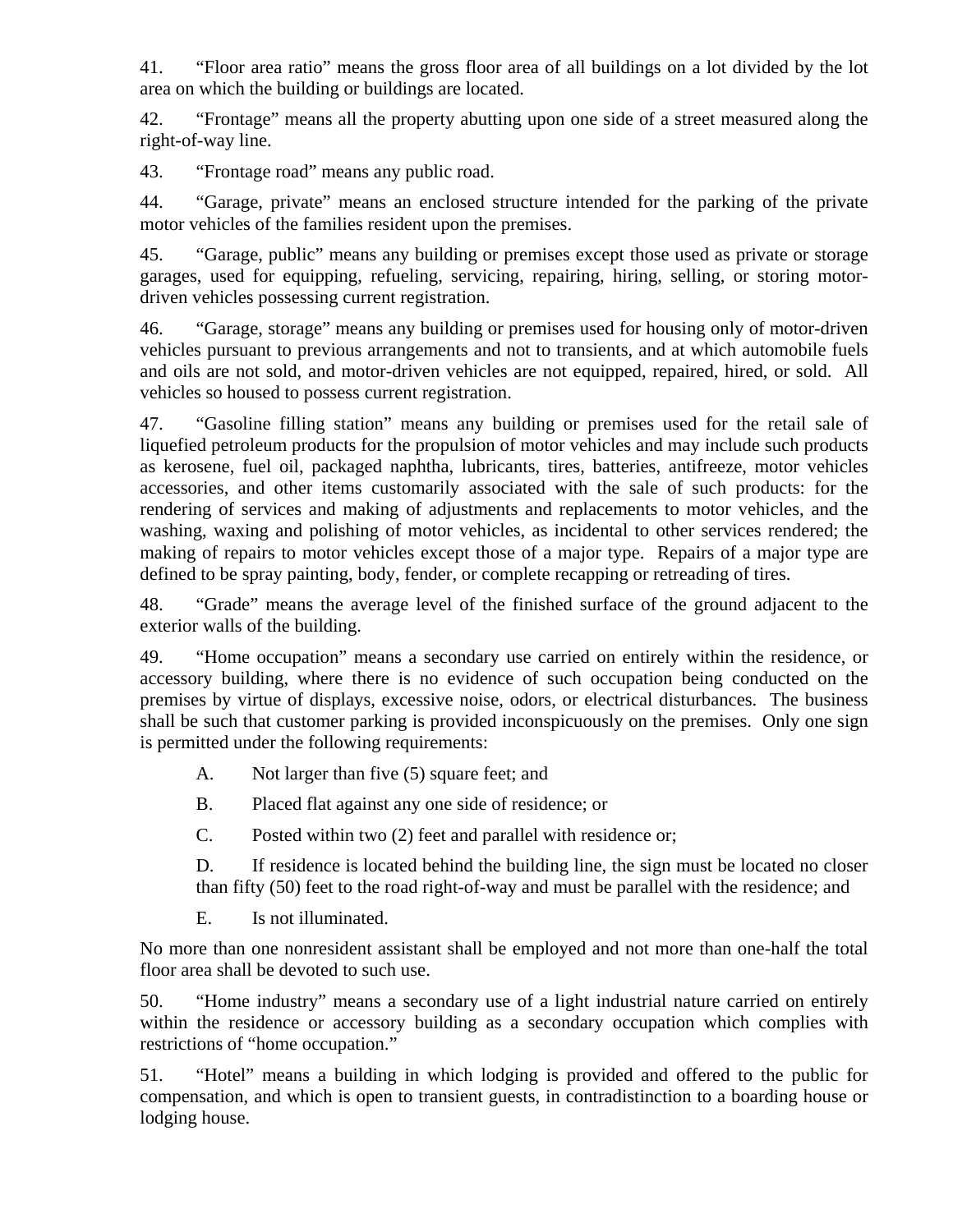52. "Junk or salvage" means old or scrap copper, brass, rope, rages, batteries, paper, trash, rubber debris, waste, appliances, furniture, equipment, building demolition materials or structural steel materials. This definition also includes junked, dismantled, or wrecked motor vehicles, or parts of motor vehicles, and iron, steel or other old or scrap ferrous or nonferrous material.

53. "Junk or salvage yard" means any area where junk or salvage is bought, sold, exchanged, baled or packed, disassembled, kept, stored or handled. This definition also includes auto or other vehicle or machinery wrecking or dismantling activities. This definition does not include the processing of used, discarded or salvaged materials as part of a manufacturing operation located on the same property, and contractors' storage yards. The presence on any lot, parcel or tract of land of three (3) or more wrecked, scrapped, ruined, dismantled or inoperative motor vehicles, including implements of husbandry not a part of a farming operation, shall constitute prima facie evidence of a junk or salvage yard. This does not include motor vehicles licensed for the current year as provided by law; and/or up to five (5) motor vehicles legally placed in storage; and/or more than five (5) legally stored vehicles if kept within a completely enclosed building or totally screened from view.

54. "Kennel" means any lot or premises used for the sale, boarding, or breeding of dogs, cats, or other household pets. Kennel also means the keeping of six (6) or more adult dogs, cats, or other household pets of the mammal group over the age of six (6) months.

55. "Livestock" means cattle, horses, sheep, swine and poultry, and any other animals or fowl which are being produced primarily for use as food or food products for human consumption.

56. "Lot" means, for the purposes of this chapter, a parcel of land of at least sufficient size to meet minimum zoning requirements for use, coverage and area and to provide such yards and other open space as are herein required. Such lot shall have frontage on a public road or street and may consist of: (i) a single lot of record; (ii) a portion of a lot of record; (iii) a combination of complete lots of record; and (iv) a parcel of land described by metes and bounds; provided that in no case of division or combination shall any residual lot or parcel be created which does not meet the requirements of this chapter.

- 57. "Lot area" means total horizontal area within lot lines.
- 58. "Lot, corner" means lots conforming to the following specified conditions:

A. A lot fronting on two intersecting streets which form an interior angle of one hundred thirty-five (135) degrees or less, and which lot has a frontage of not less than forty (40) feet on such streets.

B. A lot located at the angle in a street where the interior angle formed by the interior angle of the street lines is one hundred thirty-five (135) degrees, or less, and which lot has a frontage of not less than forty (40) feet on each leg of such angle.

59. "Lot, depth of" means the mean horizontal distance between the front and rear lot lines.

60. "Lot, interior" means a lot other than a corner lot.

61. "Lot line" means the property line bounding a lot, exclusive of public easements for street or road purposes.

62. "Lot line, front" means the line separating the lot from the street on which it fronts.

63. "Lot line, rear" means the lot line opposite and most distant from the front lot line.

64. "Lot line, side" means any lot line other than a front or rear lot line.

65. "Lot, through" means a lot having frontage on two non-intersecting streets, as distinguished from a corner lot.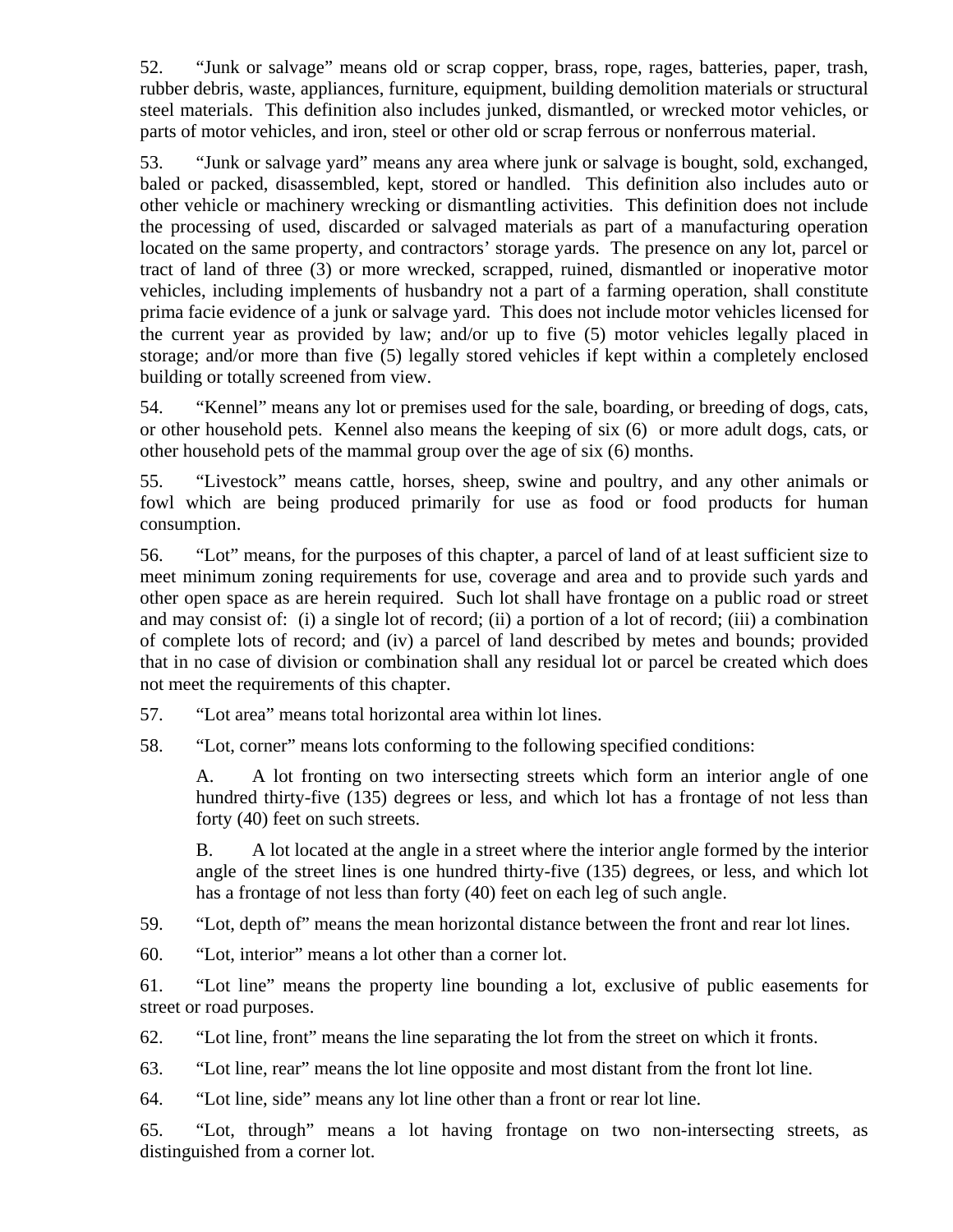66. "Lot width" means the mean horizontal distance between the side lot lines.

67. "Lot of record" means a lot which is part of a subdivision recorded in the office of the County Recorder, or a lot or parcel described by metes and bounds, the description of which has been so recorded.

68. "Low quality agricultural land" means all land in Capability Class IV-VII and those soils not identified as prime in the soil conservation service technical guide entitled *Iowa Soil Map Units That Qualify as Prime Farm Land*, April 1984, and which boundaries are identified in the Wapello County Soil Survey issued September 1984.

69. "Manufactured home" means a factory-built structure, which is manufactured or constructed under the authority of 42 United States Code Sec. 5403 and is to be used as a place for human habitation, but which is not constructed or equipped with a permanent hitch or other device allowing it to be moved other than for the purpose of moving to a permanent site, and which does not have permanently attached to its body or frame any wheels or axles. A mobile home is not a manufactured home, except as hereinafter provided.

70. "Mining" means the extraction of sand, gravel, rock, soil, coal, or other material from the land in the amount of 1,000 cubic yards or more and the removing thereof from the site including coal processing. The only exclusion from this definition shall be removal of materials associated with the construction of a building.

71. "Mobile home" means any vehicle without motive power used or so manufactured or constructed as to permit its being used as a conveyance upon the public streets and highways and so designed, constructed, or reconstructed as will permit the vehicles to be used as a place for human habitation by one or more persons; but also includes any such vehicle with motive power not registered as a motor vehicle in Iowa. A mobile home is not a manufactured home unless it has been legally converted, prior to July 1, 1984, to real property and taxed as a site built dwelling as provided in Chapter 135D, Code of Iowa.

72. "Mobile home park" means any site, lot, or tract of land upon which two (2) or more occupied mobile homes are harbored, either free of charge, or for revenue purposes, and as regulated by Chapter 135D of the Code of Iowa.

73. "Motel or tourist home" means a permanent building, or group of buildings, designed or arranged primarily for temporary occupancy as a dwelling for transient guests and arranged to provide space for parking vehicles used by the traveling public. Such building, or group of buildings, may include quarters for the use of operating personnel.

74. "Nonconforming use" means any lawful use, whether of a building or other structure or a tract of land, which does not conform to the applicable use regulations for the district in which it is located, either at the effective date of the Zoning Ordinance or as a result of a subsequent amendment thereto.

75. "Nuisance" means whatever is injurious to health, indecent, or unreasonably offensive to the senses or an obstruction to the free use of property so as essentially to unreasonably interfere with the comfortable enjoyment of life or property. This includes all definitions in Section 657.2 of the Code of Iowa.

76. "Nursing home" means a home for aged, chronically ill or incurable persons in which three (3) or more persons not of the immediate family are received, kept and provided with food, or shelter and care for compensation.

77. "Overlay district" means a district which acts in conjunction with the underlying zoning district or districts. Development within the overlay district must conform to the requirements of both zones or the more restrictive of the two.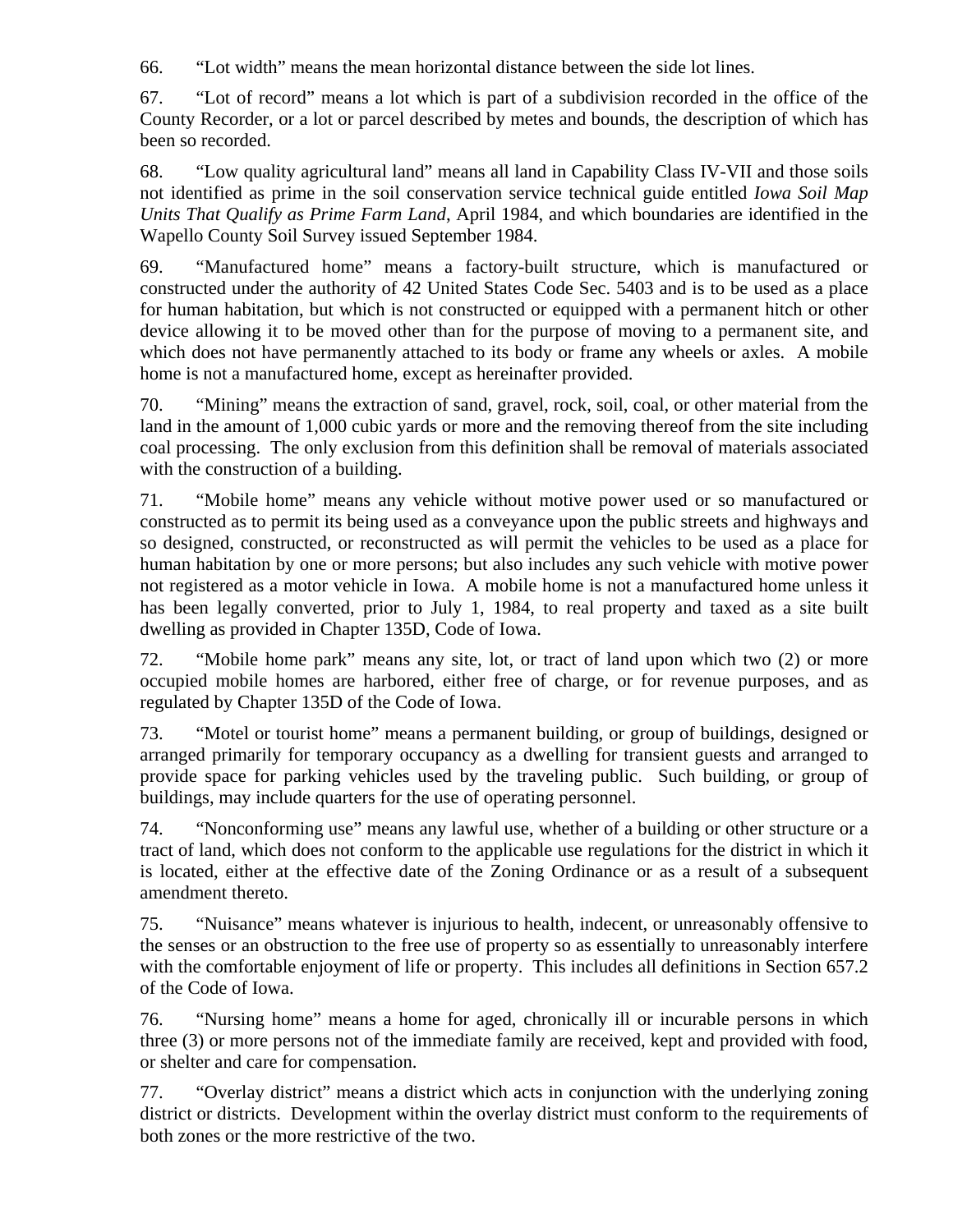78. "Parking lot" means a parcel of land devoted to unenclosed parking space.

79. "Parking space" means an area of not less than two hundred (200) square feet plus necessary maneuvering space for the parking of a motor vehicle.

80. "Permanent dwelling unit" means any unit designed for residential use that is constructed or erected on the ground or attached to the ground, or placed on site for greater than 180 days. For the purpose of this chapter, "permanent dwelling units" includes: cabins, mobile homes (placed on site for greater than 180 days), and single family homes on existing parcels.

81. "Permanent foundation" means a structural component of masonry, steel or wood, or a combination thereof, that extends and is placed on footings situated below the frost line and to which a structure is attached and supported. Wood, when used as, or a part of, the foundation structure and placed below grade shall be so treated as to resist deterioration or decay. This permanent foundation shall be in the form of a solid wall located under the exterior walls of the supported structure or in the form of pilings of sufficient number and so spaced as to support and secure the structure. In all installations, the dwelling shall be attached to the permanent foundation in such a manner as to prevent lateral movement, settling or heaving. All buildings, identified by the terms of this chapter as dwellings, shall be placed on a permanent foundation.

82. "Porch, unenclosed" means a roofed projection which has not more than fifty percent (50%) of each outside wall area enclosed by a building or siding material other than meshed screens.

83. "Prime farmlands" means all land in capability Class I, most of Class II, and Class III that has an adequate water management system, and as identified in the soil conservation service technical guide entitled *Iowa Soil Map Units That Qualify as Prime Farm Land*, April 1984, and which boundaries are identified in the Wapello County soil survey issued September 1984.

84. "Principal use or structure" means the predominant use of land or structures as distinguished from an accessory use.

85. "Right-of-way" means the land area the right to possession of which is secured or reserved by the contracting authority for road purposes.

86. "Recreation unit" means any unit designed for residential use that in used for the primary purpose of recreation activities. For the purpose of this chapter, recreation units includes mobile homes, park trailers, travel trailers, and other similar vehicles placed on site for more than 14 but less than 180 consecutive days that are licensed and ready for highways use.

87. "Riverbank" means the top of the existing bank of a river.

88. "Rural residence" means a parcel of land on which is located the dwelling of a person not engaged in the production of agricultural commodities, excluding a person who is retired from the production of agricultural commodities or who leases agricultural land to a person engaged in the production of agricultural commodities. Farmsteads and parcels existing on July 1, 1999, are exempt from acreage requirement but shall consist of at least one acre.

89. "Sanitary landfill" means land utilized for disposing of solid wastes in accordance with the rules and regulations of the Department of Natural Resources.

90. "Sign" means any words, lettering, figures, emblems, pictures, trade names, or trade marks used by an individual, firm, or association, a corporation, a profession, a business, a service, a community, a church, or school and visible from any public street or right-of-way and designed to attract attention for commercial or non-profit purposes. This is not to be construed to include directional signs erected or required by governmental bodies, legal notices, signs bearing only property numbers or names of occupants of premises.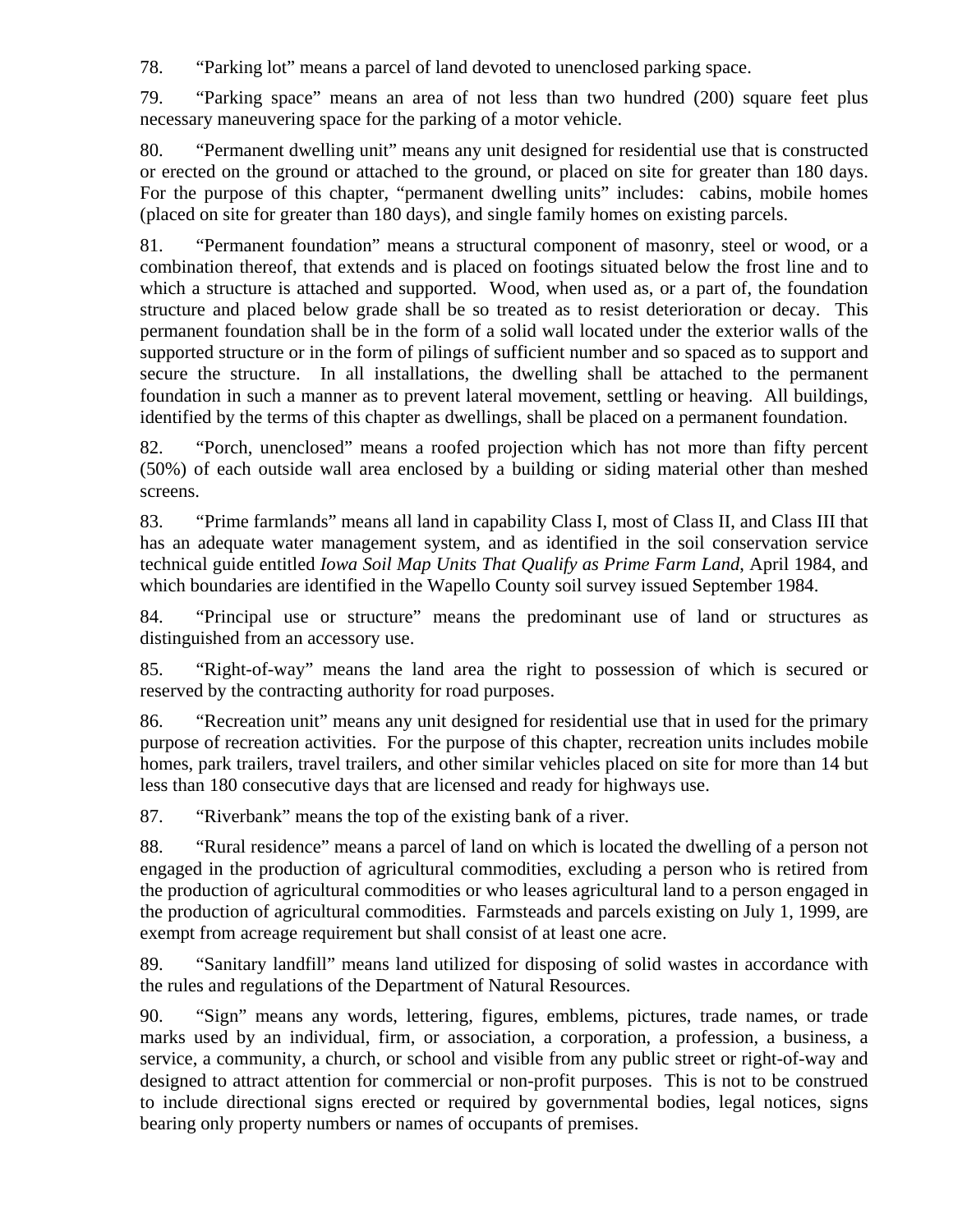91. "Specified sexual activities" means: (a) human genitals in a state of sexual stimulation or arousal; (b) acts of human masturbation, sexual intercourse or sodomy; (c) fondling or other erotic touching of human genitals, pubic region, buttocks, or female breasts.

92. "Specified anatomical areas" means: (a) less than completely and opaquely covered human genitals or pubic region; buttocks; and female breasts below a point immediately above the top of the areola; and (b) human male genitals in a discernible turgid state, even if completely and opaquely covered.

93. "Stable, private" means a building or structure used or intended to be used for housing horses belonging to the owner of the property for non-commercial purposes.

94. "Stable, public" or "riding academy" means a building or structure used or intended to be used for the housing of horses on a fee basis. Riding instruction may be given in connection with a public stable or riding academy.

95. "Story" means that portion of the building, other than a basement or cellar, included between the surface of any floor and the surface of the floor next above it or, if there is no floor above it, the space between the floor and the ceiling next above it.

96. "Story, half" means a space under a sloping roof which has a line of intersection of roof decking and wall face not more than four (4) feet above the top floor level.

97. "Street line" means a dividing line between a lot, tract or parcel of land and a contiguous street.

98. "Street, road, drive, or entrance (private)" means all property intended for use by vehicular traffic; but not dedicated to the public nor controlled and maintained by a political subdivision.

99. "Street, road, drive or entrance (public)" means all property intended for use by vehicular traffic which has been dedicated to the public or deeded to a political subdivision.

100. "Structural alterations" means any replacement or changes in the type of construction or in the supporting members of a building, such as bearing walls or partitions, columns, beams or girders, beyond ordinary repairs or maintenance.

101. "Structure" means anything constructed or erected on the ground or attached to the ground, or which requires attachment to something having a permanent location on the ground, including, but not limited to buildings, factories, sheds, cabins, factory-built homes, storage tanks, and other similar uses.

102. "Subdivision" means a tract of land divided into three or more lots.

103. "Substantial improvement" means any improvement to a structure which satisfies either of the following criteria:

A. Any repair, reconstruction, or improvement of a structure, the cost of which equals or exceeds 50 percent of the market value of the structure either (i) before the improvement or repair is started, or (ii) if the structure has been damaged, and is being restored, before the damage occurred. For the purposes of this definition, "substantial improvement" is considered to occur when the first alteration affects the external dimensions of the structure. The term does not, however, include any project for improvement of a structure to comply with existing State or local health, sanitary, or safety code specifications which are solely necessary to assure safe conditions for the existing use.

B. Any addition which increases the original floor area of a building by 25 percent or more.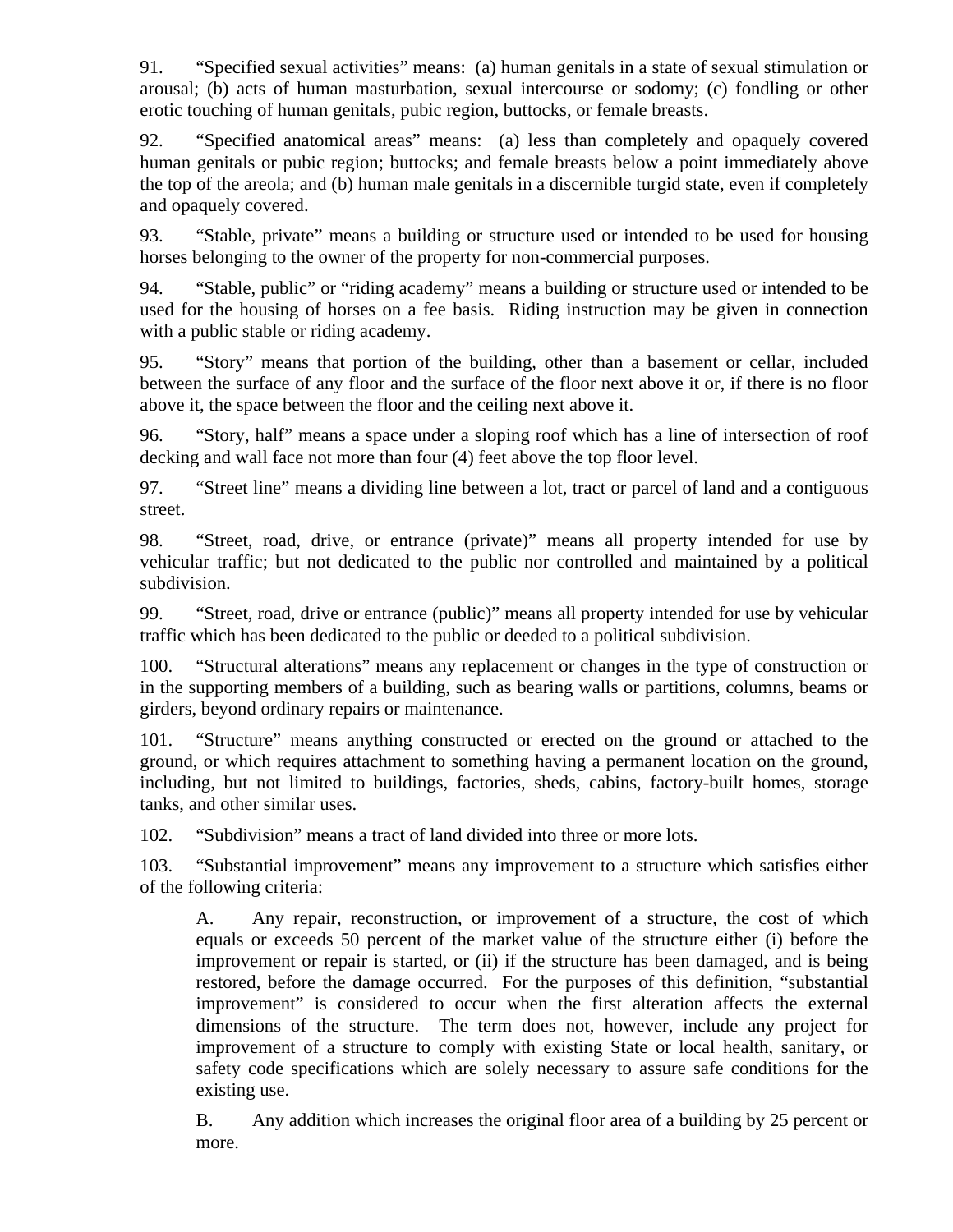104. "Travel trailer" means a recreational vehicle, with or without motive power; designed as a temporary dwelling, not exceeding eight (8) feet in width and thirty-two (32) feet in length, exclusive of separate towing unit. Such vehicles are customarily and ordinarily used for travel or recreational purposes and not used for permanent habitation.

105. "Travel trailer park (camp)" means an area licensed and used or offered for use in whole or in part, with or without charge, for the parking of occupied travel trailers, pickup campers, converted buses, motor homes, tent trailers, tents, or similar devices used for temporary, portable housing. Unoccupied mobile homes, travel trailers, and similar devices may be stored in the park, but only in an area marked for storage. No repair, maintenance, sales, or servicing, or such devices are allowed in the park.

106. "Use" means the purpose or activity for which the land or building thereon is designated, arranged or intended, or for which it is occupied, utilized or maintained.

107. "Use, accessory" means a use subordinate to and serving the principal use or structure on the same lot and customarily incidental thereto.

108. "Use, conditional" means a use classified as conditional may be appropriate or desirable in a specified zone, but requires special approval because if not carefully located or designed, it may create special problems such as excessive height, bulk or abnormal traffic congestion.

109. "Use, nonconforming" means use of land, buildings or structures legally existing at the effective date of the Zoning Ordinance which does not comply with all regulations of this chapter or any amendments hereto governing the zoning district in which such use is located.

110. "Use, permitted" means a public or private use which of itself conform with the purposes, objectives, requirements, regulations and performance standards of a particular district.

111. "Use, principal" means the main use of land or buildings as distinguished from subordinate or accessory uses. A "principal use" may be either permitted or conditional.

112. "Variance" means a modification or variation of the provisions of this chapter where it is determined that by reason of special and unusual circumstances relating to a specific log, that strict application of the chapter would cause an undue or unnecessary hardship, or that strict conformity with the provisions of this chapter would be unreasonable, impractical or unfeasible under the circumstances.

113. "Yard" means an open space on the same lot with a building unoccupied and unobstructed by any portion of the structure from the ground upward, except as otherwise provided in this chapter.

114. "Yard, front" means a yard across the full width of the lot extending from the front line of the principal building to the front line of the lot.

115. "Yard, rear" means a yard extending the full width of the lot between the principal building and the rear lot line.

116. "Yard, side" means a yard between the principal building and the side line of the lot, and extending from the front yard line to the rear yard line.

117. "Zoning amendment" means a change authorized by the governing body of a change in zoning district classification or the boundaries of a zoning district.

118. "Zoning permit" means a lawful permit issued by the Zoning Administrator for the erection, reconstruction or alteration of a building or structure or the use of land.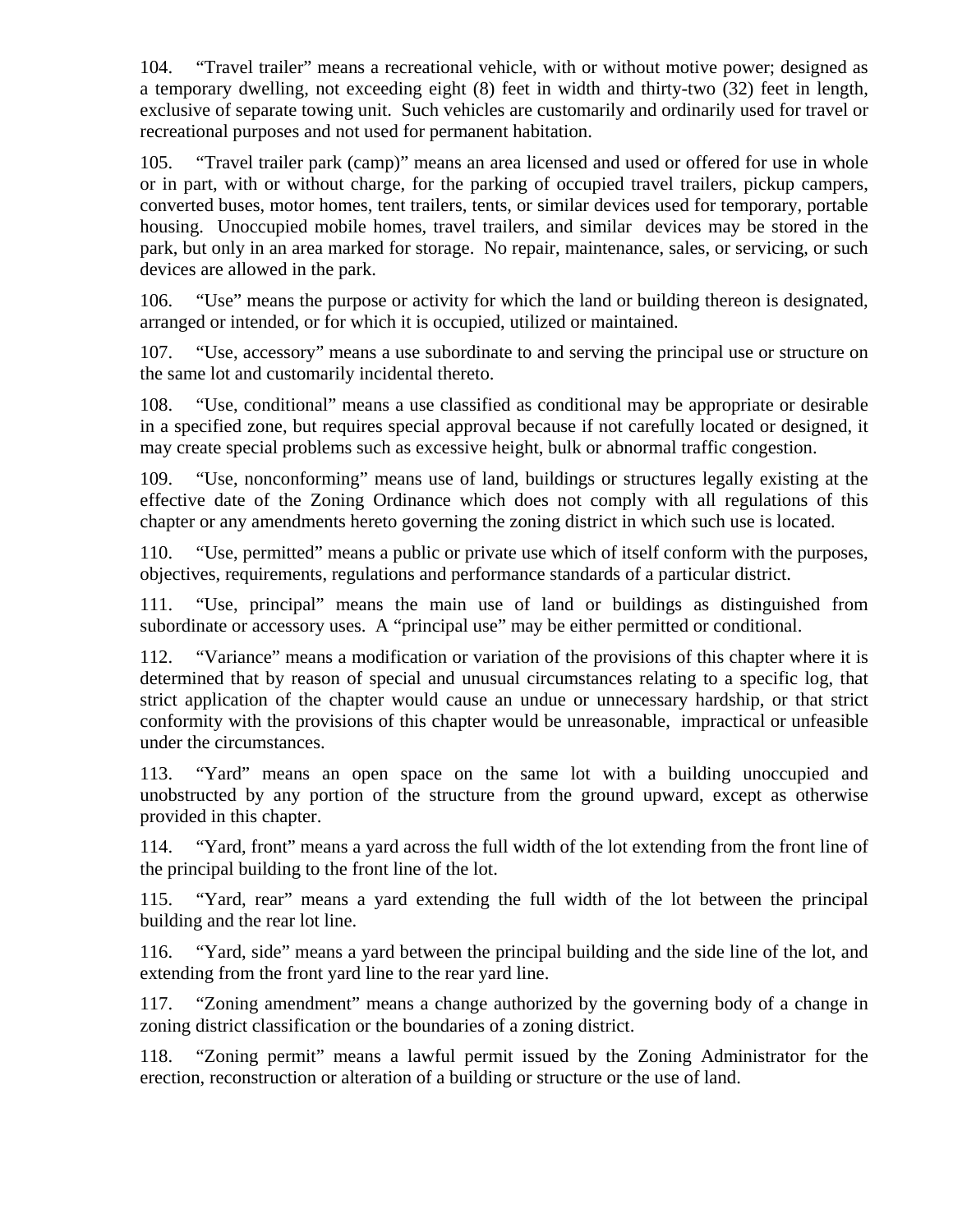**40.06 ESTABLISHMENT OF DISTRICTS.** In order to carry out the purpose and intent of this chapter, the unincorporated area of the County is hereby divided into the following zoning district classifications:

- A-1 Agricultural District/Prime Farmland
- A-2 Agricultural/ Rural Resident District
- R-1 Single Family Residential District
- RMH Residential Mobile Home District
- C-1 Commercial District
- C-2 Highway Service Commercial District
- I-1 Light Industrial District
- I-2 Heavy Industrial District
- AP Airport Overlay District
- FP Flood Plain

**40.07 BOUNDARIES AND OFFICIAL MAP.** The boundaries of these districts are indicated upon the Official Zoning Map of Wapello County, Iowa, which map is made a part of this chapter by reference. The said Official Zoning Map and all the notations, references and other matters shown thereon shall be as much a part of this chapter as if the notations, references, and other matters set forth by said map were all fully described herein. The said Official Zoning Map shall be on file in the office of the Zoning Administrator and shall bear the signature of the Chairperson of the Board of Supervisors, attested by the County Auditor, under the certification that it is the Official Zoning Map referred to in the Zoning Ordinance. If, in accordance with the provisions of this chapter, changes are made in the district boundaries or other matters portrayed on the Official Zoning Map, the resolution number and date of said change shall be recorded by the County Auditor on the Official Zoning Map. The Board of Supervisors may from time to time adopt a new Official Zoning Map which shall supersede the prior Official Zoning Map, in the event that the Official Zoning Map becomes damaged or destroyed; or for purposes of clarity due to a number of boundary changes, or to correct drafting errors or omissions; provided, however, any such adoption shall not have the effect of amending the original Zoning Ordinance or any subsequent amendment thereof. Where uncertainty exists as to the boundaries of districts as shown on the Official Zoning Map, the following rules shall apply:

1. Boundaries, indicated as approximately following the centerlines of streets, highways, alleys, or other public right-of-way shall be construed to follow such centerlines.

2. Boundaries indicated as approximately following platted lot lines shall be construed as following such lot lines.

3. Boundaries indicated as approximately following Section lines, quarter lines, quarter Section lines, or quarter-quarter section lines shall be construed as following such lines.

4. Boundaries indicated as approximately to following corporate limits shall be construed as following corporate limits.

5. Boundaries indicated as following railroad lines shall be construed to be midway between the main tracks.

6. Boundaries indicated as approximately following the centerlines of rivers, streams, creeks, or other waterways shall be construed to follow such centerlines.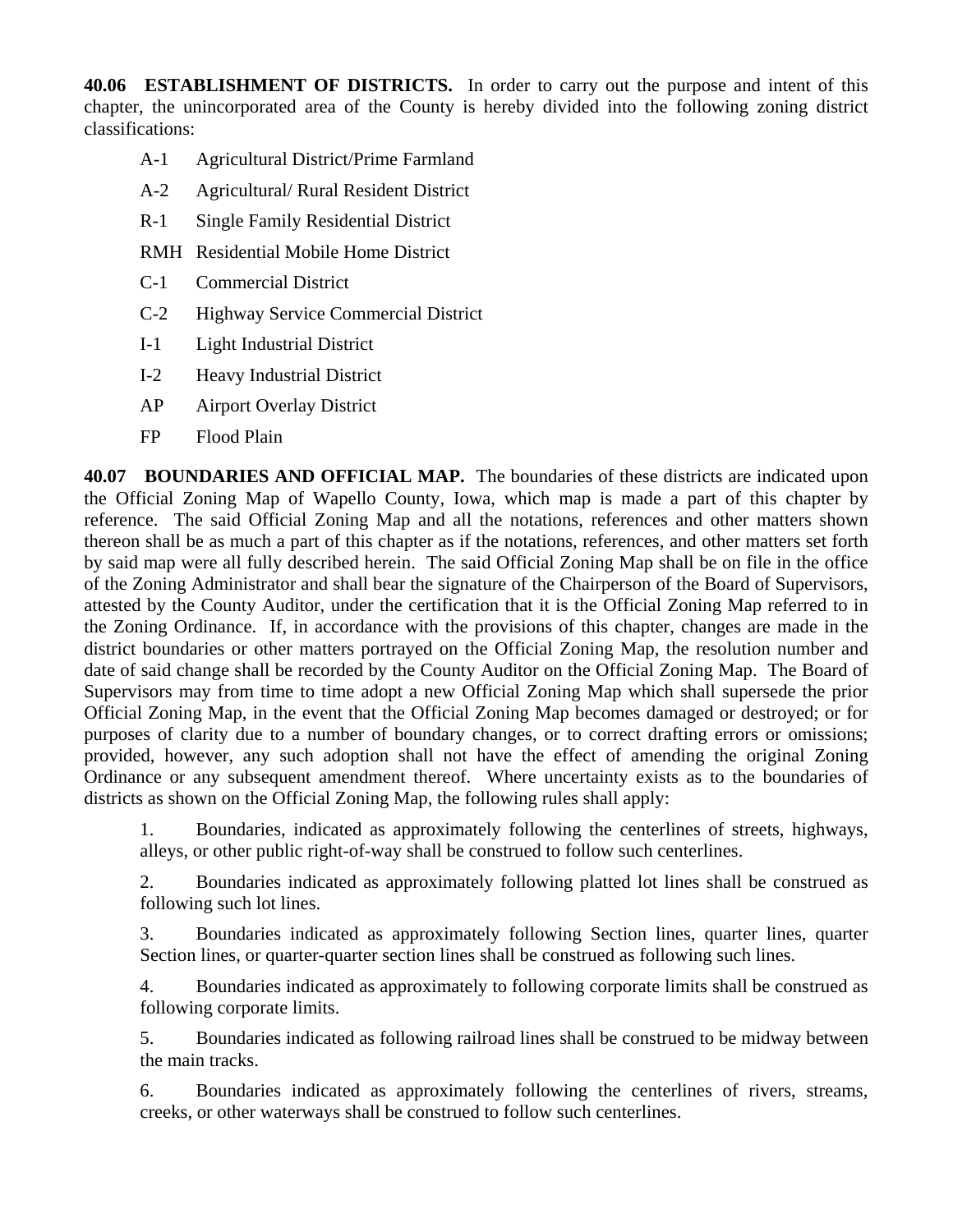7. Boundaries not capable of being determined in the previous paragraphs shall be as dimensioned on the Official Zoning Map or if not dimensioned shall be determined by the scale shown on the map.

**40.08 AIRPORT OVERLAY MAP.** The boundaries of the airport overlay district shall be the same as shown on the Ottumwa Municipal Airport Height Zoning Map. This map is hereby adopted by reference as the Official Airport Overlay Map. This map shall have the same force and effect as if it were fully set forth and described herein. The map is available for review in the office of the Zoning Administrator.

## **40.09 GENERAL REGULATIONS AND PROVISIONS.**

1. Airborne Aircraft Interference. Notwithstanding any other provisions of this chapter, no use may be made of land or water within the County in such a manner as to interfere with the operation of any airborne aircraft. The following special requirements shall apply to all zoning districts:

A. All lights or illumination used in conjunction with street, parking, signs or use of land and structures shall be arranged and operated in such a manner that it is not misleading or dangerous to aircraft operating from the Ottumwa Municipal Airport or in the vicinity thereof.

B. No operations from any use shall produce smoke, glare or other visual hazards within three (3) statute miles of any usable runway of the Ottumwa Municipal Airport.

C. No operations from any use in Wapello County shall produce electronic interference with navigation signals or radio communications between the airport and aircraft.

2. Building Lines On Approved Plats. Whenever the plat of a land subdivision on record in the office of the County Recorder shows a setback building line along any frontage for the purpose of creating a front yard or side street yard line, the building line thus shown shall apply along such frontage in place of any other yard line required in this chapter unless specific yard requirements in this chapter require a greater setback.

3. Buildings On Through Lots. Through lots extending from street to street shall provide the required front yard on both streets.

4. Conformance Required. Except as may be hereinafter specified, no land, building, structure, or premises shall hereafter be used and no building, or part thereof, or other structure shall be located, erected, reconstructed, extended, enlarged, or altered, except in conformity with the provisions of this chapter.

5. Corner Lots. The front yard regulation shall apply to each street side of corner lots.

6. Construction In Flood Hazard Areas. No person, firm or corporation shall initiate any development or cause the same to occur in any flood hazard area without first obtaining the necessary permits as required by any Federal, State or local agency. Any permitted construction shall be in conformance with all Federal, State and local regulations concerning development in flood hazard areas. Refer to Chapter 36 of this Code of Ordinances for local permitting and development requirements.

7. Disincorporation. All territory which may hereafter become part of the unincorporated area of Wapello County, Iowa, which is regulated by this chapter, by the disincorporation of any city, or any part thereof, shall automatically be classed as lying and being in the A-1 Agricultural District until such classification shall have been changed by amendment of this chapter as provided by law.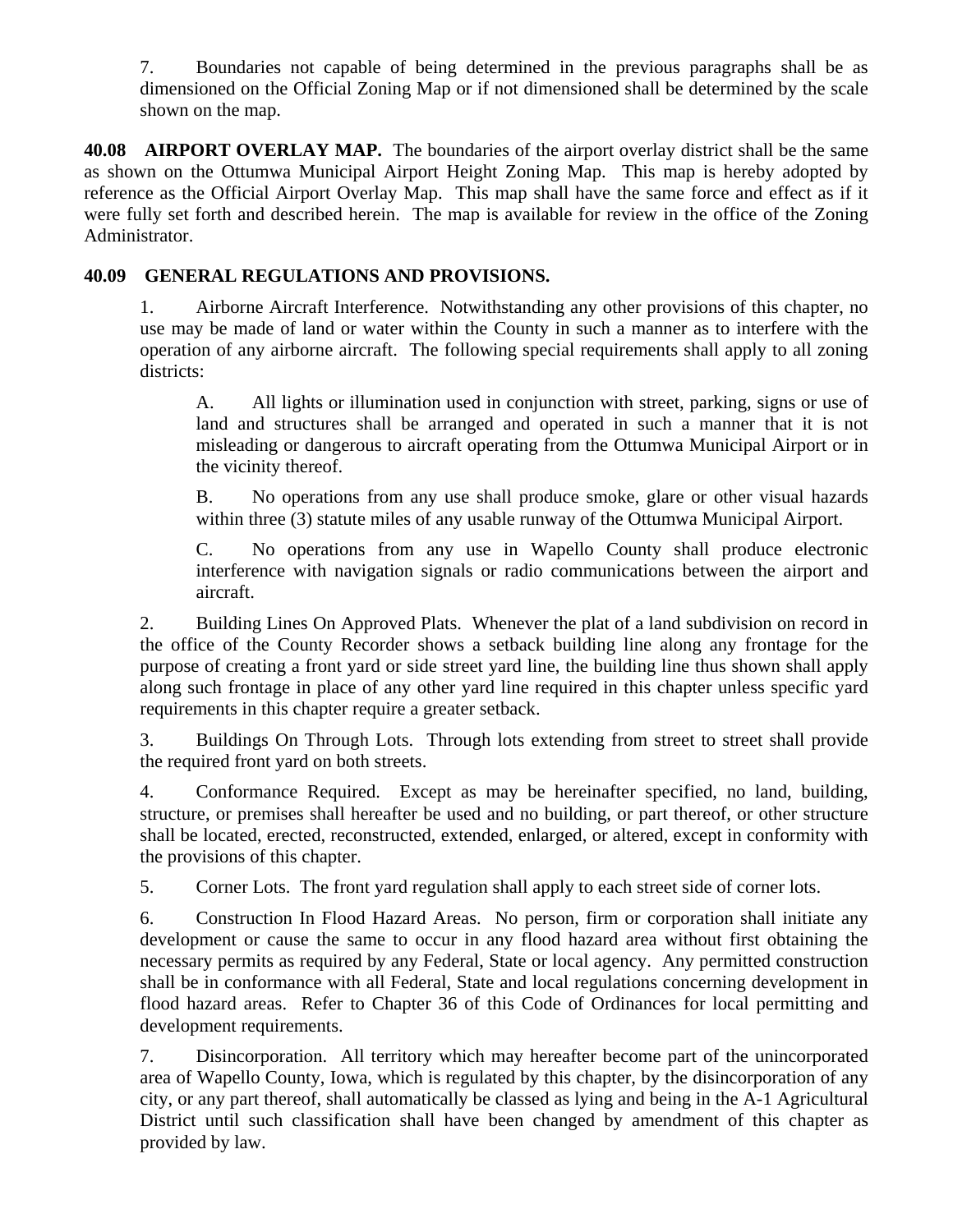8. Fences and Walls. In any R-1 and RMH District, on any lot used for residential purposes, fences and walls not exceeding eight (8) feet in height are permitted within the limits of the side and rear yards. A fence or wall not exceeding four and one-half  $(4\frac{1}{2})$  feet in height is permitted within the limits of the front yard. In the case of retaining walls or supporting embankments, the above requirements shall apply only to that part of the wall above ground surface of the retained embankment. In all other districts, fences and walls are permitted not exceeding eight (8) feet in height within the limits of the yard. In all cases, fences shall be constructed with the best side facing the neighboring land user.

9. Method of Yard Measurements. The setback of the building for front, rear, and side yards shall in all cases be measured at a right angle from the lot line or right-of-way to the nearest point of the adjacent building wall of the building.

10. Mobile/Manufactured Homes. All mobile and/or manufactured homes located in any zoning district shall comply with paragraphs  $40.13(5)(C)$  through  $(E)$  of this chapter except where more restrictive standards are required.

11. One Principal Building To a Lot. Every building erected or structurally altered shall be located on a lot, as defined herein, and in no case shall there be more than one principal building on a residential lot, unless otherwise specified in this chapter.

12. Permits Previously Issued. Nothing herein contained shall require any change in the overall layout, plans, construction, size, or designated use of any building, or part thereof, for which approvals and/or required permits have been granted before the enactment of the Zoning Ordinance, the construction of which, in conformance with such plans, shall have been started prior to the effective date of this chapter and completion thereof carried on in a normal manner and not discontinued for reasons other than those beyond the builder's control.

13. Required Yard Cannot Be Reduced. No yard or lot existing at the time of passage of the Zoning Ordinance shall be reduced in dimension of area below the minimum required by this chapter. No part of a yard or other open space, or off-street parking or loading space provided about any building, structure, or use for the purpose of complying with the provisions of this chapter shall be included as part of a yard, open space, or off-street parking or loading space required under this chapter for another building, structure, or use.

14. Street Frontage Required. Except as otherwise permitted in this chapter, no lot shall contain any building used in whole or in part for residence purposes unless such lot abuts for at least forty (40) feet on at least one public street, or unless it has an exclusive unobstructed private easement of access or right-of-way at least twenty (20) feet wide to a street; and there shall be not more than one single-family dwelling for such frontage or easement, except that a common easement of access at least fifty (50) feet wide may be provided for two or more such singlefamily dwellings or for one or more two-family or multiple dwellings.

15. Subdivision Required. Every owner of any lot or tract of land on the effective date of the Zoning Ordinance who shall thereafter subdivide the same into three (3) or more parts, shall have the plat of such subdivision approved by the Board of Supervisors and County Engineer as provided in Chapter 41 of this Code of Ordinances, and recorded in the office of the County Recorder before a zoning permit for any of the lots in such subdivision may be issued by the Zoning Administrator.

16. Vacated Right-of-way. Whenever any street, road or other public way is vacated by official action of the Board of Supervisors, the zoning district adjoining each side of the street, road or public way shall be automatically extended to the center of such vacation and all area included in the vacation shall be subject to all appropriate regulations of the extended districts. Whenever any railroad right-of-way is vacated or sold, the land involved shall revert to the bordering or adjoining zoning districts.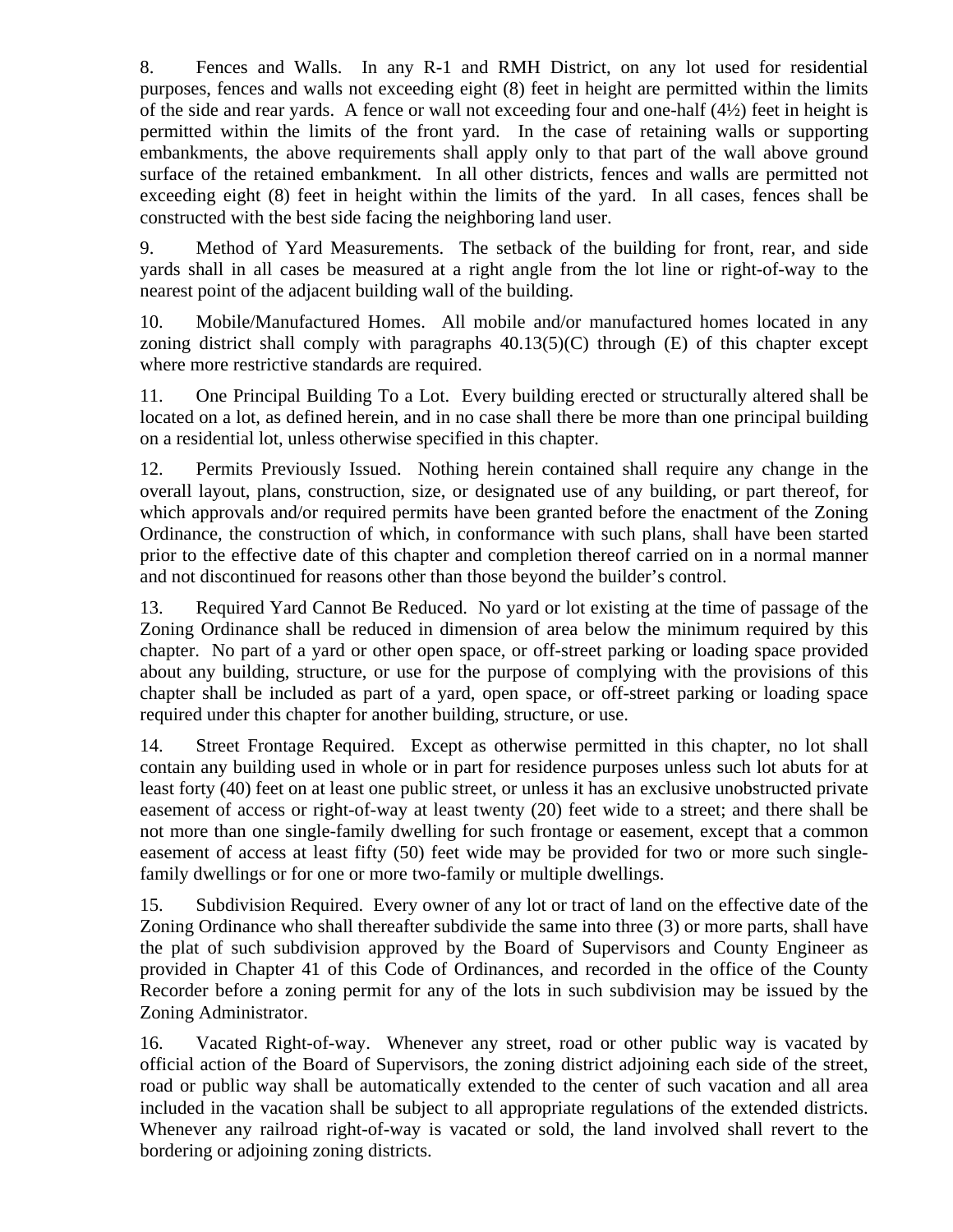17. Vision Clearance. In all districts, no fence, hedge, wall, sign, or other obstruction shall be permitted which obstructs the view of approaching vehicles three and one-half (3½) feet above the traveled portion of a roadway within the area of a triangle formed by the center of the intersection and points one hundred fifty (150) feet from the center of the intersection when measured along the centerlines of the intersecting roads.

18. Water Supply and Sewage Disposal. Every residence, business, trade or industry hereafter established which require private water supply or sewage disposal facilities, shall provide facilities which conform with the current rules of the Iowa Department of Natural Resources and the County Board of Health.<sup>[†](#page-13-0)</sup>

 $\overline{a}$ 

<span id="page-13-0"></span><sup>†</sup> NOTE: See Chapter 69, Iowa Administrative Code, as amended. Wapello County has adopted IAC 567, Chapter 69, in its entirety.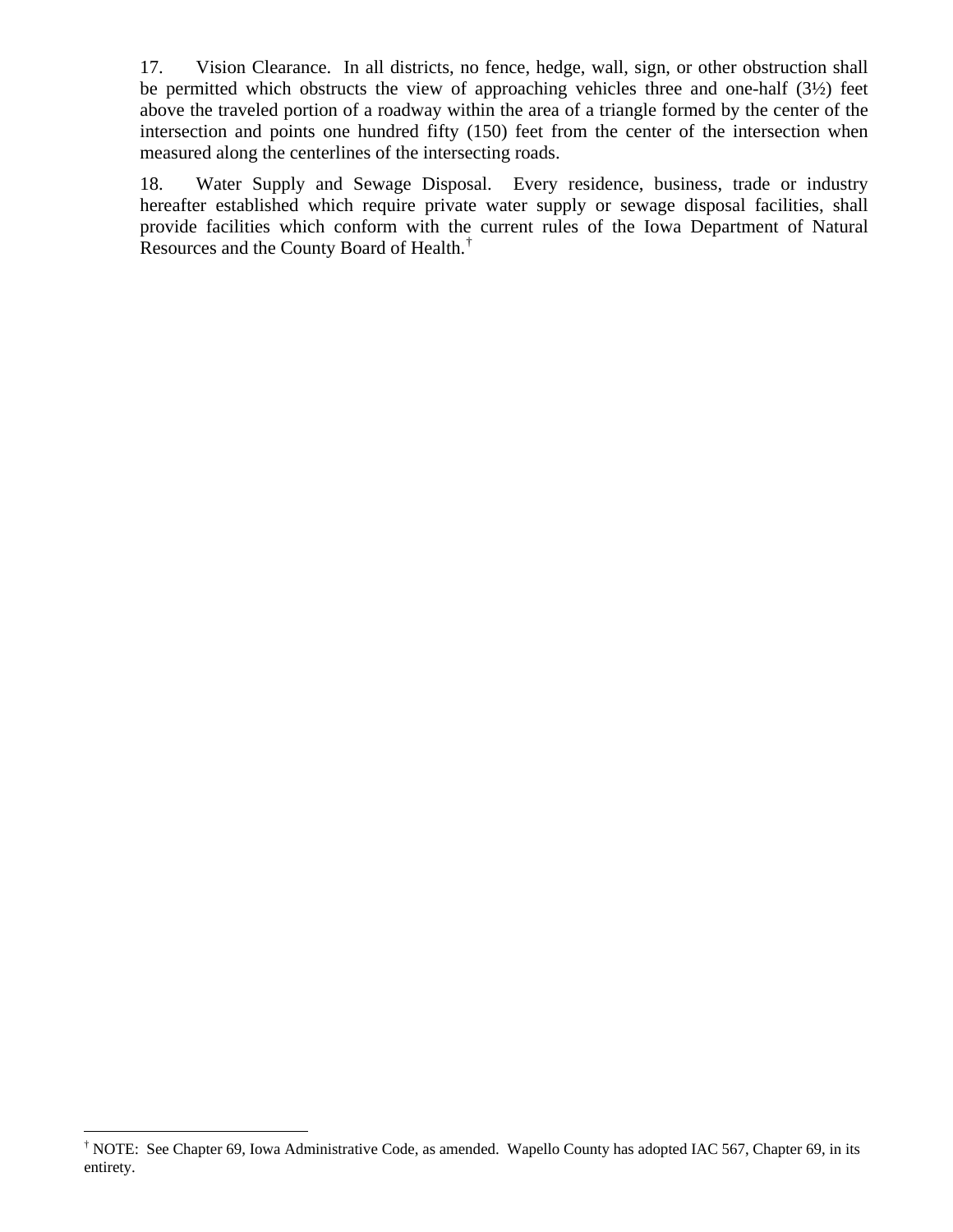**40.10 A-1 AGRICULTURAL DISTRICT/ PRIME FARMLAND.** The A-1 Agricultural District/ Prime Farmland is intended and designed to serve the agricultural community and protect prime agricultural land from encroachment of urban land uses. This district is not intended to be used for nonfarm residential developments, governmental facilities or commercial businesses.

1. Principal Permitted Uses.

A. Farms and farm houses and usual agricultural buildings or structures.

B. Rural Residents.

C. Specialized farms where the breeding and/or raising of other than common farm animals such as mink, chinchilla, rabbit and wild game animals is conducted.

D. Specialized horticultural operations, including; truck gardens, orchard and wholesale nurseries.

- E. Sod farms.
- F. Feedlots per Code of Iowa.
- G. Stables.
- H. Forest and wildlife preserves.
- I. Animal Feeding Operation per Code of Iowa.

2. Conditional Uses. Temporary facilities for music events, sports events, commercial exhibitions and carnivals.

3. Permitted Accessory Uses.

A. Uses of land or structures customarily incidental and subordinate to one of the permitted uses, unless otherwise excluded.

B. Home occupations.

C. Temporary buildings for use incidental to construction work, which buildings shall be removed upon completion or abandonment of the construction work.

D. Roadside stands for the display or sale of agricultural products raised on the premises, provided such stands shall not exceed 400 square feet of floor area.

E. Church bulletin boards.

F. Living quarters of persons employed on the premises and not for rent or otherwise used as a separate dwelling.

G. Communication towers.

4. Performance Standards.

A. Minimum Lot Area, Lot Frontage and Yard Requirements.

| Use                       | Lot Area | Lot<br>Width    | Lot Area<br>Per<br>Family | Front<br>Yard | <b>Side</b><br>Yard | Rear<br>Yard |
|---------------------------|----------|-----------------|---------------------------|---------------|---------------------|--------------|
| Dwelling (farm)           |          |                 | <b>No Requirements</b>    |               |                     |              |
| <b>Rural Residental</b>   | 10 acres | <b>500 feet</b> | 10 acres                  | 50 feet       | 10 feet             | 50 feet      |
| (single family)           |          |                 |                           |               |                     |              |
| <b>Accessory Building</b> |          |                 |                           | 50 feet       | 10 feet             | 4 feet       |

B. Height Regulation. Any building erected or structurally altered may be erected to any height not in conflict with other existing or future ordinances of the County.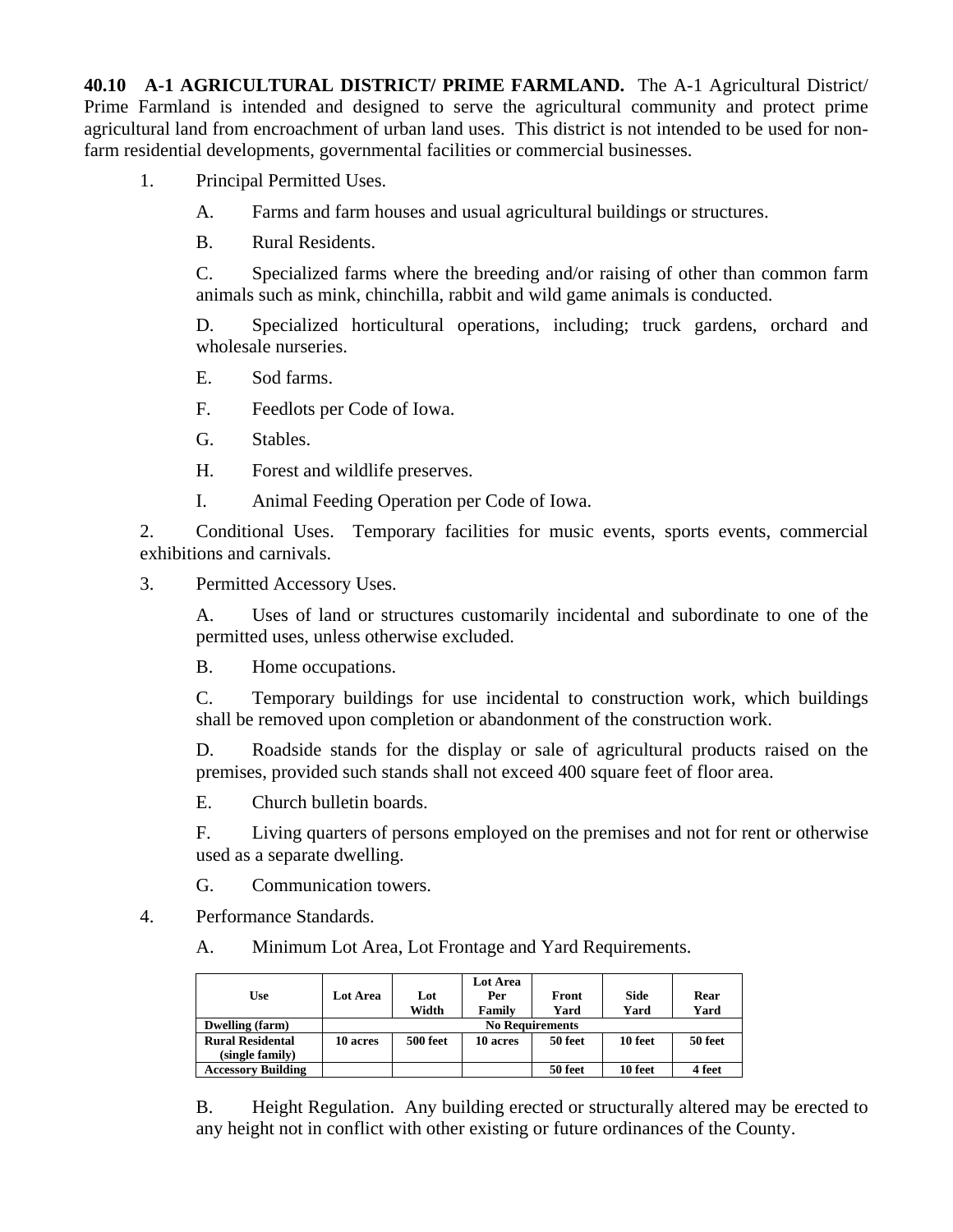C. Items number D and E under Accessory Uses are exempt from front yard setbacks.

D. Accessory buildings, if located in the rear yard, may be placed within four (4) feet of a side lot line.

E. Spaces for off-street parking and loading shall be as required in Section 40.21 of this chapter.

**40.11 AGRICULTURAL/ RURAL RESIDENTIAL DISTRICT.** The A-2 Agricultural/Rural Residential District is intended and designed to provide for those activities which are strongly interrelated with agricultural uses and must therefore be located in agricultural areas.

1. Principal Permitted Uses.

A. Any principal permitted use allowed in the A-1 Agricultural District/Prime Farmland.

B. Stables.

C. Grain elevators with the usual accessory structures.

D. Any public building or structure or facility erected and used by any department of the township, county, city or state government, including but not limited to public aircraft landing fields and facilities.

- E. Livestock feed and grain sales.
- F. Animal hospitals and veterinary clinics.
- G. Seed Sales.
- H. Public parks and playgrounds.
- I. Anhydrous ammonia storage and/or pumping facilities.
- J. Fertilizer and agricultural chemical, business, sales and storage.
- K. Kennel.

L. Church or other place of worship, including parish house and Sunday School building.

M. Cemeteries, including mausoleums and crematoriums, provided that any mausoleum or crematory shall be distant at least 200 feet from any adjacent property, street and highway lines.

N. Funeral homes/mortuaries.

O. Minor Subdivision.

2. Conditional Uses.

A. Temporary facilities for music events, sports events, commercial exhibitions and carnivals.

B. Private non-commercial landing fields.

C. Golf courses (except miniature golf courses or practice driving range operated for commercial purposes), private gun clubs, skeet shooting ranges, and similar uses.

D. Salvage yards. (See Section 40.28 of this chapter for additional requirements.)

E. Hospitals, clinics (medical, dental and similar types).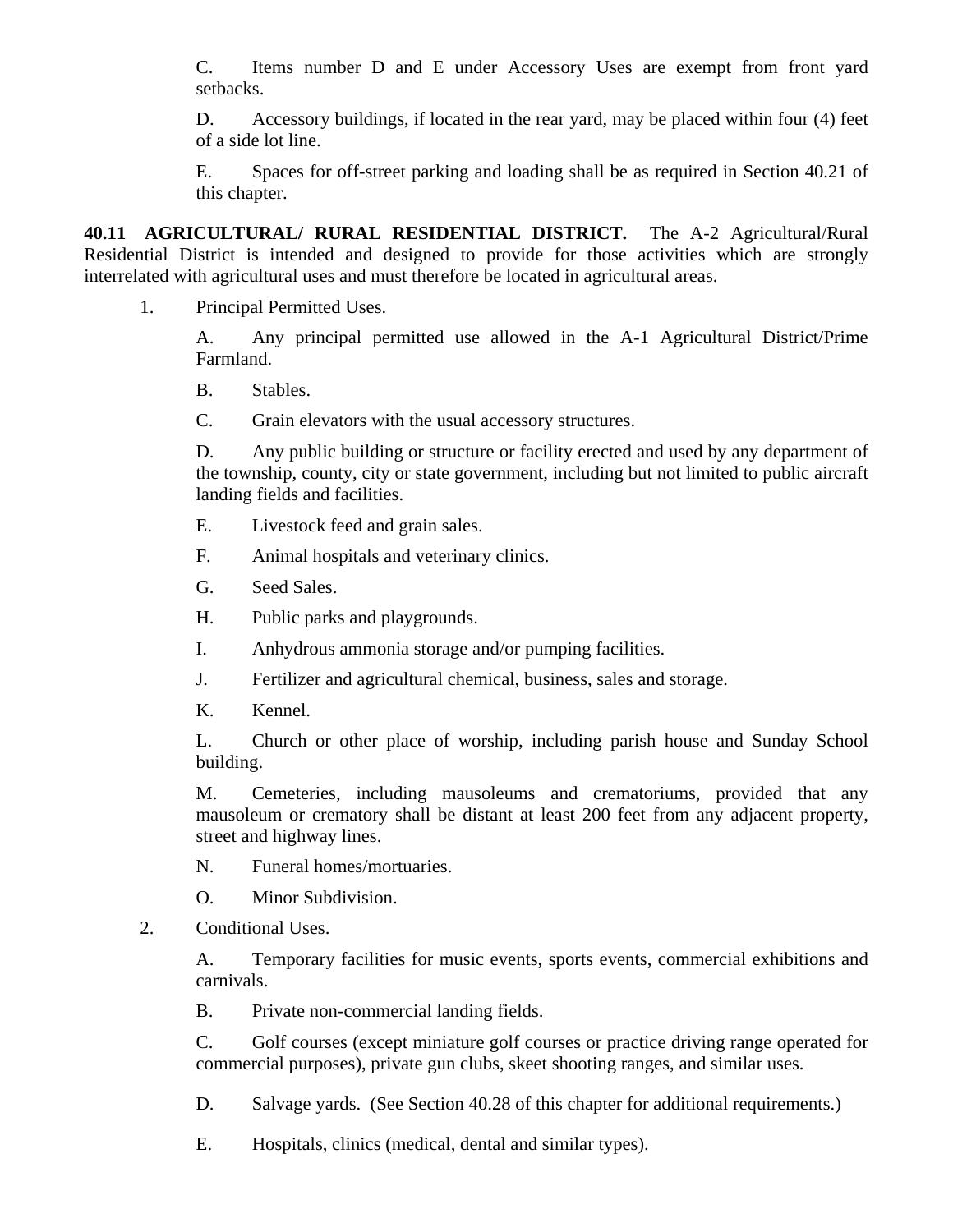F. Mining. (See Section 40.28 of this chapter for additional requirements.)

G. Landfill, provided space is needed to meet the solid waste disposal waste needs of County residents and other jurisdictions with which they may choose to coordinate for reasons of economy. (See Section 40.28 of this chapter for additional requirements.)

- 3. Permitted Accessory Uses.
	- A. Accessory uses permitted in and as regulated by the A-1 district regulations.
	- B. Communication towers.
	- C. Temporary asphalt and concrete mixing plants.
- 4. Performance Standards.
	- A. Minimum Lot Area, Lot Frontage and Yard Regulations.

| <b>Use</b>                                  | <b>Lot Area</b> | Lot                    | Lot Area<br>Per | Front   | Side    | Rear    |  |  |
|---------------------------------------------|-----------------|------------------------|-----------------|---------|---------|---------|--|--|
|                                             |                 | Width                  | Family          | Yard    | Yard    | Yard    |  |  |
| Dwelling (farm)                             |                 | <b>No Requirements</b> |                 |         |         |         |  |  |
| <b>Rural Residental</b>                     | $2.5$ acres $*$ | 150 feet               | $2.5$ acres*    | 50 feet | 10 feet | 50 feet |  |  |
| (single family)                             |                 |                        |                 |         |         |         |  |  |
| <b>Other Permitted</b><br><b>Structures</b> | $2.5$ acres $*$ | 150 feet               |                 | 50 feet | 10 feet | 50 feet |  |  |
| <b>Accessory Building</b>                   |                 |                        |                 | 50 feet | 10 feet | 4 feet  |  |  |
|                                             |                 |                        |                 |         |         |         |  |  |

**\* The Zoning Administrator may approve lot area smaller if required acres would consume agricultural land.** 

B. Height Regulation. Any building erected or structurally altered may be erected to any height not in conflict with other existing or future ordinances of the County.

C. Accessory buildings, if located in the rear yard, may be placed within four (4) feet of a side lot line.

D. Spaces for off-street parking and loading shall be as required in Section 40.21 of this chapter.

**40.12 R-1 SINGLE FAMILY RESIDENTIAL DISTRICT.** The R-1 Single Family Residential District is intended and designed to provide for the development of low density single-family subdivisions in the rural areas. This district is not intended to permit isolated rural dwellings. Any land

rezoned to "R-1" shall be located on adequately constructed and paved County/State roads.

- 1. Principal Permitted Uses.
	- A. Single-family detached dwellings.
	- B. Family homes.
	- C. Churches or other places of worship and Sunday School buildings.

D. Public and private non-commercial parks, playgrounds, recreation areas and facilities.

- 2. Conditional Uses.
	- A. Two-family dwelling units.
	- B. Schools, public and private educational institutions.
	- C. Public water supply and sewage treatment facilities.
	- D. Funeral homes, mortuaries.
- 3. Permitted Accessory Uses.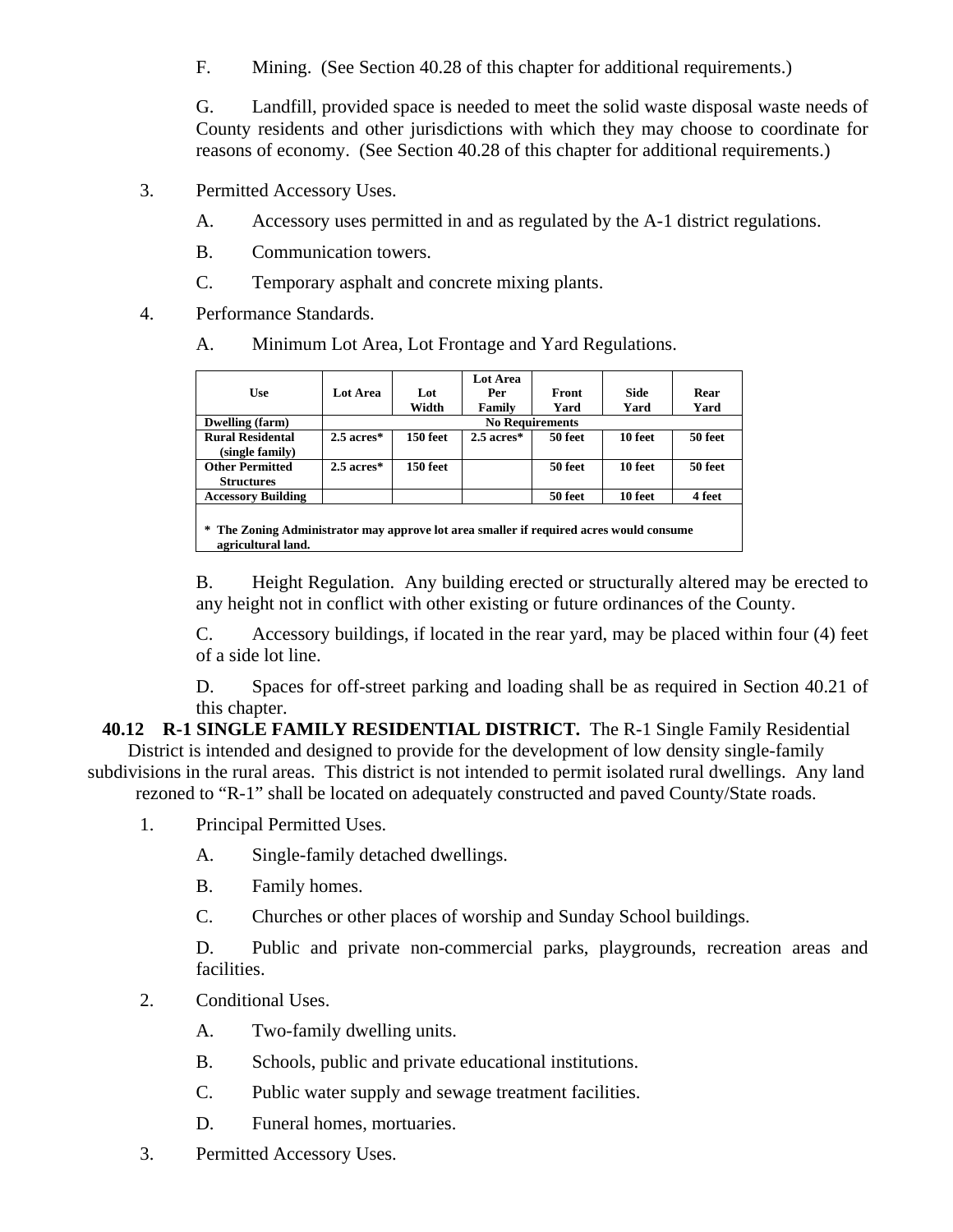A. Uses of land or structures customarily incidental and subordinate to one of the principal permitted uses, unless otherwise excluded.

B. Church bulletin boards.

C. Temporary buildings for uses incidental to construction work, which buildings will be removed upon completion or abandonment of the construction work.

D. Home occupations.

4. Performance Standards.

A. Minimum Lot Area, Lot Frontage and Yard Requirements.

| <b>Use</b>                                                                                   | Lot Area    | Lot<br>Width | Front<br>Yard | Side<br>Yard | Rear<br>Yard |  |  |  |  |
|----------------------------------------------------------------------------------------------|-------------|--------------|---------------|--------------|--------------|--|--|--|--|
| <b>Rural Residental</b>                                                                      | $1/2$ acre* | 100 feet     | 50 feet       | 10 feet      | 35 feet      |  |  |  |  |
| <b>Two-Family</b>                                                                            | 1 acre*     | 100 feet     | 50 feet       | 10 feet      | 35 feet      |  |  |  |  |
| <b>Accessory Building</b>                                                                    |             |              |               | 5 feet       | 5 feet       |  |  |  |  |
| * Lot must be large enough to facilitate On-Site Wastewater Treatment and Disposal<br>System |             |              |               |              |              |  |  |  |  |

B. Height Regulation. No principal building shall exceed two stories or 35 feet in height. No accessory building shall exceed 15 feet or one story in height.

C. Accessory buildings must be located in the rear yard.

D. Spaces for off-street parking and loading shall be as required in Section 40.21 of this chapter.

**40.13 RMH - RESIDENTIAL MOBILE HOME DISTRICT.** The RMH - Residential Mobile Home District is intended and designed to provide for planned mobile home residential developments, including related recreational, commercial, and other service facilities.

1. Principal Permitted Uses.

A. Mobile home parks, but not including mobile homes sales and display areas. No part of any park shall be used for nonresidential purposes except such uses as are required for the direct servicing and well-being of park residents and for the management and maintenance of the park. This shall in no way prohibit the sale by the owner of a mobile home located on a home stand and connected to the pertinent utilities.

B. Public and private non-commercial parks, playgrounds, recreation areas and facilities.

- 2. Conditional Uses.
	- A. Public water supply and sewage treatment facilities.
	- B. Home occupations.
- 3. Permitted Accessory Uses.

A. Subordinate buildings or structures which are in addition to or supplement the facilities provided by a mobile home, such as awnings, cabanas, storage structures, carports, and porches.

B. Accessory uses may include common facility service buildings which provide laundry facilities, sanitary facilities, recreational facilities, or non-automotive commercial uses supplying essential goods or services primarily for the use of the mobile home park residents; also, park management buildings, maintenance buildings, community buildings, one dwelling unit to be occupied by the owner or administrator of the park, and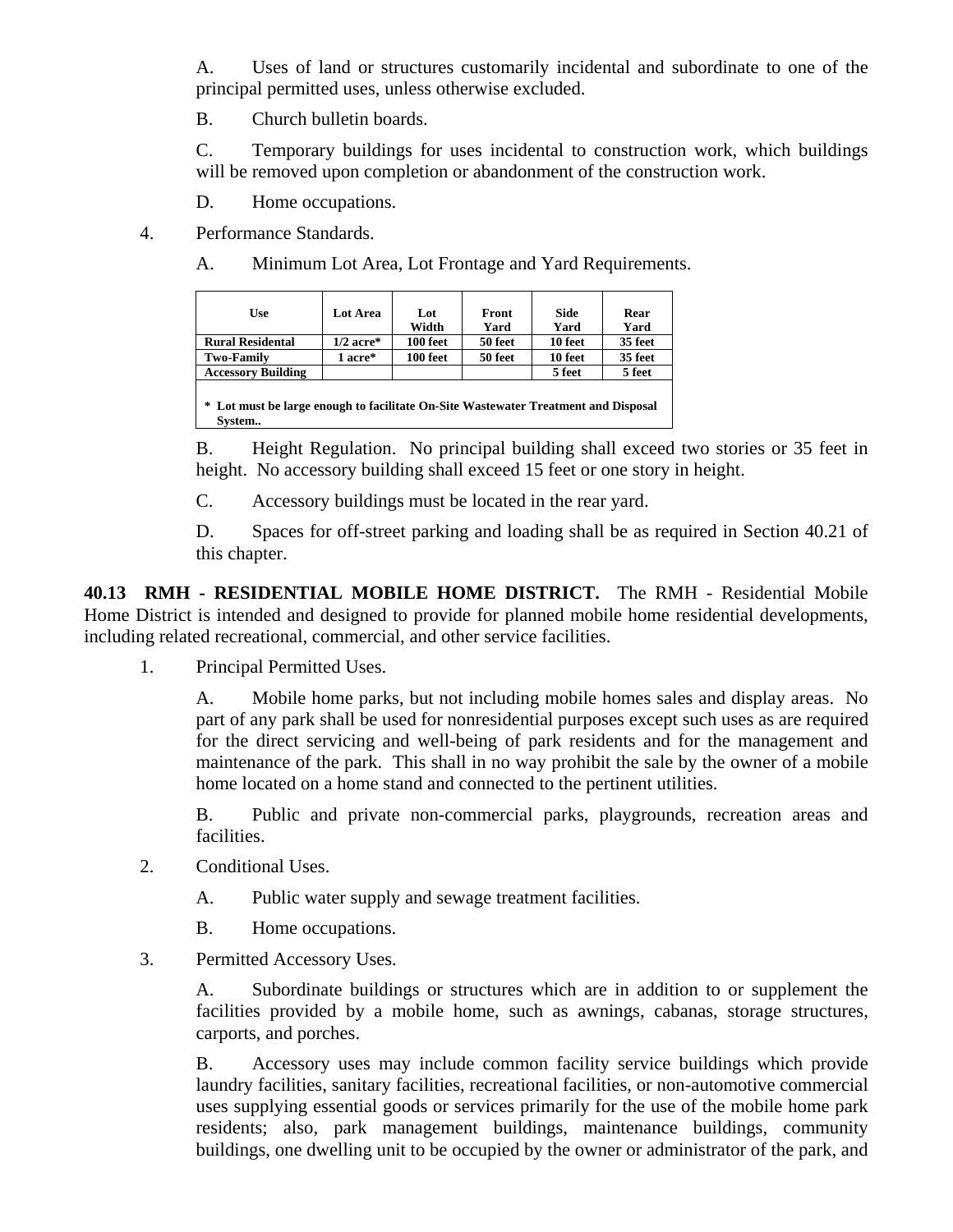other uses similar in nature. All such buildings shall be located within the central park area.

- 4. Performance Standards.
	- A. Minimum Lot Area, Lot Frontage and Yard Requirements.

| [Jse                    | <b>Lot Area</b> | <b>Lot Width</b> | <b>Front Yard</b> | <b>Side Yard</b> | <b>Rear Yard</b> |
|-------------------------|-----------------|------------------|-------------------|------------------|------------------|
| <b>Single Units</b>     | $3,000$ sq. ft. | 45 feet          | 10 feet           | 15 feet          | 15 feet          |
| <b>Doublewide Units</b> | 4.500 sq. ft.   | 55 feet          | 10 feet           | 15 feet          | 15 feet          |

B. Height Regulation. No mobile home or accessory building shall exceed 15 feet in height.

C. Accessory buildings shall not be located in the front yard.

D. Spaces for off-street loading and parking shall be as required in Section 40.21 of this chapter.

5. Mobile Home Park Standards. The following are the minimum requirements for mobile home parks.

A. Recreation. A minimum of 250 square feet for each lot shall be provided for one or more recreational areas which shall be easily accessible to all park residents. The required recreational area shall be computed in addition to the minimum lot area specified herein. Recreation areas may include space for community building and community use facilities, such as indoor recreation areas, swimming pools, hobby and repair shops, and similar uses.

B. Utilities. Sewer and water facilities shall be provided for each mobile home park space in accordance with all applicable State statutes and regulations. No mobile home shall be occupied unless it is served by common sanitary sewage and water supply. Any lagoons or other treatment facility constructed in conjunction with the development shall be located not less than 75 feet from any public road, street, or lot line (in the case of a lagoon, this distance shall be measured from the outside toe of the levee slope).

C. Mobile Home Stand. A stand shall be provided on every mobile home lot to accommodate the mobile home and its attached accessory structures. The stand shall provide an adequate foundation and anchoring facilities to secure the mobile home against any accidental movement. The mobile home stand shall react as a fixed support and shall as such remain intact without unsafe deformation and abnormal internal movement under the weight of the mobile home due to frost action, inadequate drainage, vibration, wind, or other forces acting on the structure. The mobile home stand shall be graded to obtain adequate surface drainage. The material used in constructing the stand should be durable and capable of supporting the expected load, regardless of the weather.

D. Ground Anchors. Ground anchors shall be installed at each mobile home stand prior to or when a mobile home is located thereon to permit tie-downs of mobile homes. Provisions for ground anchors shall be made in accordance with the current issue of the Iowa Administrative Code.

E. Skirting. Skirtings of a permanent type material and construction shall be installed within 60 days of installation of the mobile home to enclose the open space between the bottom of the mobile home floor and the grade level of the mobile home stand. This skirting shall be maintained in an attractive manner consistent with the exterior of the mobile home and to preserve the appearance of the mobile home park.

F. Streets.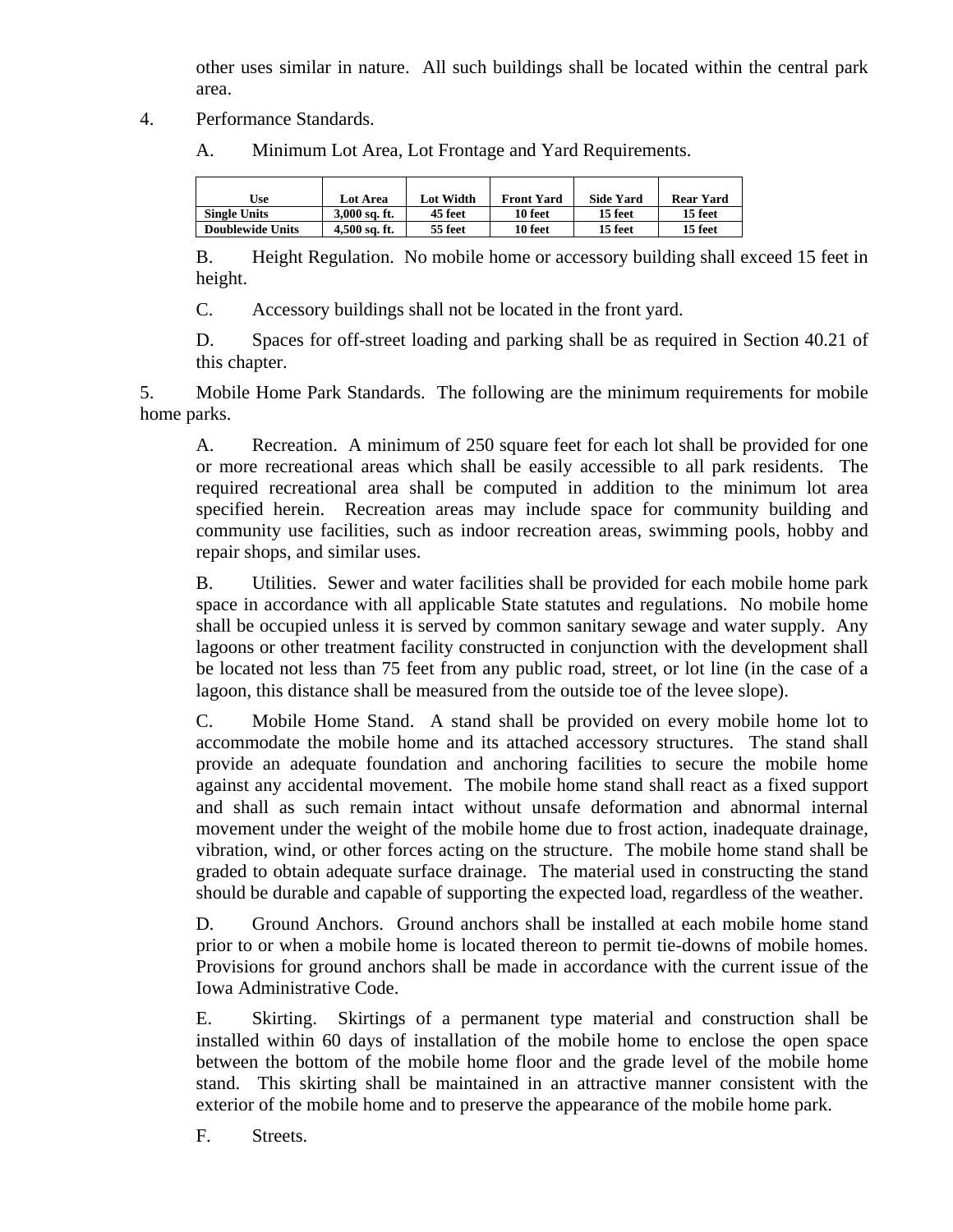(1) Pavement Widths.

Entrance streets and all other streets with guest parking allowances: 34 feet.

Streets with no parking: 24 feet.

Minor streets serving less than 40 lots with parking on one side: 24 feet.

Minor or cul-de-sac streets serving less than 40 lots with no parking: 18 feet.

One-way minor streets serving less than 20 lots with no parking: 14 feet.

(2) Street Improvement. All streets shall be provided with a smooth, hard and dense surface which shall be durable and well drained under normal use and weather conditions. The surface shall be maintained free of cracks and holes and its edges shall be protected by suitable means to prevent raveling and shifting of the base.

G. Common Storm Safety Facility. A common storm safety facility capable of providing adequate shelter from severe weather for all mobile home park residents shall be provided.

H. Lighting. Adequate lighting shall be provided for all streets, walkways, buildings, and other facilities subject to night-time use.

I. Fire Protection Access. Access for fire protection services shall be such as to permit fire apparatus to approach within at least 100 feet of each mobile home.

6. Site Development Plan. Prior to the issuance of a permit for the construction of a mobile home park, a comprehensive site plan shall be submitted for review and approval of the Board of Supervisors. The Board of Supervisors may approve said plan or require such changes thereto as are deemed necessary to carry out the spirit and intent of this chapter. The site plan shall be at a scale of not more than 100 feet to the inch, and shall show as a minimum the following:

A. Name and address of the owner and developer.

B. Location and legal description of the mobile home park.

C. The area and dimensions of the tract of land.

D. The number, location, and size of all mobile home lots, stands, and parking facilities.

E. The location and width of roadways and walkways.

F. The location of water and sewer lines.

G. Plans for and specifications of the water supply.

H. Plans and specifications of all buildings constructed or to be constructed within the mobile home park.

I. The location and details of lighting and electrical systems.

- J. The location of recreation areas and facilities.
- K. Approval of all applicable State agencies and departments.
- L. Existing contours shown at intervals of not more than two (2) feet.
- M. Screening and landscaping.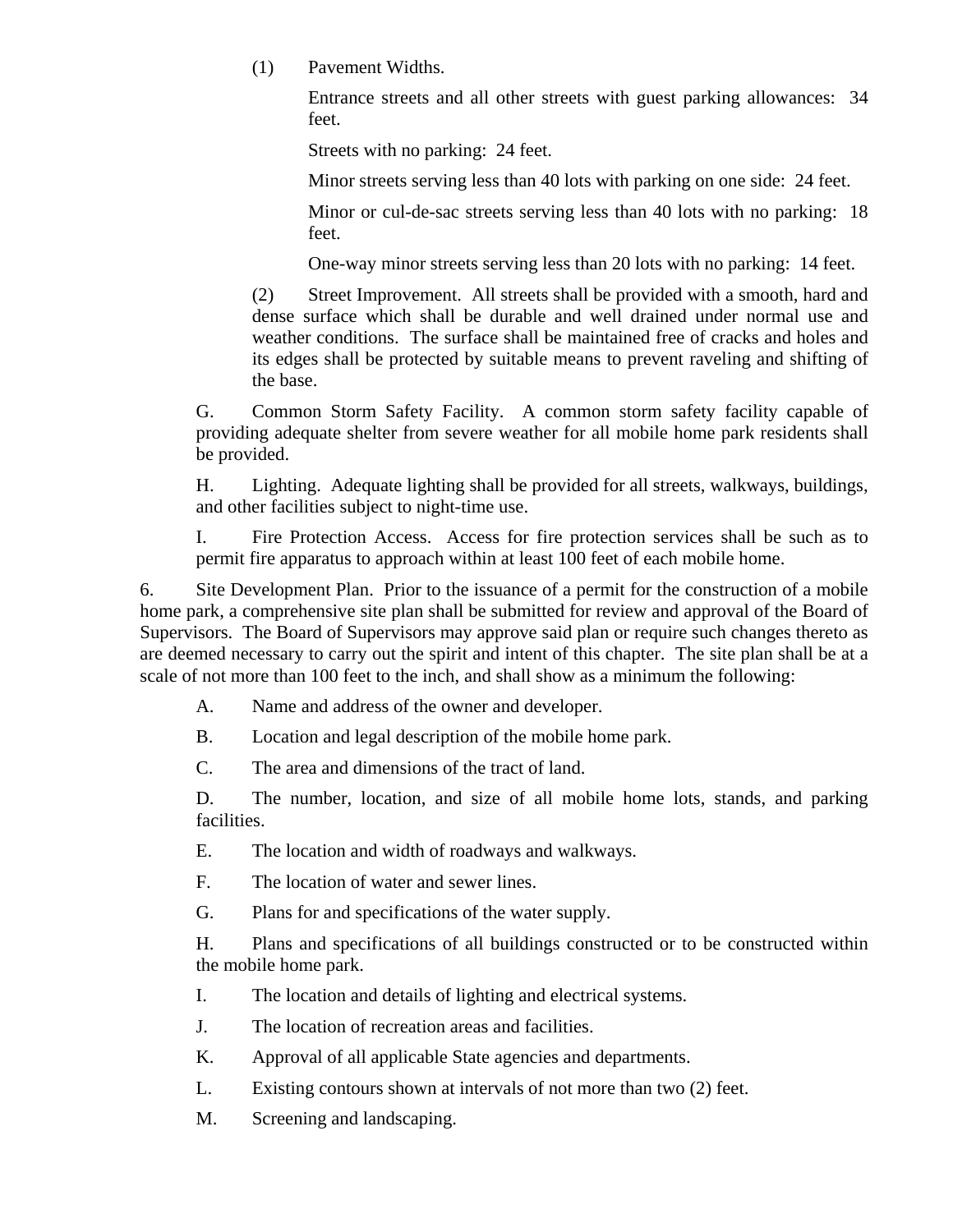When the development is intended to be subdivided into individual lots, a description of the proposed restrictions, agreements, or other documents indicating the manner in which any land intended for common or quasi-public use, but not proposed to be in public ownership, will be held, owned and maintained in perpetuity for the indicated purposes.

# **40.14 OP OFFICE PARK DISTRICT.**

1. Principal Permitted Uses. office complex, retail businesses, service establishments or recreational uses such as the following:

- A. Barber shop/parlor.
- B. Book, flower, and gift shops.
- C. Clinics (medical, dental and similar types).
- D. Offices, business and professional.
- E. Restaurants.
- 2. Conditional Uses.

A. Public water supply and sewage treatment facilities.

B. Any public building or structure or facility erected and used by any department of the township, county or city government, including but not limited to aircraft land fields and facilities.

C. Any land or building used by a private utility service for the purpose of generating or converting power.

3. Permitted Accessory Uses. Uses of land or structures customarily incidental and subordinate to one of the principal permitted uses, unless otherwise excluded.

- 4. Performance Standards.
	- A. Minimum Lot Area, Lot Frontage and Yard Requirements.

| Use                      | Lot Area | Lot Width           | <b>Front Yard</b> | <b>Side Yard</b>                                                                               | <b>Rear Yard</b> |  |
|--------------------------|----------|---------------------|-------------------|------------------------------------------------------------------------------------------------|------------------|--|
| <b>Any Permitted Use</b> |          | no minimum required | 25 feet           | none required except<br>adjoining any "R" district,<br>in which case, not less than<br>15 feet |                  |  |
| <b>Accessory Use</b>     |          |                     |                   | none required except<br>adjoining any "R" district,<br>in which case, not less than<br>5 feet  |                  |  |

B. Height Regulation. No principal building shall exceed three and one-half (3½) stories in height or 45 feet, whichever is lower. No accessory building shall exceed one story or 15 feet in height.

C. Spaces for off-street parking and loading shall be as required in Section 40.21 of this chapter.

 $^{\circ}$   $^{\circ}$   $^{\circ}$   $^{\circ}$   $^{\circ}$   $^{\circ}$   $^{\circ}$   $^{\circ}$   $^{\circ}$   $^{\circ}$   $^{\circ}$   $^{\circ}$   $^{\circ}$   $^{\circ}$   $^{\circ}$   $^{\circ}$   $^{\circ}$   $^{\circ}$   $^{\circ}$   $^{\circ}$   $^{\circ}$   $^{\circ}$   $^{\circ}$   $^{\circ}$   $^{\circ}$   $^{\circ}$   $^{\circ}$   $^{\circ}$   $^{\circ}$   $^{\circ}$   $^{\circ}$   $^{\circ$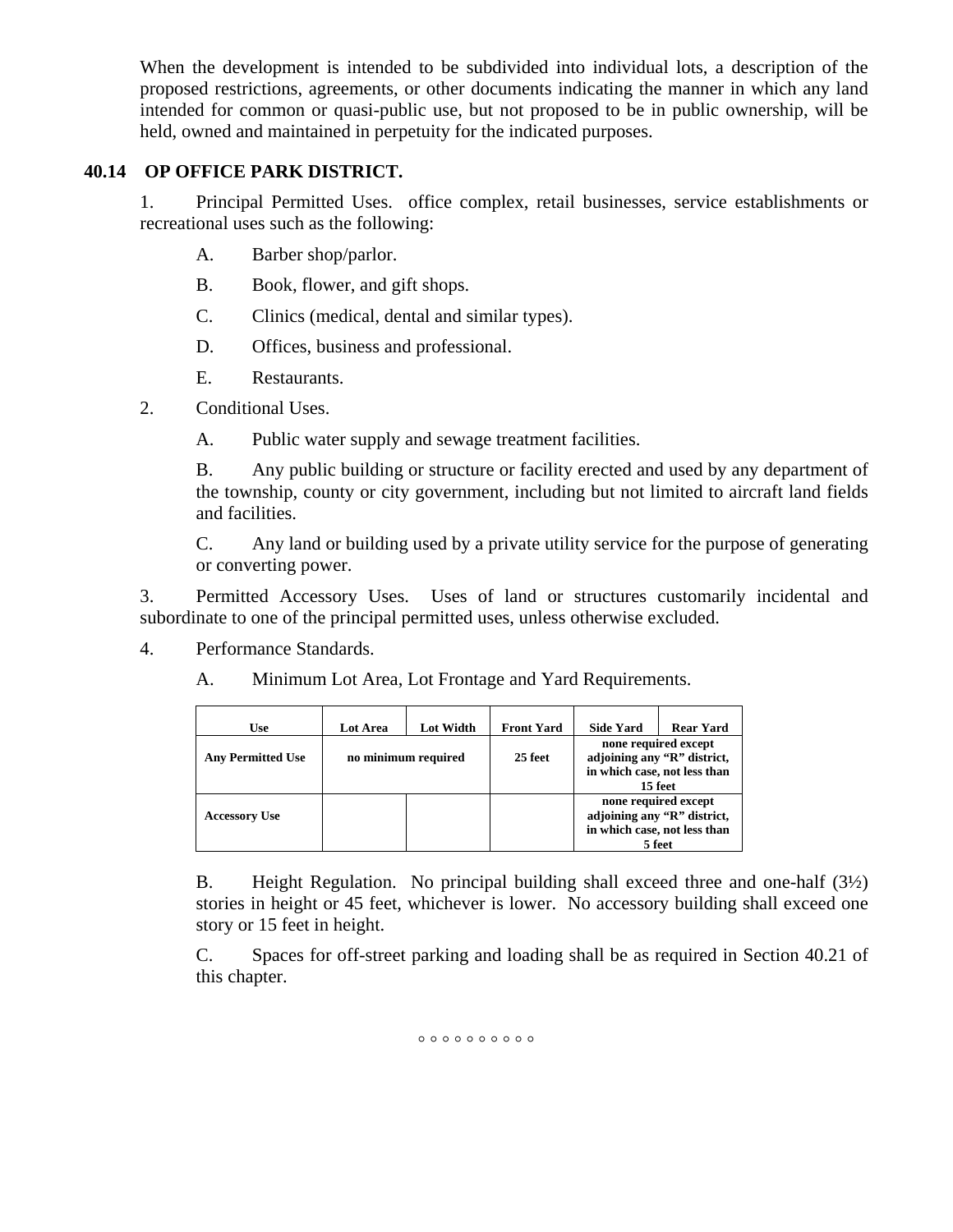**40.15 C-1 COMMERCIAL DISTRICT.** The C-1 Commercial District is intended and designed to provide for the normal business and commercial uses required to serve the daily local business/retail needs of the unincorporated towns of the County.

1. Principal Permitted Uses. retail businesses, service establishments or recreational uses such as the following:

- A. Antique shops.
- B. Art shops/galleries.
- C. Barber shop/parlor.
- D. Book, flower, and gift shops.
- E. Clinics (medical, dental and similar types).
- F. Clothing retail and service.
- G. Confectionery stores, dairy stores including ice cream or snack bars.
- H. Gas/service station.
- I. Grocery stores.
- J. Laundromat (coin operated).
- K. Offices, business and professional.
- L. Restaurants.
- M. Taverns.
- N. Theater.
- 2. Conditional Uses.
	- A. Public water supply and sewage treatment facilities.
	- B. Commercial microwave, radio and television towers.
	- C. Commercial campgrounds and travel trailer parks.

D. Any public building or structure or facility erected and used by any department of the township, county or city government, including but not limited to aircraft land fields and facilities.

E. Any land or building used by a private utility service for the purpose of generating or converting power.

3. Permitted Accessory Uses. Uses of land or structures customarily incidental and subordinate to one of the principal permitted uses, unless otherwise excluded.

- 4. Performance Standards.
	- A. Minimum Lot Area, Lot Frontage and Yard Requirements.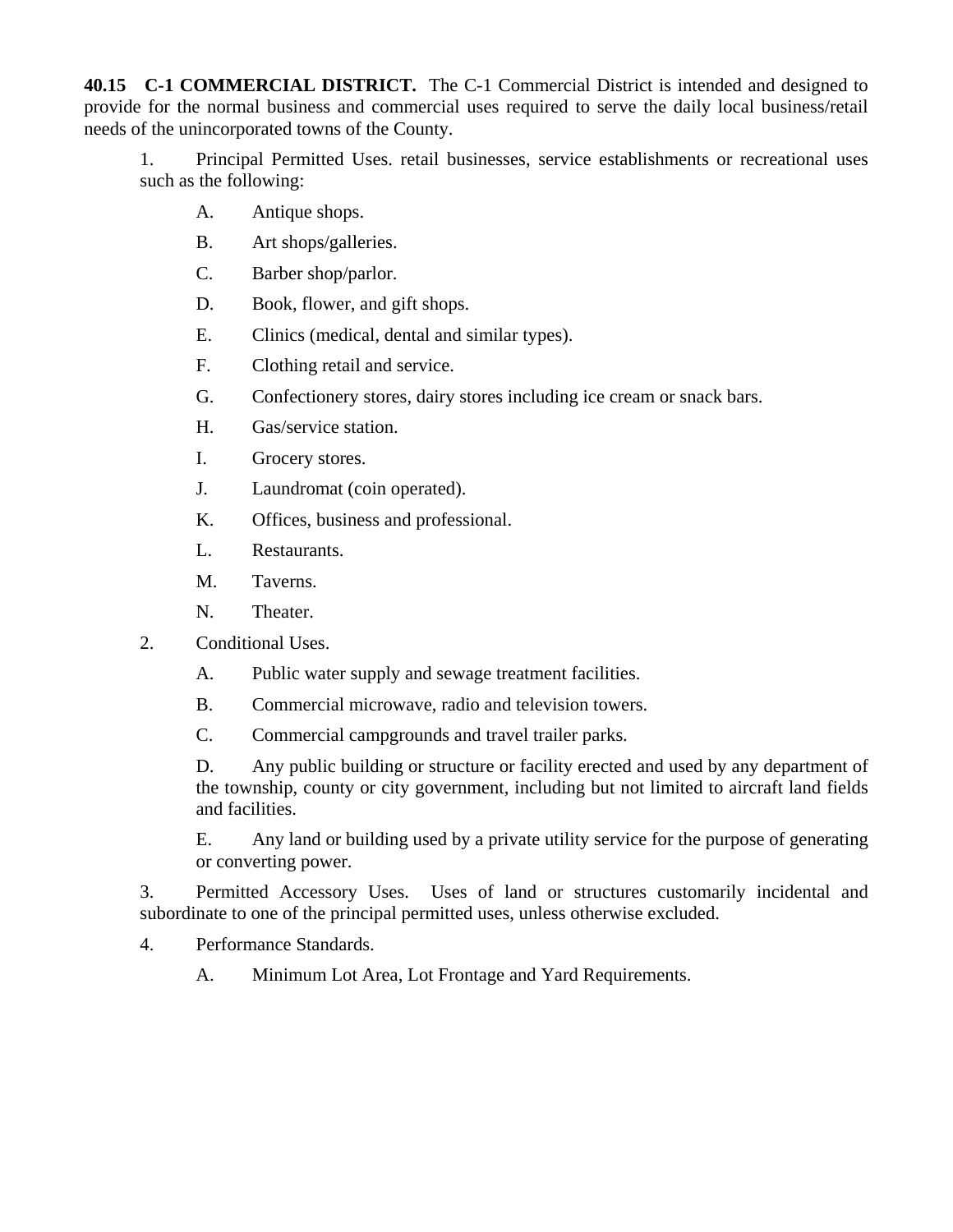| Use                      | Lot Area | <b>Lot Width</b>               | <b>Front Yard</b> | <b>Side Yard</b>                                                                              | <b>Rear Yard</b>                                                                               |
|--------------------------|----------|--------------------------------|-------------------|-----------------------------------------------------------------------------------------------|------------------------------------------------------------------------------------------------|
| <b>Any Permitted Use</b> |          | no minimum required<br>25 feet |                   |                                                                                               | none required except<br>adjoining any "R" district,<br>in which case, not less than<br>15 feet |
| <b>Accessory Use</b>     |          |                                |                   | none required except<br>adjoining any "R" district,<br>in which case, not less than<br>5 feet |                                                                                                |

B. Height Regulation. No principal building shall exceed three and one-half (3½) stories in height or 45 feet, whichever is lower. No accessory building shall exceed one story or 15 feet in height.

C. Accessory buildings must be located in the rear yard.

D. Spaces for off-street parking and loading shall be as required in Section 40.21 of this chapter.

**40.16 C-2 HIGHWAY COMMERCIAL SERVICE DISTRICT.** The C-2 Highway Commercial Service District is intended and designed to accommodate auto-oriented commercial establishments and agriculture commercial and service establishments.

1. Principal Permitted Uses.

A. Any principal permitted use allowed in A-1 Agricultural District/Prime Farmland, A-2 Agricultural Rural Resident District and C-1 Commercial District.

B. Retail businesses, service establishments or recreational uses such as the following:

- (1) Agricultural retail/service outlets.
- (2) Animal hospital/veterinary clinics.

(3) Automobile, mobile home, motorcycle, snowmobile, boat and farm implement sales and/or service establishments.

- (4) Bowling alleys.
- (5) Car wash.

(6) Commercial swimming pools, golf driving ranges, miniature golf courses and similar recreational uses and facilities.

- (7) Lumber yards, carpenter/cabinet shops.
- (8) Monument sales yards.
- (9) Motels.
- (10) Nurseries and green houses.
- (11) Office-business and professional.
- (12) Plumbing, heating, electrical contractor shops.
- (13) Blacksmith.
- (14) Vehicle impoundment yard, if screened from view.
- (15) Wholesale warehouse.
- 2. Conditional Uses.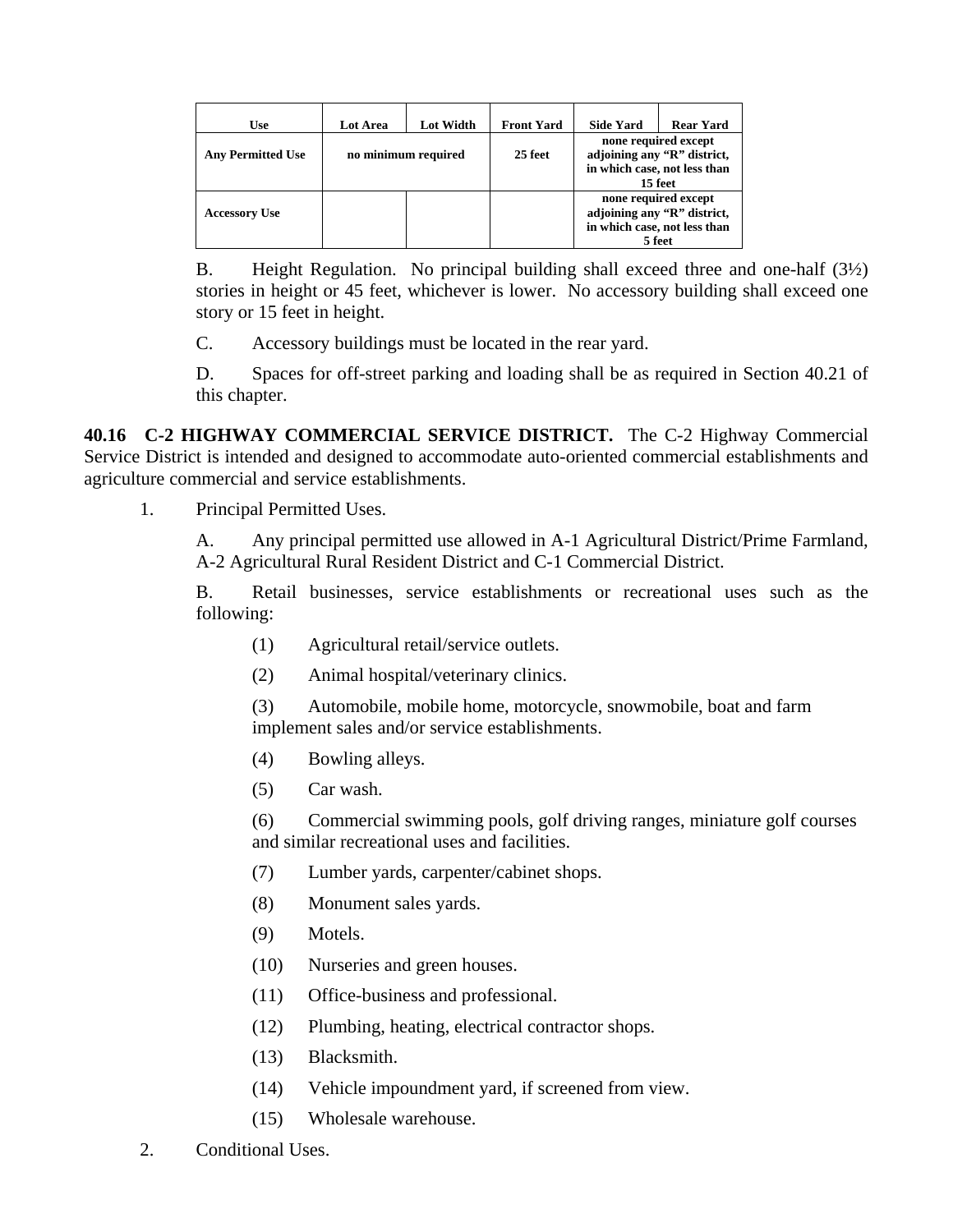- A. Any conditional use described in the "C-1" district.
- B. Adult bookstore, theater, massage establishment.
- C. Commercial microwave, radio and television towers.

3. Permitted Accessory Uses. Uses of land or structures customarily incidental and subordinate to one of the principal permitted uses, unless otherwise excluded.

4. Performance Standards.

A. Minimum Lot Area, Lot Frontage and Yard Requirements.

| Use                      | Lot Area | <b>Lot Width</b>               | <b>Front Yard</b> | <b>Side Yard</b>                                                                               | <b>Rear Yard</b> |
|--------------------------|----------|--------------------------------|-------------------|------------------------------------------------------------------------------------------------|------------------|
| <b>Any Permitted Use</b> |          | no minimum required<br>25 feet |                   | none required except<br>adjoining any "R" district,<br>in which case, not less than<br>15 feet |                  |
| <b>Accessory Use</b>     |          |                                |                   | none required except<br>adjoining any "R" district,<br>in which case, not less than<br>5 feet  |                  |

B. Height Regulation. No principal building shall exceed three and one-half (3½) stories or 45 feet in height. No accessory building shall exceed one and one-half  $(1\frac{1}{2})$ stories or 25 feet in height.

C. Accessory buildings must be located in the rear yard.

D. Spaces for off-street parking and loading shall be as required in Section 40.21 of this chapter.

**40.17 I-1 LIGHT INDUSTRIAL DISTRICT.** The I-1 Light Industrial District is intended and designed to accommodate light manufacturing and industrial activities that may suitably be located in areas of relatively close proximity to non-industrial development. This district is not intended for industries that generate excessive air pollution, odors, noise, vibration, etc. This district should be located only in sound industrial locations with direct access to highways, other needed transportation facilities and utilities.

1. Principal Permitted Uses.

A. Any principal permitted use allowed in the A-1 Agricultral District/Prime Farmland, A-2 Agricultral Rural Resident District, C-1, C-2 Commercial Districts.

- B. Bakeries, wholesale.
- C. Welding, metal working shops.
- D. Carting, express, hauling, truck terminal, and storage yard.
- E. Contractor's equipment storage yard.
- F. Creamery, bottle works, ice cream manufacturing (wholesale).
- G. Enameling, lacquering, japanning.

H. Foundry, casting lightweight nonferrous metals or electric foundry not causing noxious fumes or odors.

I. Laboratories.

J. Manufacture and/or assembly of electric/gas appliances, instruments, pottery, ceramic products, signs, light sheet metal products.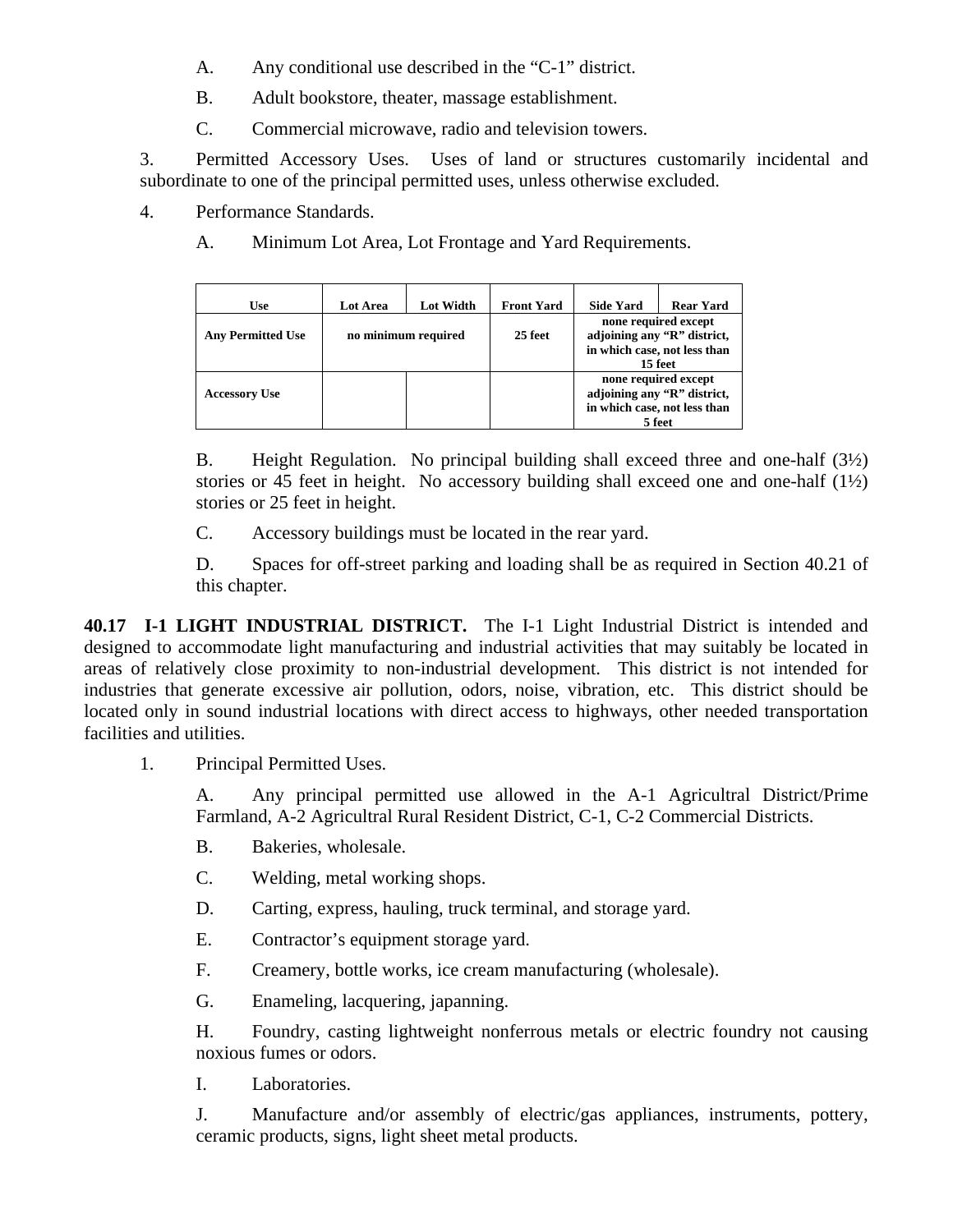- K. Machine shops.
- L. Office business and professional.
- M. Sawmill, planing mill.
- N. Printing, publishing houses.
- O. Woodworking, sheet metal, plumbing, sign painting shops.
- P. Wholesale storage warehousing.
- Q. Public water supply and sewage treatment facilities.

R. Any public building or structure or facility erected and used by any department or the township, county or city government, including but not limited to aircraft landing fields and facilities.

2. Conditional Uses.

A. Chemical processing and storage.

- B. Mineral processing and storage.
- C. Grain processing and storage.
- D. Bulk storage of petroleum products.
- E. Commercial microwave, radio and television towers.
- F. Private aircraft landing fields.
- G. Salvage yards.

3. Permitted Accessory Uses. Uses of land or structures customarily incidental and subordinate to one of the principal permitted uses.

- 4. Performance Standards.
	- A. Minimum Lot Area, Lot Frontage and Yard Requirements.

| Use                      | Lot Area                                                                                       | Lot Width | <b>Front Yard</b> | <b>Side Yard</b> | <b>Rear Yard</b> |  |  |  |  |  |
|--------------------------|------------------------------------------------------------------------------------------------|-----------|-------------------|------------------|------------------|--|--|--|--|--|
| <b>Any Permitted Use</b> | no<br>minimum<br>required                                                                      | 100 feet  | 50 feet           | $25$ feet*       | $35$ feet*       |  |  |  |  |  |
| <b>Accessory Use</b>     |                                                                                                |           |                   | 5 feet           | 5 feet           |  |  |  |  |  |
| *<br>than 50 feet.       | When adjacent to any "R" District or existing residence, side and rear vards shall be not less |           |                   |                  |                  |  |  |  |  |  |

B. Height Regulation. No principal building shall exceed three and one-half (3½) stories or 45 feet in height. No accessory building shall exceed one and one-half  $(1\frac{1}{2})$ stories or 25 feet in height.

C. Spaces for off-street parking and loading shall be as required in Section 40.21 of this chapter.

**40.18 I-2 HEAVY INDUSTRIAL DISTRICT.** The I-2 Heavy Industrial District is intended and designed to accommodate uses of a heavy industrial nature. This district should be located only in sound industrial locations with direct access to highways, other needed transportation facilities and utilities.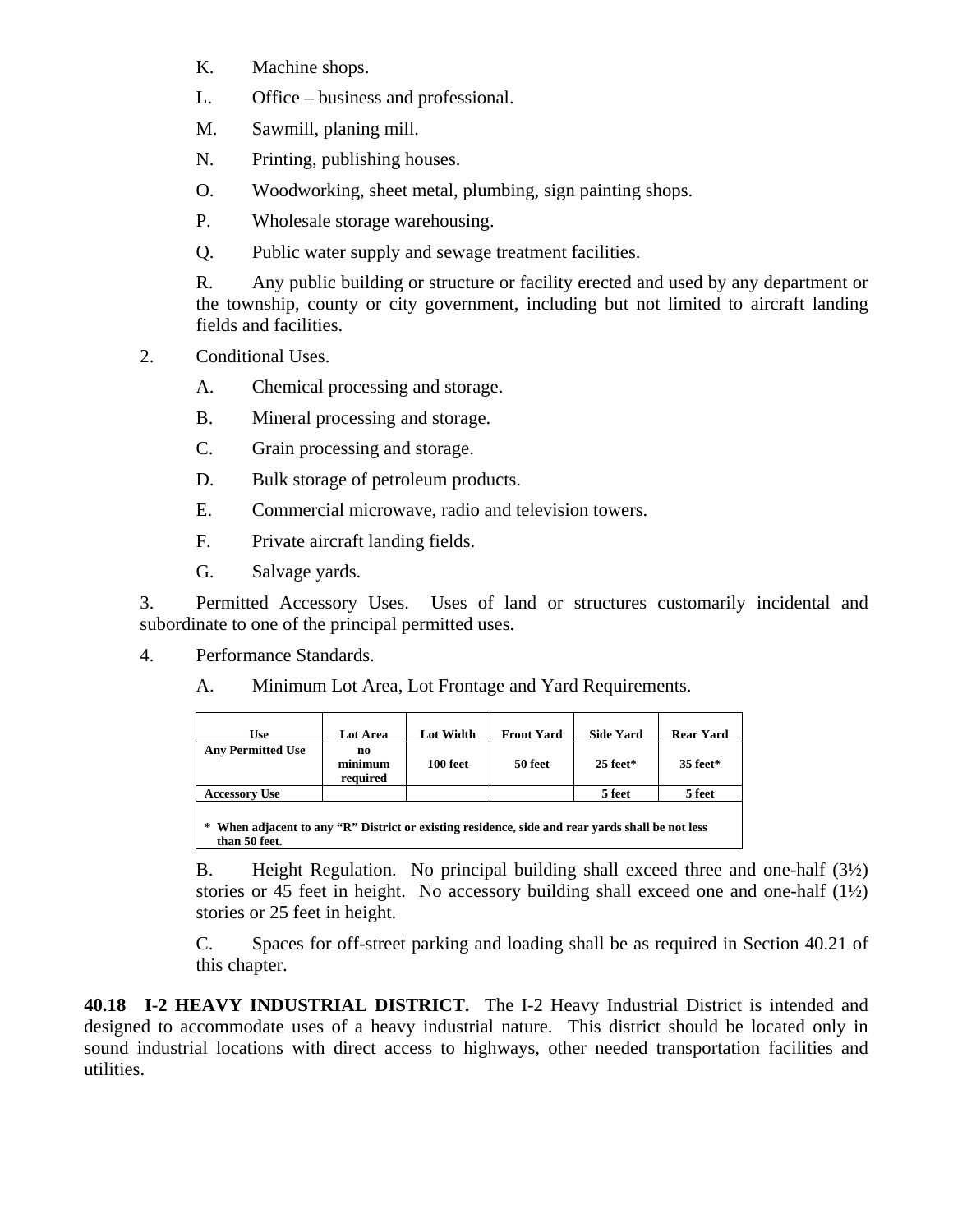1. Principal Permitted Uses.

A. Any principal permitted use allowed in the A-1 Agricultural District/Prime Farmland, A-2 Agricultural/ Rural Resident, C-1, C-2 Commercial Districts and I-1 Light Industrial District.

- B. Chemical processing and storage.
- C. Mineral processing and storage.
- D. Grain processing and storage.
- E. Bulk storage of petroleum products.
- F. Anhydrous ammonia storage.
- G. Brick, cement, lime gypsum and other similar materials manufacture.
- H. Concrete mixing, concrete products manufacture.
- I. Fat rendering, fertilizer, or glue manufacture.
- J. Offal or dead animal reduction.
- K. Slaughter houses, meat packing and processing plants, and stockyards.
- 2. Conditional Uses.
	- A. Commercial microwave, radio and television towers.
	- B. Private aircraft landing fields.
	- C. Salvage yards.
- 3. Permitted Accessory Uses. Any use of land or structures customarily incidental and subordinate to the principal permitted uses.
- 4. Performance Standards.
	- A. Minimum Lot Area, Lot Frontage and Yard Requirements.

| Use                                                                                                                                             | <b>Lot Area</b>           | Lot Width | <b>Front Yard</b> | <b>Side Yard</b> | <b>Rear Yard</b> |  |  |  |  |
|-------------------------------------------------------------------------------------------------------------------------------------------------|---------------------------|-----------|-------------------|------------------|------------------|--|--|--|--|
| <b>Any Permitted Use</b>                                                                                                                        | no<br>minimum<br>required | 100 feet  | 100 feet          | $25$ feet*       | $25$ feet*       |  |  |  |  |
| <b>Accessory Use</b>                                                                                                                            |                           |           |                   | 4 feet           | 4 feet           |  |  |  |  |
| * When adjacent to any "R" District boundary or an existing residence, a front, side and/or rear<br>vard setback of 300 feet shall be required. |                           |           |                   |                  |                  |  |  |  |  |

B. Height Regulation: No height limitation; provided, however, no structure shall be permitted to extend into the approach zones, clear zones, or other restricted air space required for the protection of any public airport.

C. Spaces for off-street parking and loading shall be as required in Section 40.21 of this chapter.

D. Required Conditions. The proposed location, design, construction, and operation of the particular use shall adequately safeguard the health, safety, and general welfare of persons residing or working in adjoining or surrounding properties. The uses permitted in this District are subject to the limitation that the use is so operated that it does not emit an obnoxious or dangerous degree of heat, glare, radiation, smoke, gas, fumes, or dust beyond the boundary line of the lot upon which it is located; that all materials or waste which might cause fumes or dust, which constitute a fire hazard, or which may be edible or otherwise attractive to rodents or insects, shall be stored outdoors in closed containers;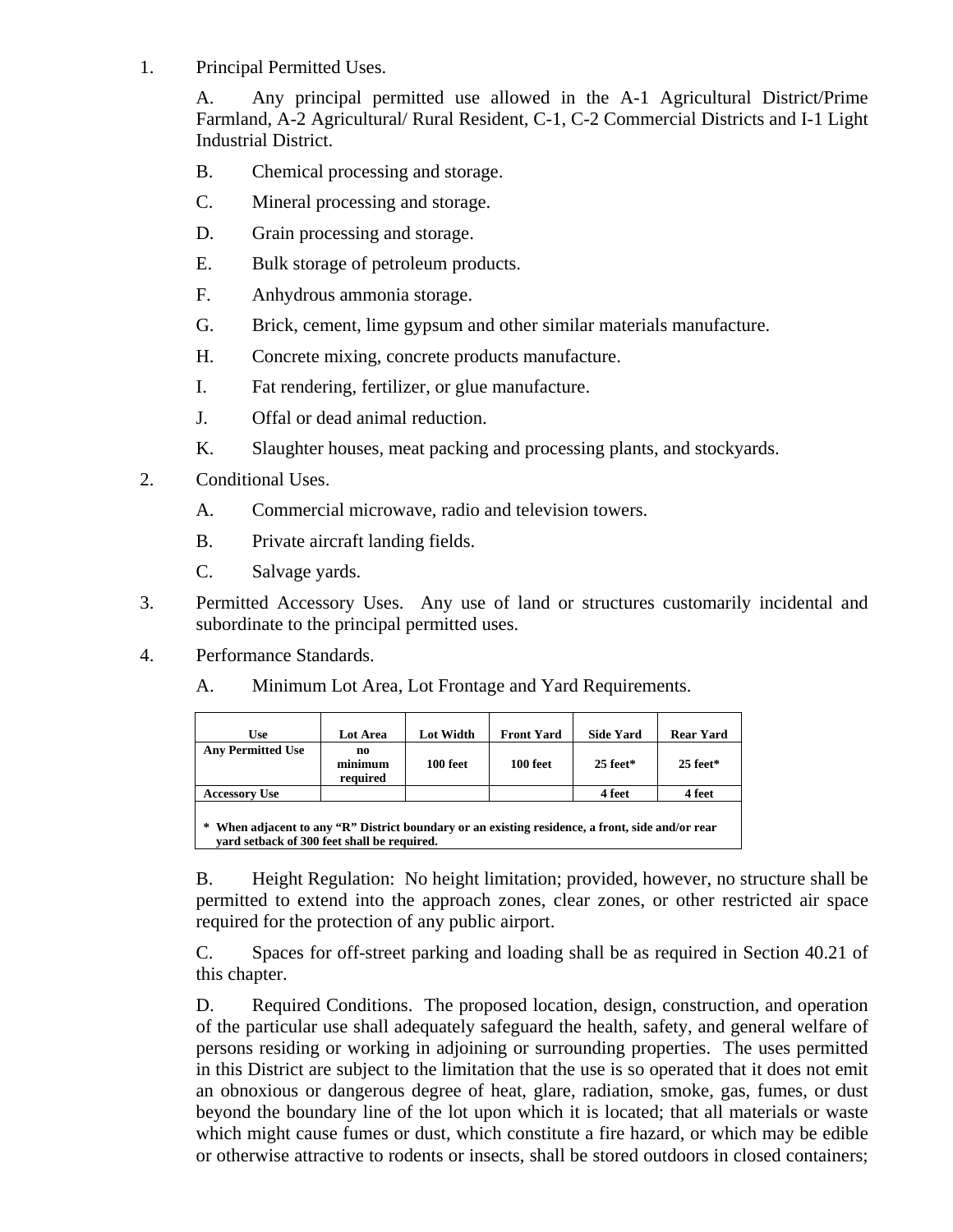that flammable and explosive liquids stored above ground shall be enclosed in a walled area of sufficient volume to contain the entire contents of such tanks in the event of leakage or fire. The best practical means available for the disposal of refuse matter or water-carried wastes, the abatement of obnoxious or offensive odor, dust, smoke, gas, noise, or similar nuisances shall be employed. All facilities required for the discharge, collection and treatment of liquid, solid, or gaseous wastes shall be designed, constructed, and operated in accordance with all applicable statutes and regulations of the State of Iowa.

**40.19 AIRPORT (OVERLAY) DISTRICT.** The Airport (Overlay) District is intended and designed to place additional development restrictions upon the land encompassing the Ottumwa Municipal Airport and that land lying under the airspace zones required for safe aircraft operations, which are defined as; horizontal zones, conical zones, approach zones and transitional zones, in order to eliminate airport hazards.

1. Definitions.

A. "Airport" means the Ottumwa Municipal Airport.

B. "Airport elevation" means the highest point of an airport's usable landing area measured in feet above mean sea level, which elevation is established to be 845 feet.

C. "Airport hazard" means any structure or tree or use of land which would exceed the Federal obstruction standards as contained in 14 Code of Federal Regulations Sections 77.21, 77.23 and 77.25, as revised March 4, 1972, and which obstruct the airspace required for the flight of aircraft and landing or takeoff at an airport or is otherwise hazardous to such landing or taking off of aircraft.

D. "Airport primary surface" means a surface longitudinally centered on a runway. When the runway has a specially prepared hard surface, the primary surface extends 200 feet beyond each end of that runway. The width of the primary surface of a runway will be that width prescribed in Part 77 of the Federal Aviation Regulations (FAR) for the most precise approach existing or planned for either end of that runway. The elevation of any point on the primary surface is the same as the elevation of the nearest point on the runway centerline.

E. "Airspace height": For the purpose of determining the height limits in all zones set forth in this chapter and shown on the zoning map, the datum shall be mean sea level elevation unless otherwise specified.

F. "Control zone" means airspace extending upward from the surface of the earth which may include one or more airports and is normally a circular area of 5 statute miles in radius, with extensions where necessary to include instrument approach and departure paths.

G. "Instrument runway" means a runway having an existing instrument approach procedure utilizing air navigation facilities or area type navigation equipment, for which an instrument approach procedure has been approved or planned.

H. "Minimum descent altitude" means the lowest altitude, expressed in feet above mean sea level, to which descent is authorized on final approach during circle-to-land maneuvering in execution of a standard instrument approach procedure, where no electronic glide slope is provided.

I. "Minimum en route altitude" means the altitude in effect between radio fixes which assures acceptable navigational signal coverage and meets obstruction clearance requirements between those fixes.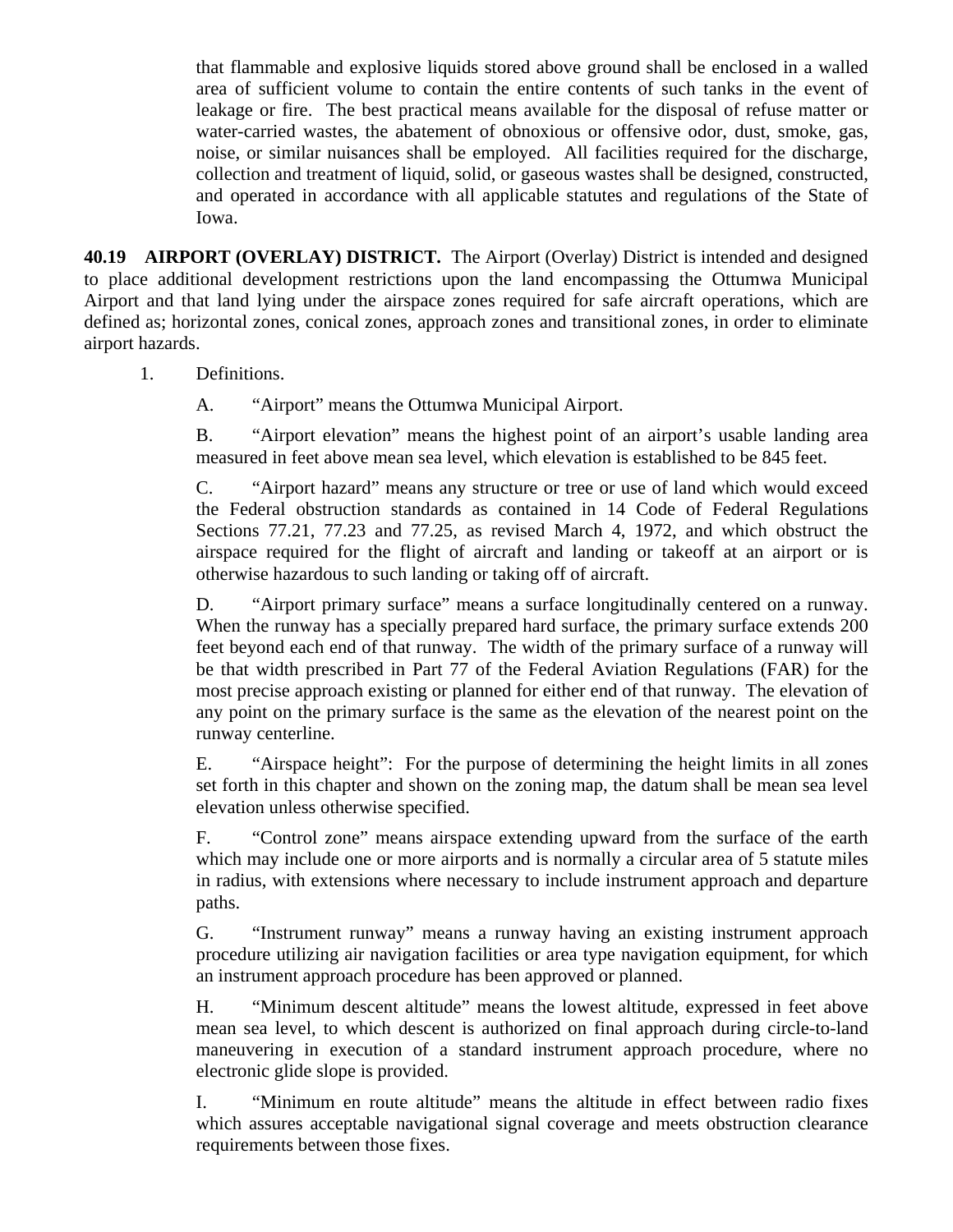J. "Minimum obstruction clearance altitude" means the specified altitude in effect between radio fixes on VOR airways, off-airway routes, or route segments which meet obstruction clearance requirements for the entire route segment and which assure acceptable navigational signal coverage only within 22 miles of a VOR.

K. "Runway" means a defined area on an airport prepared for landing and takeoff of aircraft along its length.

L. "Visual runway" means a runway intended solely for the operation of aircraft using visual approach procedures.

2. Airspace Zones and Airspace Height Limitations. In order to carry out the provisions of this section, there are hereby created and established certain airspace zones which are depicted on the Ottumwa Municipal Airport Height Zoning Map. A structure located in more than one zone of the following zones is considered to be only in the zone with the more restrictive height limitation. The various zones are hereby established and defined as follows:

A. Horizontal Zone – the land lying under a horizontal plane 150 feet above the established airport elevation, the perimeter of which is constructed by: swinging arcs of 10,000 feet radii from the center of each end of the primary surface of runways and connecting the adjacent arcs by lines tangent to those arcs. No structure shall exceed 150 feet above the established airport elevation in the horizontal zone, as depicted on the Ottumwa Municipal Airport Height Zoning Map.

B. Conical Zone – the land lying under a surface extending outward and upward from the periphery of the horizontal surface at a slope of 20 to 1 for a horizontal distance of 4,000 feet. No structure shall penetrate the conical surface in the conical zone, as depicted on the Ottumwa Municipal Airport Height Zoning Map.

C. Approach Zone – the land lying under a surface longitudinally centered on the extended runway centerline and extending outward and upward from each end of the primary surface. (NOTE: An approach surface is applied to each end of each runway based upon the type of approach available or planned for that runway end.)

(1) The inner edge of the Approach Surface is:

1000 feet wide for runways 13 and 31.

500 feet wide for runways 4 and 22.

(2) The outer edge of the Approach Zone is:

4,000 feet for runway 13.

16,000 feet for runway 31.

3,500 feet for runways 4 and 22.

(3) The Approach Zone extends for a horizontal distance of:

10,000 feet at a slope of 34 to 1 for runways 4, 13 and 22.

10,000 feet at a slope of 50 to 1, and an additional 40,000 feet at a slope of 40 to 1 for runway 31.

No structure or natural growth shall exceed the approach surface to any runway, as depicted on the Ottumwa Municipal Airport Height Zoning Map.

D. Transitional Zone – the land lying under those surfaces extending outward and upward at right angles to the runway centerline and the runway centerline extended at a slope of 7 to 1 from the sides of the primary surface and from the sides of the Approach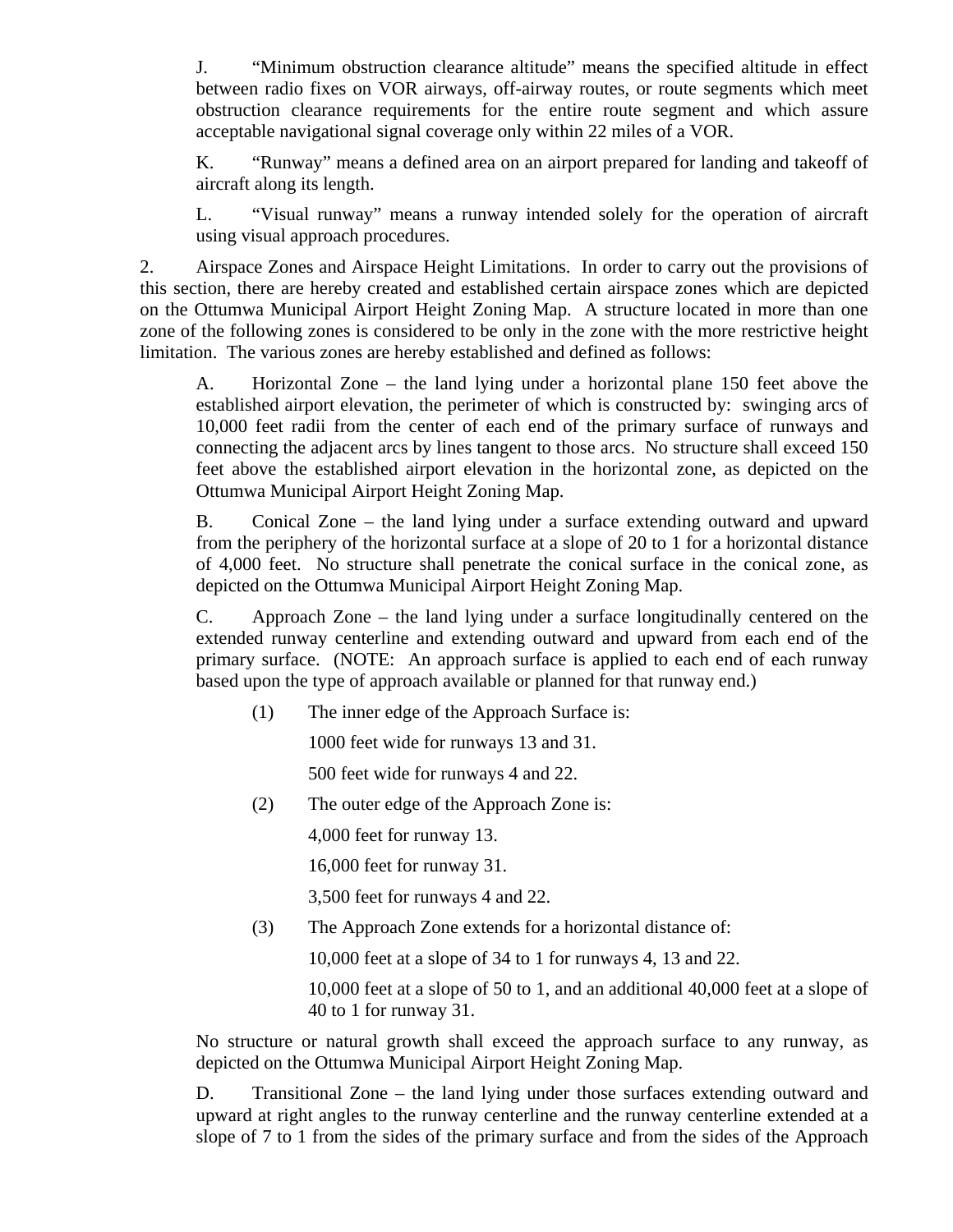Surfaces. No structure shall exceed the Transitional Surface, as depicted on the Ottumwa Municipal Airport Height Zoning Map.

No structure shall be erected in Wapello County that raises the published Minimum Descent Altitude for an instrument approach to any runway, nor shall any structure be erected that causes the Minimum Obstruction Clearance Altitude or Minimum En Route Altitude to be increased on any Federal Airway in Wapello County.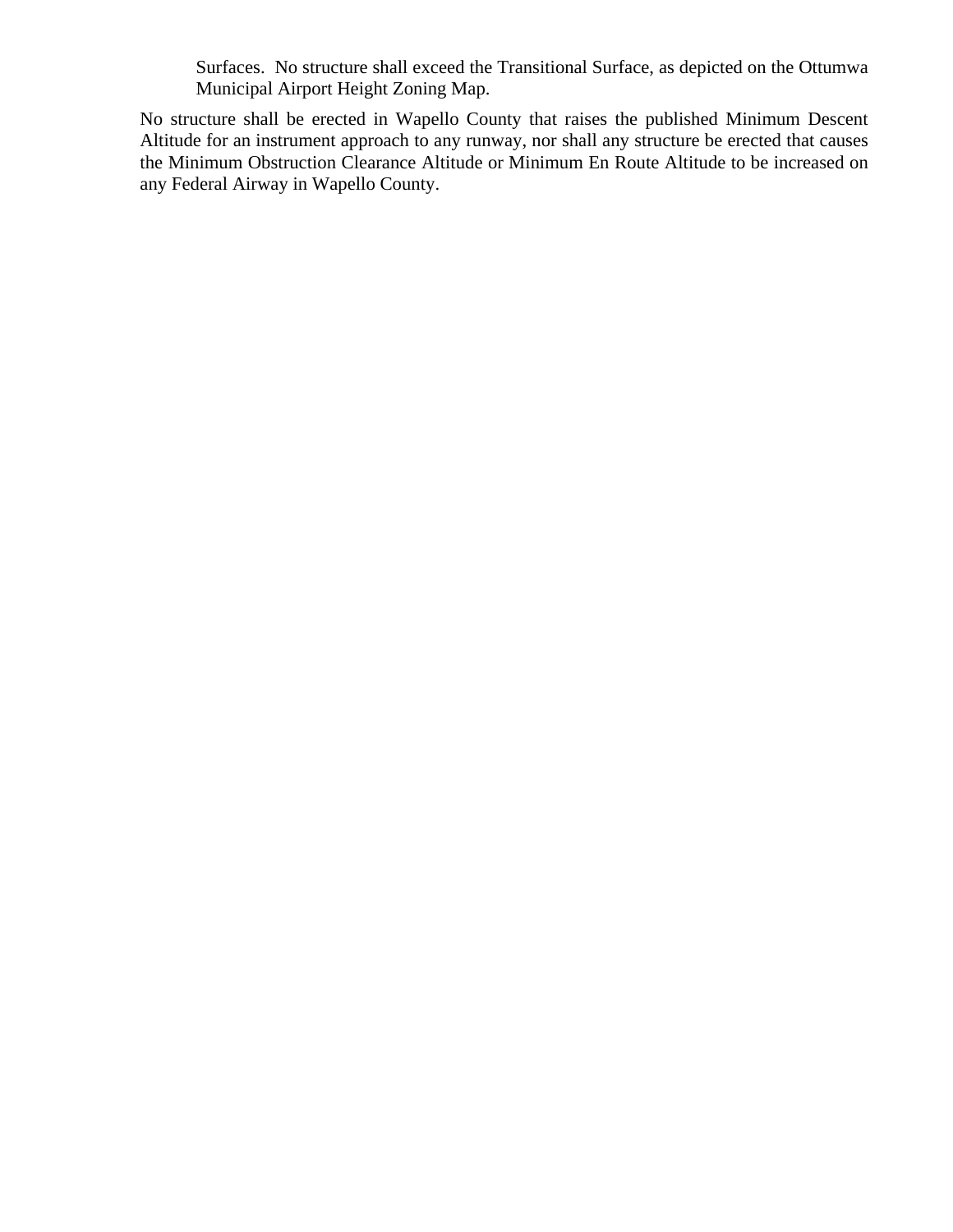**40.20 FLOOD PLAIN DISTRICT.** The Flood Plain District is intended to manage the use and development of land in those areas which would be inundated during a 100-year flood and to minimize damage to property and threats to personal safety by (i) protecting floodways from developmental encroachment which would increase flood levels or impede the free flow of flood waters, and by (ii) requiring special site planning and construction standards in the flood district. The flood district is to be defined though the Flood Insurance Rate Maps (F.I.R.M.) for Wapello County. Any new or substantially improved structure located in the Flood Plain District must also comply with the existing standards of the State, including the Department of Natural Resources, and the Wapello County Flood Plain Ordinance (Chapter 36 of this Code of Ordinances).

1. Principal Permitted Uses.

A. Recreation units, to include: mobile homes, park trailers, travel trailers and other similar vehicles placed on site for greater than 14 but less than 180 consecutive days that are licensed and ready for highway use.

B. Permanent dwelling units, to include: mobile homes that are placed on site for greater than 180 consecutive days, cabins, and single family homes on existing parcels.

- C. Agriculture, but not including clear cutting of naturally occurring tree cover.
- D. Livestock grazing, but not including feedlots and poultry farms.
- E. Wildlife preserves.

F. Soil and water conservation: drainage and water retention, water measurement, and water control facilities.

- 2. Conditional Uses.
	- A. Mining. (See Section 40.28 of this chapter for additional requirements.)
	- B. Forest and wild life preserves.

C. Temporary facilities for music and sporting events, commercial exhibits, and carnivals.

3. Permitted Accessory Uses. Accessory building with a required minimum setback of 10 feet from the existing riverbank, and 15 feet from the pubic road.

- 4. Performance Standards.
	- A. Recreation Units (minimum lot sizes).

| Use                     | <b>Lot Area</b> | Lot Width | Frontage<br><b>Road Setback</b> | <b>Side Yard</b><br><b>Setback</b> | <b>Riverbank</b><br><b>Setback</b> |
|-------------------------|-----------------|-----------|---------------------------------|------------------------------------|------------------------------------|
| <b>Recreation Units</b> | 4.500 sq. ft.   | 45 feet   | 15 feet                         | 8 feet                             | 10 feet                            |

### B. Permanent Dwelling Units (minimum lot sizes).

| Use                                                                  | Lot Area        | Lot Width | <b>Front Yard</b><br><b>Setback</b> | <b>Side Yard</b><br><b>Setback</b> | <b>Rear Yard</b><br><b>Setback</b> |
|----------------------------------------------------------------------|-----------------|-----------|-------------------------------------|------------------------------------|------------------------------------|
| <b>Mobile Homes,</b><br><b>Single Family</b><br><b>Homes, Cabins</b> | $4,500$ sq. ft. | 45 feet   | 15 feet                             | 8 feet                             | 10 feet                            |

Any new or substantially improved structures must be designed in accordance with the Wapello County Flood Plain Ordinance (Chapter 36), regulations set by the Department of Natural Resources, and any State Regulations.

5. Utility and Sanitary Systems Requirements for All Dwellings and Recreation Units.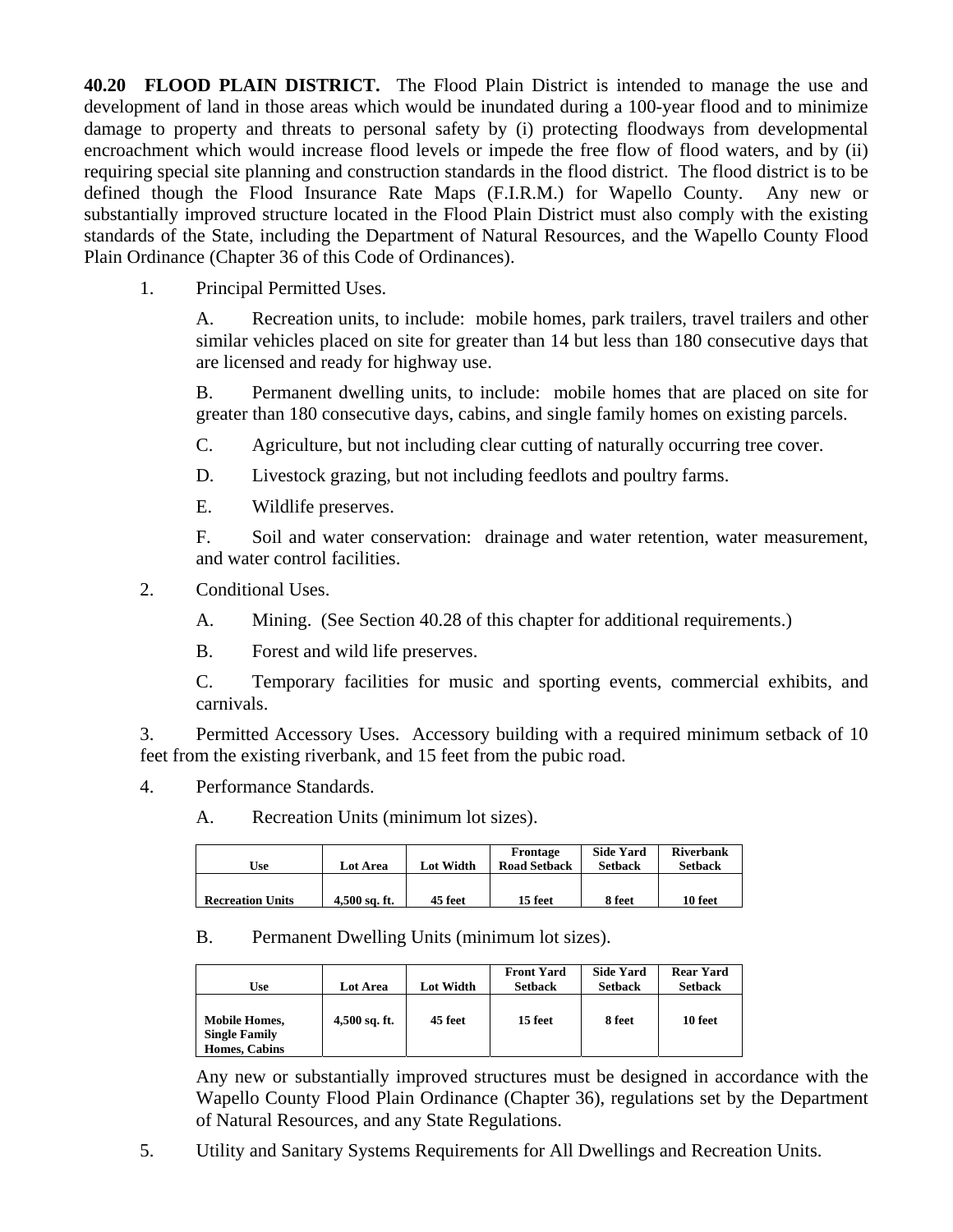A. All new and replacement sanitary sewage systems shall be designed to meet all State and local requirements.

B. New and replacement water supply systems shall be designed to minimize or eliminate infiltration of floodwaters into the system.

C. Utilities such as gas and electrical systems shall be located and constructed to minimize or eliminate flood damage to the systems and the risks associated with such flood damage or impaired systems.

6. Flood Plain District Use Permit.

A. Permit Required. A Use Permit issued by the Administrator shall be secured prior to any structure being placed or occupied in the flood zone district.

B. Application for Permit. Application shall be made on forms furnished by the Administrator and shall include the following:

- (1) Name and address of the owner and applicant.
- (2) Type of land to be used by applicant (leased or owned).

(3) If on leased land, name and address of owner of land, and signature of consent by owner.

- (4) Location and legal description of the site.
- (5) A drawing/sketch of the planned layout of the site.
- (6) The area and dimensions of the track of land.

(7) Type of sewage treatment and water system to be used (must be in compliance with Chapter 36 of this Code of Ordinances and Department of Natural Resources).

- (8) Type of dwelling/recreation unit to be used on site.
- (9) Permits for recreation units will expire 180 days after issuance.
- (10) Costs for permits issued will be as follows:

Permanent Structure: (Refer to Section 40.31 of this chapter.)

Recreation Units: New or Renewal Permit: \$5.00

C. Procedure for Acting on Permit. The Administrator shall make a determination as to whether the Use Permit Application meets the applicable provisions of this chapter as well as the Flood Plain Ordinance and shall approve or disapprove the application.

D. Recreation Unit Permit Display. Upon approval of recreation permit, the Administrator shall issue the applicant a display sticker that shall be place in an area on the unit that faces the access road or driveway. This display sticker shall be visible from the outside of the unit all times when permit is in effect.

### **40.21 OFF-STREET PARKING AND LOADING REQUIREMENTS.**

1. Off-Street Parking Requirements. In all districts in connection with every industrial, commercial, business, trade, institutional, recreational, or dwelling use, and similar uses, space for parking and storage of vehicles shall be provided in accordance with the following schedule. Required off-street parking facilities shall be primarily for the parking of private passenger automobiles of occupants, patrons or employees of the principal use served.

A. Automobile sales and service garages: 50%of gross floor area.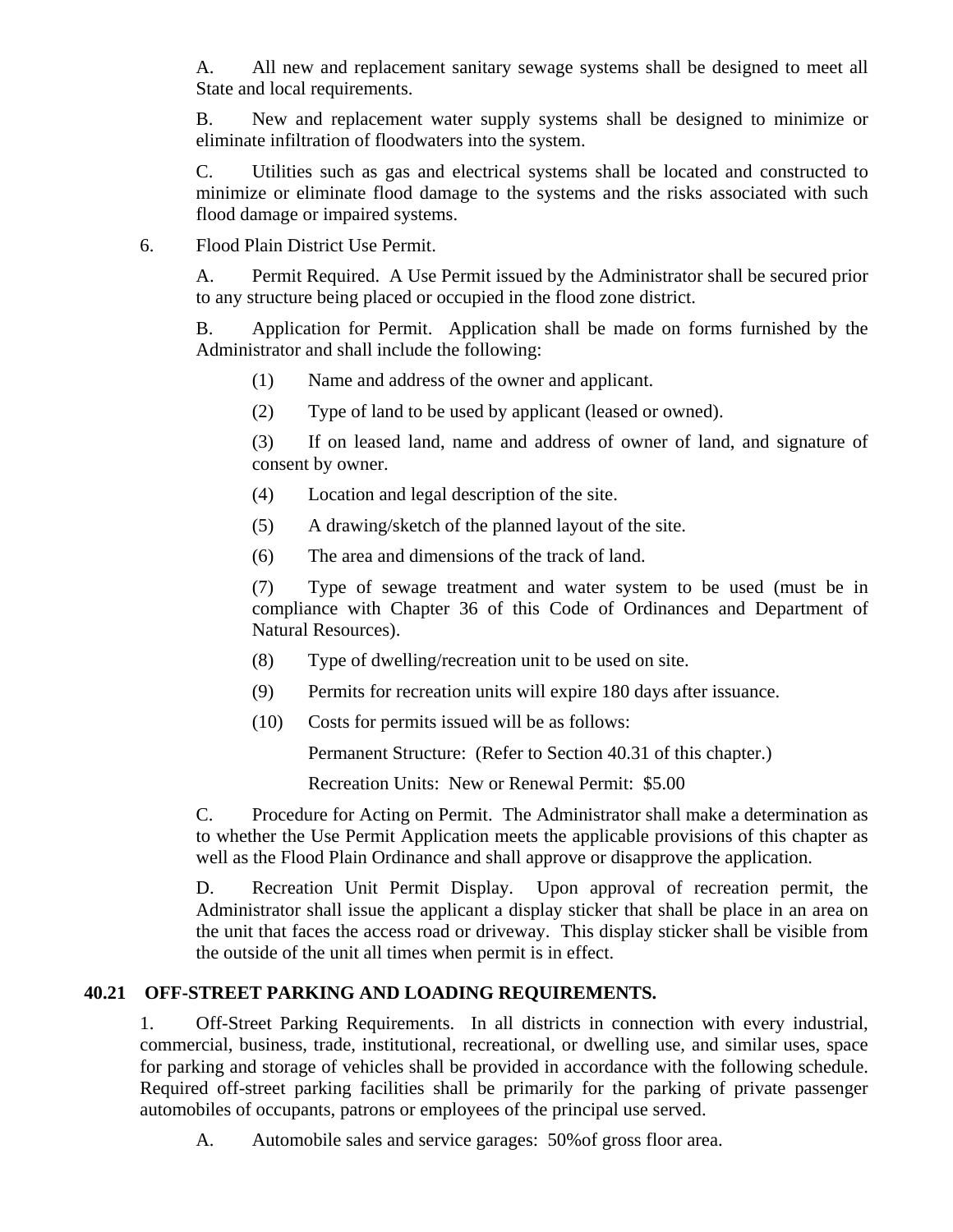B. Bowling alleys: 5 spaces for each lane.

C. Churches and schools: 1 parking space for every 80 square feet of principal auditorium, including balcony, if any, and 1 parking space for each staff member.

D. Dance halls, assembly halls: 200% of floor area used for dancing or assembly.

E. Dwelling: 2 parking spaces for each family or dwelling unit.

F. Funeral homes, mortuaries: 1 parking space for each 5 seats in the principal auditorium.

G. Furniture and appliance stores, household equipment, or furniture repair shops over 1,000 square feet of floor area: 50% of floor area.

H. Hospitals: 1 space for each 5 beds, plus 1 space for each 3 employees, plus 1 space for each 2 staff doctors.

I. Hotels, motels, tourist courts, sororities, fraternities, lodging houses: 1 space for each bedroom.

J. Manufacturing plants: 1 space for each 2 employees on the maximum working shift.

K. Mobile home park: 2 parking spaces for each mobile home lot.

L. Nursing, convalescent and retirement homes: 1 space per 8 beds, plus 1 space per 3 employees, plus 1 space for each resident staff member.

M. Restaurants, taverns, and nightclubs: 200% of gross floor area.

N. Retail stores, shops, grocery stores, etc., over 2,000 square feet gross floor area: 250% of gross floor area.

O. Retail stores, shops, grocery stores, etc., under 2,000 square feet gross floor area: 100% of gross floor area.

P. Schools, sports arenas: 1 space for each 4 seats in the principal auditorium.

Q. Theaters, assembly halls with fixed seats and sports arenas: 1 space for each 3 seats.

R. Wholesale establishments or warehouses: 1 space for each 2 employees, but in no case less than 1 space for each 1,000 square feet of gross floor area.

2. Additional Parking Requirements.

A. In the case of any building, structure or premises, the use of which is not specifically mentioned herein, the parking requirements for a use which is mentioned and to which said use is similar shall apply.

B. Where a parking lot does not abut on a public or private street, road, alley or easement of access, there shall be provided an access drive not less than 10 feet in width in case of a dwelling, and not less than 20 feet in width in all other cases, leading to the loading or unloading spaces and parking or storage areas required hereunder in such a manner as to secure the most appropriate development of the property in question; provided, however, such easement of access or access drive shall not be located in any agricultural or residence district except where serving a permitted use in an agricultural or residence district.

C. Every parcel of land hereafter used as a public or private parking area, including a commercial parking lot, shall be developed and maintained in accordance with the following requirements.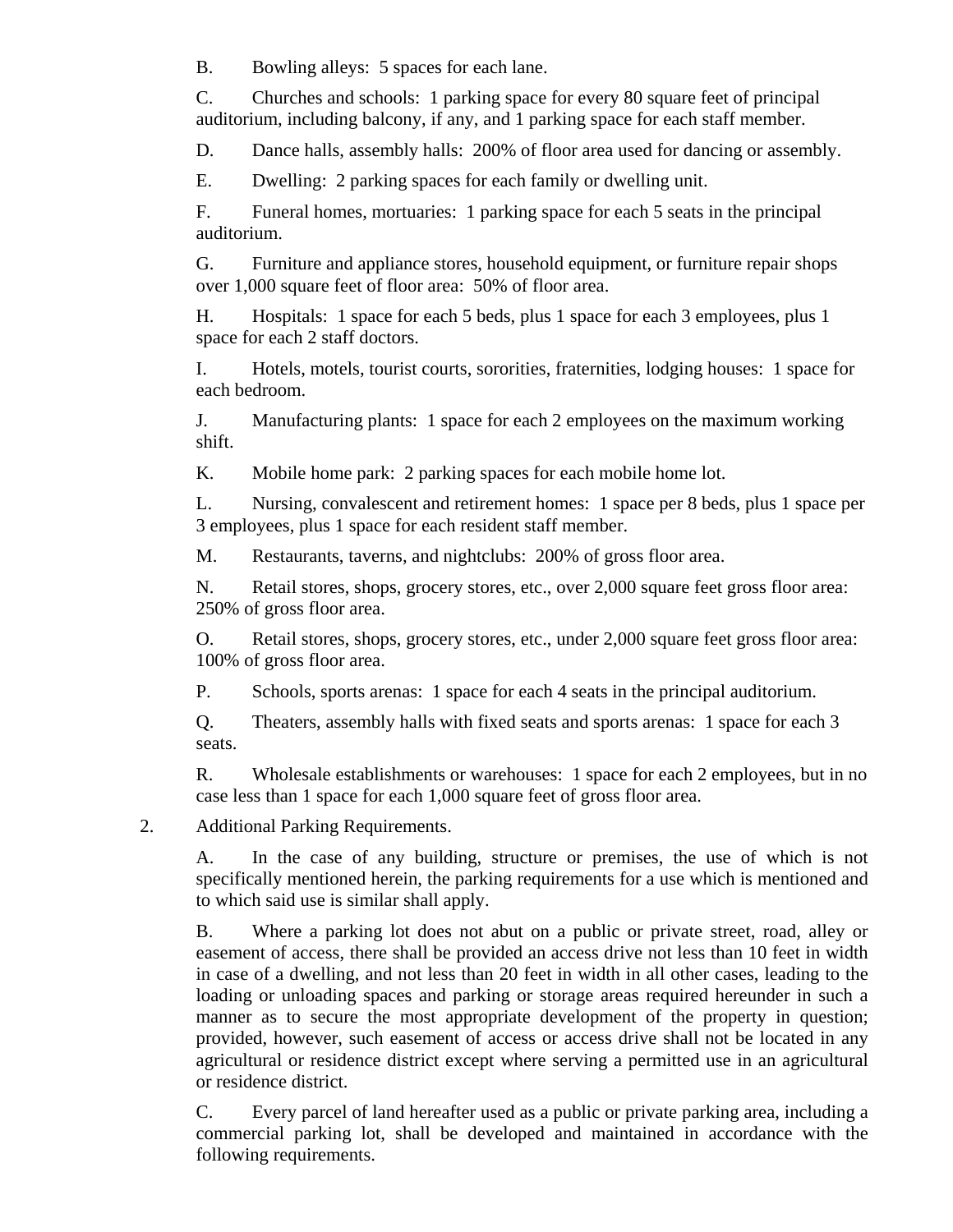(1) No part of any parking space shall be closer than 5 feet to any established highway, road, or street right-of-way line. In case the parking lot adjoins an "R" District, it shall be set back at least 5 feet from the "R" District boundary and shall be screened from adjacent property by a planting screen not less than 10 feet in width and 6 feet in height or by a fence, wall, berm or other comparable means.

(2) Any lighting used to illuminate any off-street parking area shall be arranged to reflect the light away from adjoining premises in any "R" District, and shall be directed so as to avoid glare and confusion for moving vehicular traffic.

D. Off-street parking areas in residential districts shall be provided on the same lot with the principal use. Off-street parking and loading areas may occupy all or part of any required yard or open space, subject to the provisions of this section.

3. Off-Street Loading Requirements. In any district in connection with every building or part thereof hereafter erected having a gross floor area of 10,000 square feet or more, which is to be occupied by manufacturing, storage, warehouse, goods display, retail store, wholesale store, market, hotel, hospital, or other uses similarly requiring the receipt or distribution by vehicles of material or merchandise, there shall be provided and maintained on the same lot with such building at least 1 off-street loading space, plus 1 additional such loading space for each 20,000 square feet or major fraction thereof of gross floor area so used in excess of 10,000 square feet.

A. Each loading space shall be not less than 12 feet in width and 40 feet in length.

B. Such space may occupy all or part of any required yard or open space, except when adjoining an "R" District, it shall be set back 10 feet and screened from adjacent property by a planting screen not less than 10 feet in width and 6 feet in height or by a fence, wall, berm, or other comparable means.

**40.22 SIGN AND BILLBOARD REGULATIONS.** The following regulations govern permitted signs in the various zoning districts of the County.

| <b>Zoning District</b> | <b>Permitted Signs</b>                                                                   |
|------------------------|------------------------------------------------------------------------------------------|
| All                    | One board or sign not to exceed 40 square feet in area referring to the                  |
|                        | construction, lease, hire, or sale of a building, premises or lot, which sign shall      |
|                        | refer to property upon which the sign is located and shall be removed as soon as         |
|                        | the building or premises is sold or leased or construction completed.                    |
|                        |                                                                                          |
|                        | Temporary signs with political advertisements not to exceed an aggregate surface         |
|                        | area of 32 square feet.                                                                  |
| $A-1, A-2$             | Signs, not to exceed a combined total of 20 square feet in area, identifying the         |
|                        | premises or indicating the product or material or equipment used on the premises.        |
|                        | One indirectly lighted sign, not to exceed 30 square feet in aggregate display area,     |
| <b>RMH</b>             | may be erected at any main entrance to a mobile home park. Such sign may show            |
|                        | the name of the mobile home park and other pertinent information.                        |
|                        | Exterior signs located on the street frontages of principal buildings referring only     |
| $C-1, C-2,$            | to a use or uses located within such building, and attached or integral thereto,         |
| $I-1, I-2,$            | provided that:                                                                           |
| $A-2$                  | Such signs shall not have an aggregate surface area in excess of 25% of the<br>$\bullet$ |
|                        | total of the building elevation to which they are attached.                              |
|                        | Signs which project out from the building more than 18 inches must be at                 |
|                        | least 12 feet above grade and may project a maximum of 6 feet.                           |
|                        | No sign shall project above the roof line or parapet, where one exists.                  |
|                        | One free standing or post sign referring only to a use or uses conducted on the          |
| $C-1, C-2,$            | premises may be erected in any yard abutting a public street, provided, however:         |
| $I-1, I-2$             | Such signs shall not have a surface area in excess of 50 square feet on any              |
|                        | one side, and not more than 2 sides of said sign shall be used for advertising           |
|                        | purposes.                                                                                |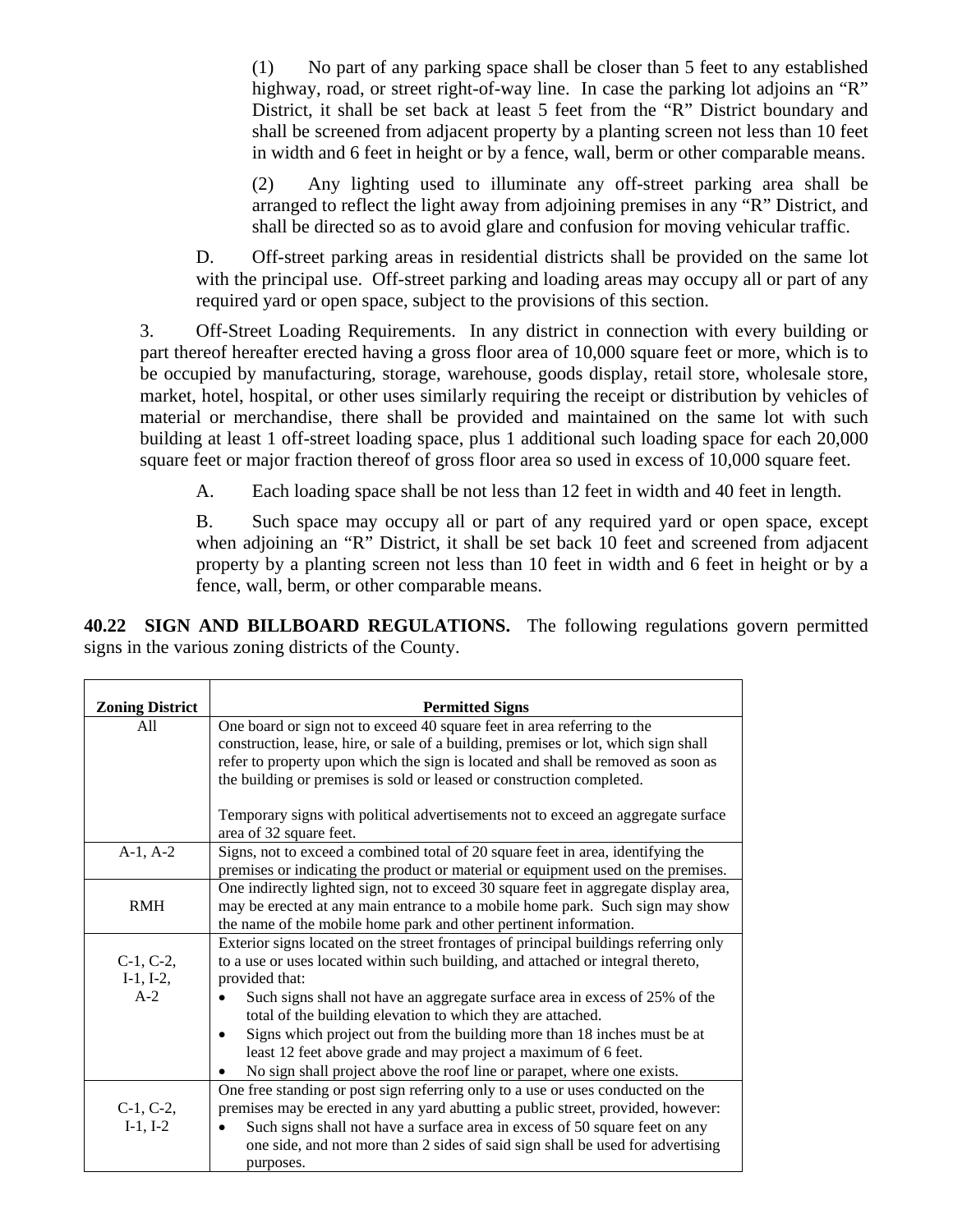|       | The bottom of the surface area of such sign shall not be less than 12 feet<br>$\bullet$<br>above the ground surface upon which it is erected.                                          |
|-------|----------------------------------------------------------------------------------------------------------------------------------------------------------------------------------------|
|       | The height of such sign shall not exceed 25 feet.<br>٠                                                                                                                                 |
|       | Such signs shall not extend over street or road right-of-way lines or otherwise<br>$\bullet$<br>obstruct or impair the vision or safety of pedestrians and motorists.                  |
|       | Billboards meeting the following requirements:                                                                                                                                         |
| $C-2$ | Shall be setback from any existing or proposed road or street at least as far as<br>$\bullet$<br>the required front yard depth for a principal building in the C-2 zoning<br>district. |
|       | The bottom of the surface area of such sign shall not be less 12 feet above the<br>$\bullet$<br>ground surface upon which it is constructed.                                           |
|       | The height of such sign shall not exceed 25 feet.<br>٠                                                                                                                                 |
|       | No such sign which faces a residential district shall be located within 100 feet<br>$\bullet$<br>of such district.                                                                     |
|       | No such sign shall be located within 300 feet of any other such sign.<br>$\bullet$<br>A zoning permit for such sign shall not be issued without IDOT approval.<br>$\bullet$            |
|       |                                                                                                                                                                                        |

**40.23 NONCONFORMING USES.** Within the various districts established by this chapter or by amendments that may later be adopted, there exist structures, uses of structures and uses of land which were lawful prior to the adoption of the Zoning Ordinance but which would be prohibited, regulated, or restricted under the provisions of this chapter. It is the intent of this chapter to permit these nonconformities to continue until they are removed, but not to encourage their survival. Such uses are declared by this chapter to be incompatible with permitted uses in the districts involved. It is further the intent of this chapter that such nonconformities shall not be enlarged upon, expanded or extended.

1. Nonconforming Use of Land and Structures.

A. No nonconforming use of a structure, land, or structure and land in combination which remains idle or unused for a continuous period of one year, whether or not the equipment or fixtures are removed, shall again be used except in conformity with the regulations of the district in which such building or land is located.

B. The casual, intermittent, temporary, or illegal use of a structure, land, or structure and land in combination shall not be sufficient to establish the existence of a nonconforming use, and the existence of a nonconforming use on part of a lot or tract shall not be construed to have established a nonconforming use on the entire lot or tract.

2. Nonconforming Use of Land. The lawful use of land upon which no building or structure is erected or constructed, which becomes nonconforming under the terms of the Zoning Ordinance as adopted or amended, may be continued so long as it remains otherwise lawful, subject to the following provisions:

A. No such nonconforming use shall be enlarged or increased nor extended vertically or horizontally to occupy a greater area of land than was occupied at the effective date of adoption or amendment of the Zoning Ordinance.

B. No such nonconforming use shall be moved in whole or in part to any other portion of the lot or parcel which was not occupied by such use at the effective date of adoption or amendment of the Zoning Ordinance.

C. If any such nonconforming use of land ceases for any reason for a period of more than six months, any subsequent use of such land shall conform to the district regulations for the district in which such land is located.

3. Nonconforming Use of Structures. If a lawful use of a structure, or of a structure and land in combination, exists at the effective date of adoption or amendment of the Zoning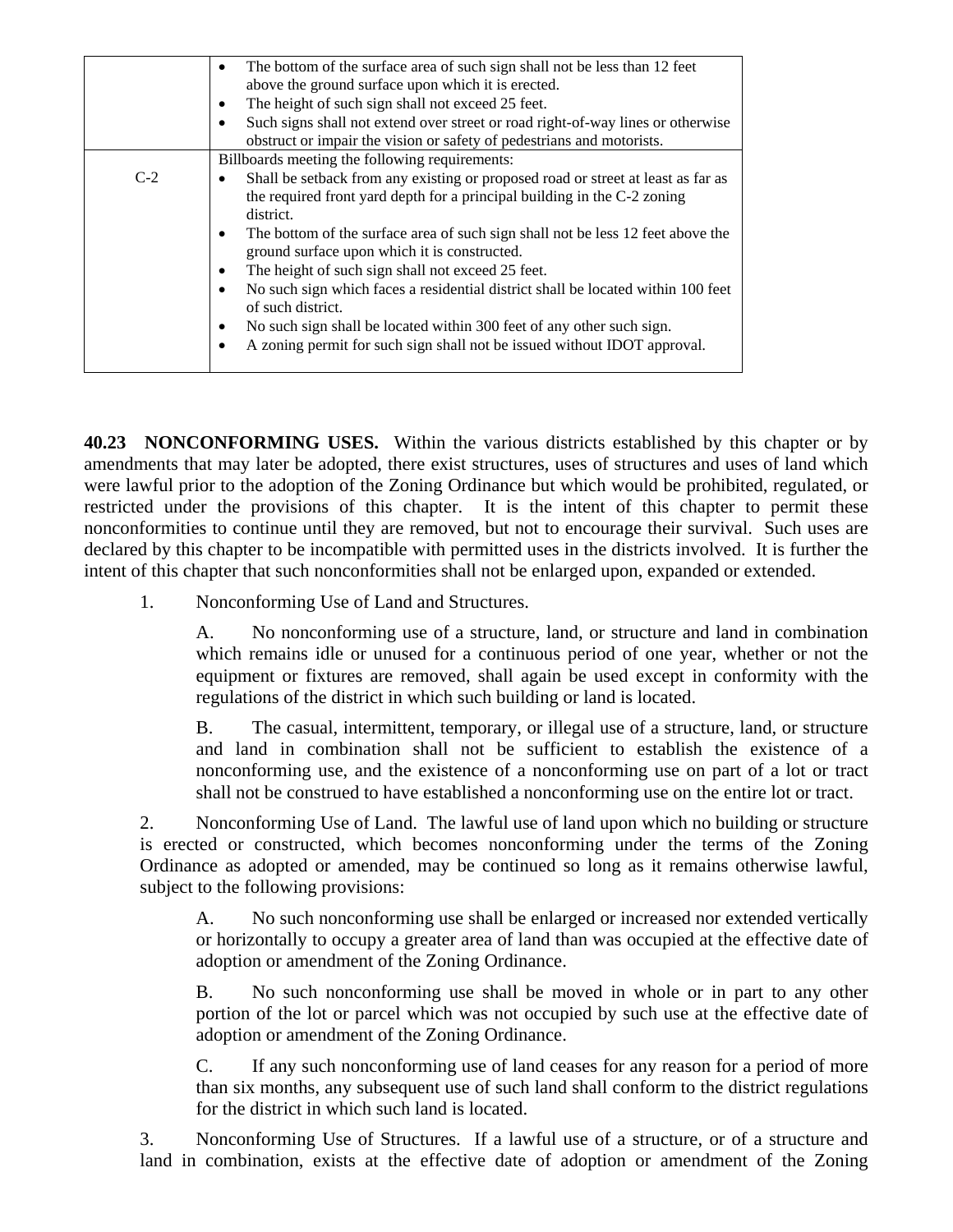Ordinance, that would not be allowed in the district under the terms of this chapter, the use may be continued so long as it remains otherwise lawful, subject to the following provisions:

A. No existing structure devoted entirely or in part to a use not permitted by this chapter in the district in which it is located shall be enlarged, extended, reconstructed, moved or structurally altered except when required by law, unless the use is changed to a use permitted in the district in which such structure is located.

B. Any nonconforming use may be extended throughout any parts of a building which were manifestly arranged or designed for such use at the time of adoption or amendment of the Zoning Ordinance. No such use shall be extended to occupy any land outside such building.

C. If no structural alterations are made, a nonconforming use of a structure may be changed to another nonconforming use of a similar nature within the same or a more restrictive classification. Whenever a nonconforming use has been changed to a more restrictive use or to a conforming use, such use shall not thereafter be changed to a less restrictive use.

D. Any structure devoted to a use made nonconforming by this chapter that is destroyed by any means to an extent of sixty percent (60%) or more of its fair market value at the time of destruction, exclusive of the foundation, shall not be reconstructed and used as before such happening. If the structure is less than 60% destroyed above the foundation, it may be reconstructed and used as before provided this is done within one year of such happening, and the structure is built of like or similar materials.

4. Nonconforming Structures. Where a structure exists at the effective date of adoption or amendment of the Zoning Ordinance which could not be built under the terms of this chapter by reason of restrictions on area, lot, coverage, height, yards, or other characteristics of the structure or its location on the lot, such structure may be continued so long as it remains otherwise lawful, subject to the following provisions:

A. No such structure may be enlarged or altered in a way which increases its nonconformity.

B. Should such structures be destroyed by any means to an extent of sixty percent (60%) or more of its fair market value at the time of destruction, it shall not be reconstructed except in conformity with the provisions of this chapter.

5. Required Repairs. Nothing in this chapter shall be deemed to prevent the restoration to a safe condition of any building or part thereof declared to be unsafe by any official charged with protecting the public safety, upon order of such official.

**40.24 EXCEPTIONS AND MODIFICATIONS.** The regulations specified in this chapter shall be subject to the following exceptions, modifications, and interpretations:

1. Use of Legally Established Nonconforming Lots. A legally established lot or plot of official record as of the effective date of the Zoning Ordinance, which becomes nonconforming as a result of amendments to this chapter, may be developed with structures or uses permitted within the district in which the lot is located subject to the following:

A. When a nonconforming lot can be used in conformity with all of the regulations applicable to the intended use, except that the lot is smaller than that required for the intended use, then the lot may be used as proposed just as if it were conforming.

B. In any district where dwellings are permitted, a single family dwelling may be located on any legally established nonconforming lot irrespective of the lot area or width, provided however: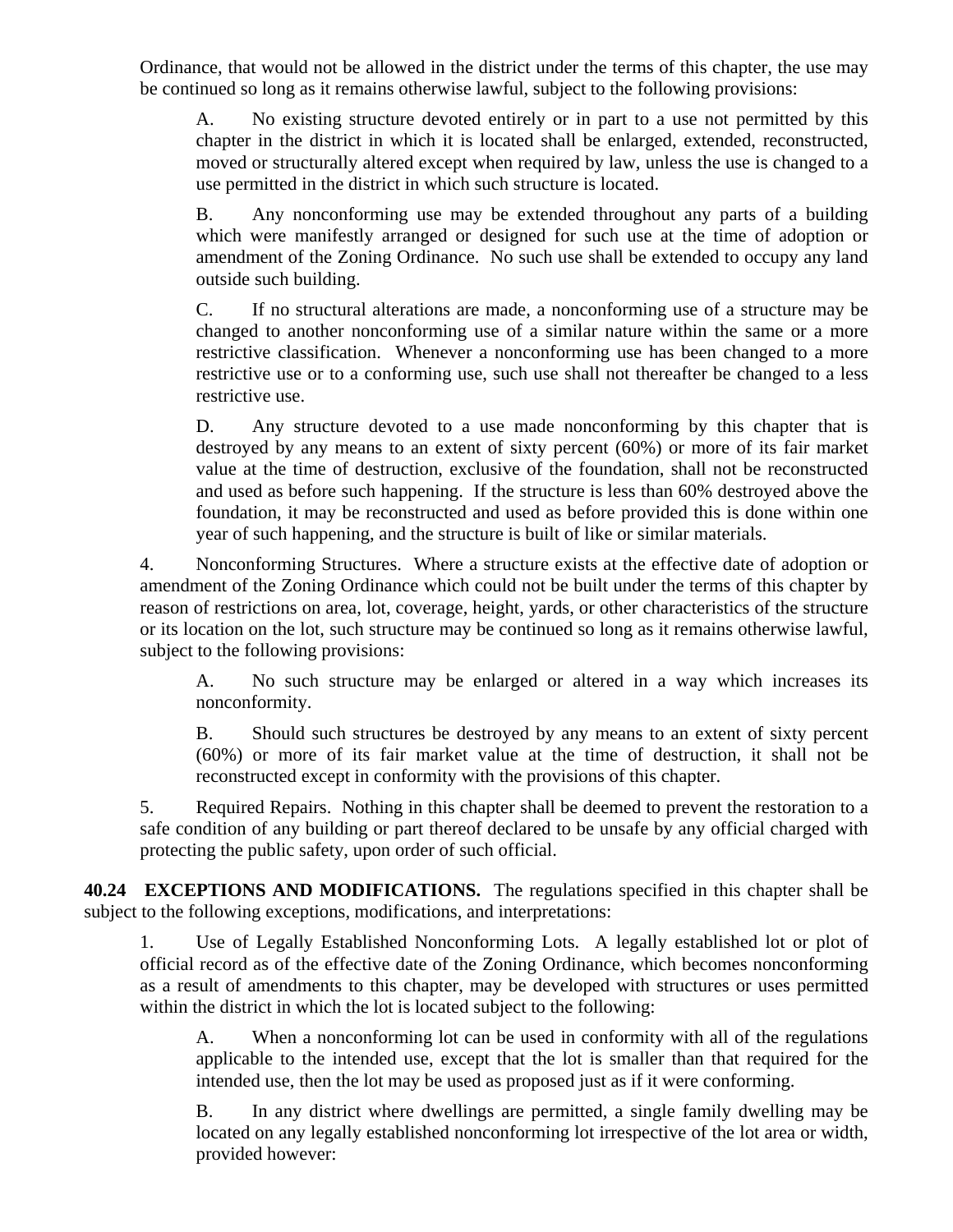(1) The sum of the side yard widths of any such lot shall not be less than 30% of the width of the lot, but in no case less than 10% of the width of the lot for any one side yard.

(2) The depth of the rear yard of any such lot need not exceed 20% of the depth of the lot, but in no case shall be less than 20 feet.

2. Height Regulations. Chimneys, cooling towers, elevator bulk-heads, fire towers, monuments, stage towers or scenery lots, water towers, churches, ornamental towers and spires, radio or television towers or necessary mechanical appurtenances may be erected to a height in accordance with existing or hereafter adopted regulations of Wapello County; provided, however, no such structure shall be permitted to extend into the approach zones, clear zones or other restricted air space required for the protection of any public airport.

3. Accessory Buildings. Accessory buildings located on corner lots shall conform to the setback regulations on the side street. Accessory buildings may be erected as a part of the principal building, or may be connected thereto by a breeze-way or similar structure, provided all yard requirements for a principal building are complied with. An accessory building which is not a part of the main building shall not occupy more than 30% of the rear yard. No accessory building shall be constructed upon a lot until the construction of the main building has actually commenced, and no accessory building shall be used unless the main building on the lot is also being used, and no accessory building shall be used for dwelling purposes except for a period not to exceed one year during the construction of the principal building.

4. Required Yards. Every part of a required yard shall be open to the sky, unobstructed by any structure, except for the projection of sills, belt course, cornices, and ornamental features which are not to exceed 24 inches.

5. Cellars. No cellar shall be occupied for residential purposes until the first floor of the building has been substantially completed, except for a period not to exceed one year during construction of the principal building.

6. Required Yards.

A. Open-lattice-enclosed fire escapes, fireproof outside stairways, and balconies opening upon fire towers, and the ordinary projections of chimneys and flues into the rear yard may be permitted for a distance of not more than 3½ feet and where the same are so placed as not to obstruct light and ventilation.

B. Unenclosed terraces, uncovered porches, platforms, and ornamental features which do not extend more than three feet above the floor level of the ground story may project into a required yard, provided these projections are distant at least two feet from the adjacent side lot line.

C. For the purpose of the side yard regulations, a two-family dwelling or a multiple dwelling shall be considered one building occupying one lot.

D. Where more than 30% of the frontage in a block has been built up with buildings having a front yard, then the building line of the building to be erected shall conform to the natural building lines of the block as determined by the existing buildings.

E. In instances where buildings are erected containing two or more uses housed vertically, the required side yards for the first floor use shall control.

7. Temporary Buildings. Temporary buildings and uses that are used only in conjunction with construction work may be permitted in any district during the period of construction. Such temporary buildings shall be removed within eighteen months of the initial date of construction.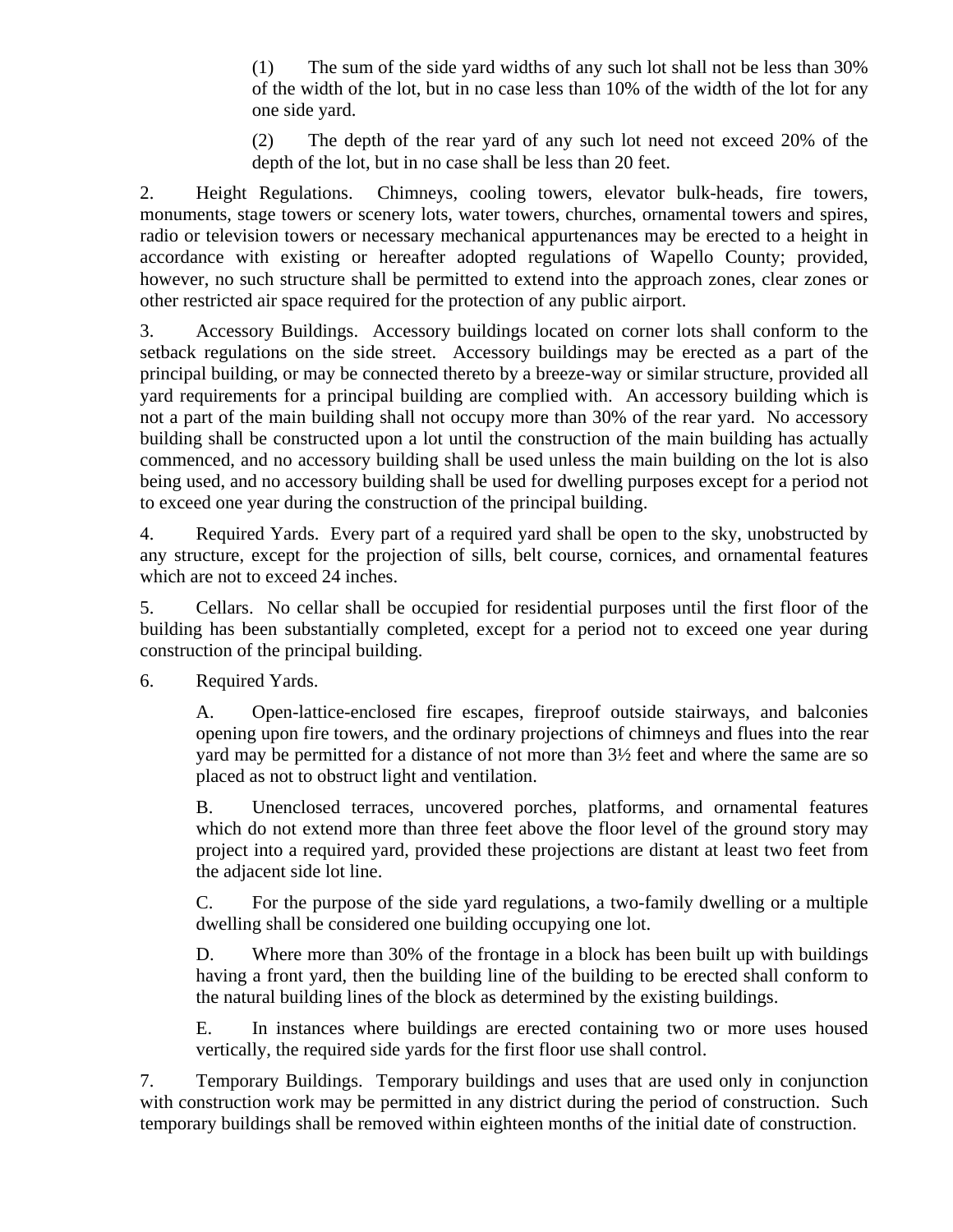8. Number of Buildings on Lot. More than one industrial, commercial, multiple dwelling or institutional building or use may be established upon a single lot or tract in a district permitting these uses, provided that the yards and open spaces required around the boundaries of the lot or tract shall not be encroached upon by any such buildings; and provided further that there shall be no change in the intensity of use.

9. Existing Farmsteads. Within the A-1 Agricultural/ Prime Farm Land and A-2 Agricultural District/ Rural Resident, a farmstead in existence at the time of adoption of the Zoning Ordinance may be severed from the farm. A minimum of one acre for each dwelling unit of the farmstead is required, provided that side and rear yard requirements are met. An existing farmstead shall be defined as the combination of farm dwelling and any farm accessory buildings, well, or windbreak plantings used or previously used and occupied by a person or family employed, fully or partially, in the agricultural pursuits of the farm on which it is located. To qualify as an existing farmstead for the purpose of being severed from the farm, the following minimum criteria must be met:

A. The farm dwelling shall have been constructed prior to the effective date of the Zoning Ordinance.

B. Minimum evidence of the farmstead's existence shall include:

- (1) Previous tax records establishing existence of the farm dwelling; and
- (2) Existence of 75% of the farm dwelling's foundation.

10. Mobile Homes in A-1 and A-2. Within the A-1 and A-2 Districts on property containing a non-farm residence, a mobile home or manufactured home conforming to the tie down requirements as specified in Section 40.13, and provided with septic and water facilities and conforming to the regulations for an accessory building, shall be allowed adjacent but not closer than 10 feet to an established residential structure for the occupancy of a member of the immediate family living in the principal structure. A special accessory building permit shall be valid for only one year and may be renewed by reapplication for one-year increments thereafter. This permit shall expire upon the death or relocation of the occupant to another place of residency.

**40.25 PLANNING AND ZONING COMMISSION.** The Board of Supervisors shall appoint a commission, a majority of whose members shall reside within the County but outside the corporate limits of any city, to be known as the County Zoning Commission, to recommend the boundaries of the various original districts, and appropriate regulations and restrictions to be enforced therein. Such Commission shall, with due diligence, prepare a preliminary report and hold public hearings thereon before submitting its final report; and the Board of Supervisors shall not hold its public hearings or take action until it has received the final report of such Commission. After the adoption of such regulations, restrictions, and boundaries of districts, the Zoning Commission may, from time to time, recommend to the Board of Supervisors amendments, supplements, changes or modifications. The Zoning Commission, with the approval of the Board of Supervisors, may contract with professional consultants, regional planning commissions, the Iowa Department of Economic Development, or the federal government, for local planning assistance. The County Planning and Zoning Commission shall consist of at least five persons, each to be appointed by the County Board of Supervisors for the term of three (3) years.

### **40.26 ZONING ADMINISTRATOR.**

1. There is hereby established the position of Zoning Administrator, who shall be appointed by the Board of Supervisors. The Zoning Administrator shall administer and enforce the provisions of this chapter and shall have the following powers and duties in connection therewith: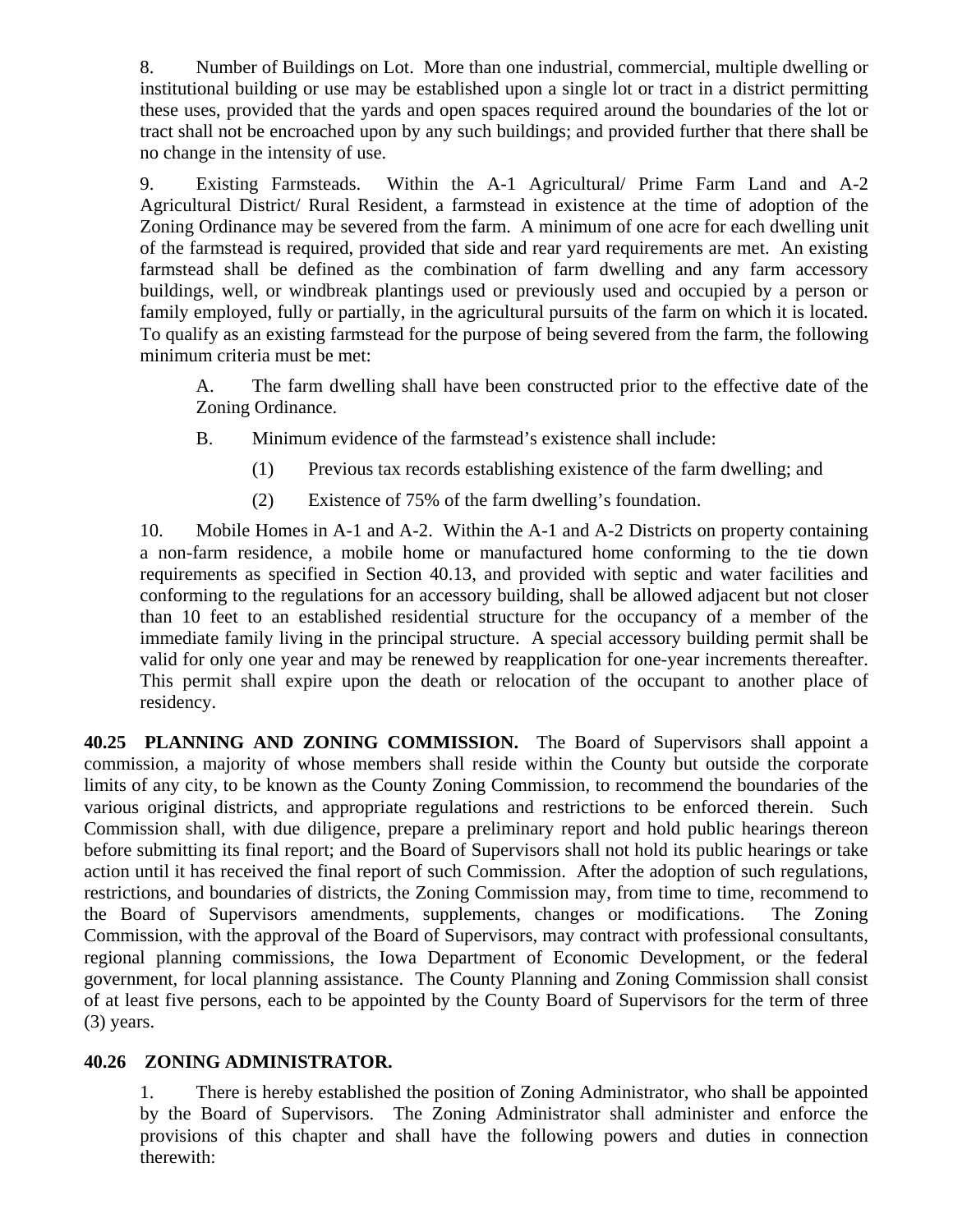A. The Administrator shall issue all permits and certificates required by this chapter.

B. If the Administrator shall find that one of the provisions of this chapter is being violated, the Administrator shall notify in writing the person responsible for such violation, indicating the nature of the violation and ordering the action necessary to correct it. The Administrator shall order the discontinuance of the illegal use of land, buildings or structures; the removal of illegal buildings or structures, or of additions, alteration or structural changes thereto; the discontinuance of any illegal work being done; or shall take any other action authorized by this chapter and the Board of Supervisors to insure compliance with or to prevent violation of its provisions.

C. The Administrator shall keep a record of all permits, appeals, variances and such other transactions and correspondence pertaining to the administration of this chapter.

2. All departments, officials, and public employees of the County who are vested with the duty or authority to issue permits shall insure conformance to the provisions of this chapter and shall issue no permit for any use, building or purpose if the same would be in conflict with the provisions of this chapter.

3. The Board of Supervisors may, by resolution, delegate the powers and duties of the office of Zoning Administrator to any other officer or employee of the County, or of any city, town, or governmental subdivision within the County, or may combine the powers and duties of this office with any other office or position.

### **40.27 BOARD OF ADJUSTMENT.**

1. Established. A Board of Adjustment, to be hereinafter referred to as the "Board" is hereby established. The Board shall consist of five (5) members, the majority of which reside outside the corporate limits of any city, each to be appointed by the County Board of Supervisors for the term of five (5) years. No member shall serve more than two (2) consecutive terms. Members shall be removable for cause by the appointing authority upon written charges and after public hearing. Vacancies shall be filled for the unexpired term of any member whose term becomes vacant.

2. Chairperson and Meetings. The Board shall elect its own Chairperson, who shall serve for one year. Meetings of the Board shall be held at the call of the Chairperson and at such other times as the Board may determine. Such Chairperson, or in the absence of the Chairperson, the acting Chairperson, may administer oaths and compel the attendance of witnesses. All meetings of the Board shall be open to the public and the presence of three (3) members shall constitute a quorum.

3. Procedures. The Board shall keep minutes of its proceedings, showing the vote of each member on every question, or if absent or failing to vote indicating such fact, and shall keep complete records of its examinations and other official actions. Every rule, regulation, every amendment or appeal thereof, and every order, requirement, decision or determination of the Board of Adjustment shall be immediately filed in the office of the Zoning Administrator and shall be public record. The Board of Adjustment shall adopt its own rules of procedure not to conflict with this chapter or with the Iowa Statutes. The Board of Adjustment shall not be compensated, except for necessary expense.

4. Appeals. The Board of Adjustment shall hear and decide appeals from and review any order, requirement, decision or determination made by the Zoning Administrator in the enforcement of this chapter. Such appeal shall be taken within a period of not more than thirty (30) days following the date of the order, requirement, decision or determination, and in the manner prescribed in the Rules of the Board of Adjustment, by filing with the Administrator and with the Board of Adjustment a notice of appeal specifying the grounds thereof, and by paying a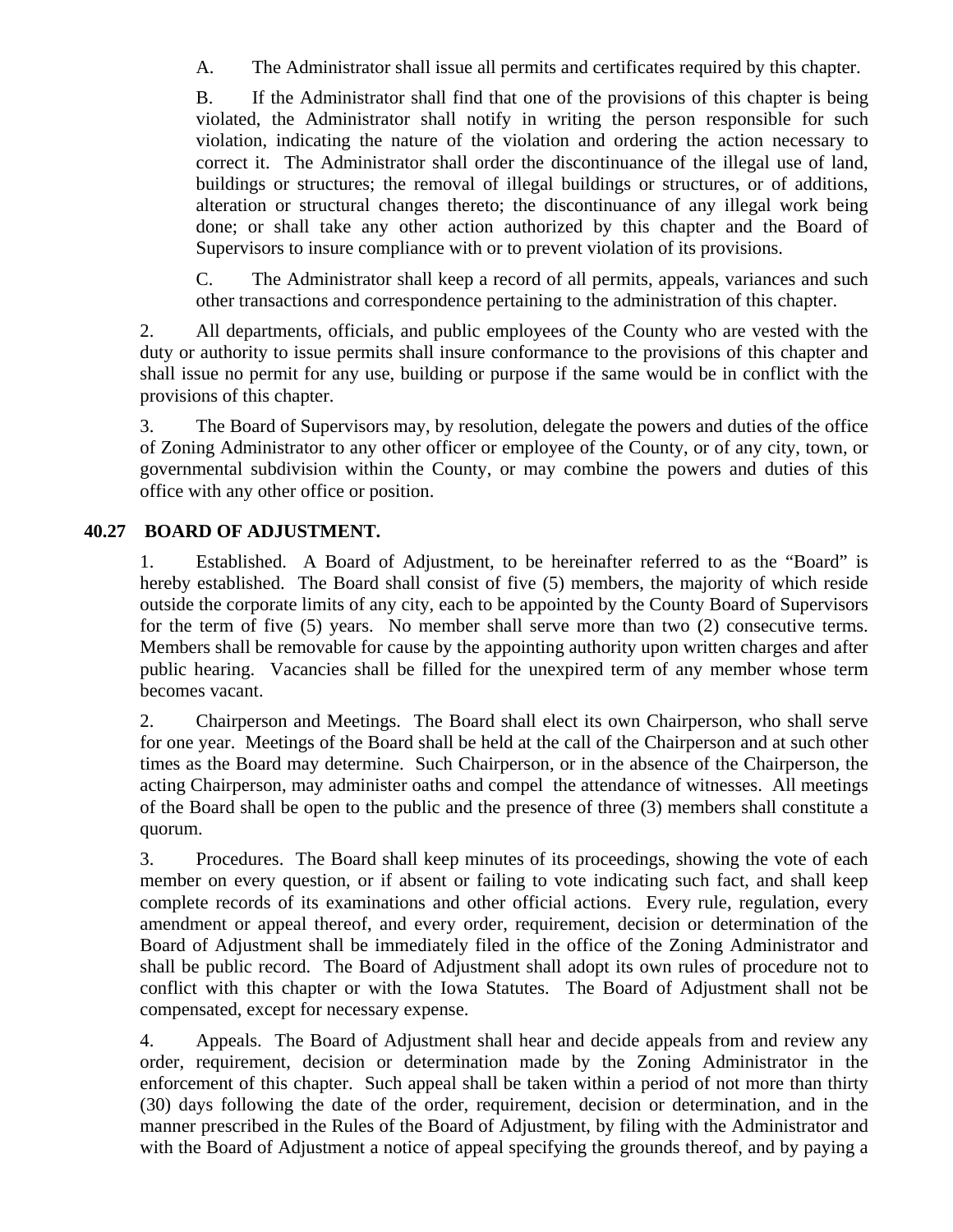filing fee of twenty-five dollars (\$25.00) to the County Treasurer. When notice of the appeal is filed, the Administrator shall transmit all of the records regarding the appeal to the Chairperson of the Board of Adjustment, including a copy of the letter to an applicant who has been refused a zoning permit. The Board of Adjustment shall take action upon said appeal within sixty (60) days following the date of appeal. An appeal stays all proceedings in furtherance of the action appealed from, unless the Administrator certifies to the Board, after notice of appeal shall have been filed, that by reason of the facts stated in the certificate, a stay would, in the Administrator's opinion, cause imminent peril to life or property. In such case, proceedings shall not be stayed otherwise than by a restraining order which may be granted by the Board or by a court of record on application, on notice to the Administrator and on due cause shown.

5. Powers and Duties. The Board of Adjustment shall have the following powers, and it shall be its duty:

A. To hear and decide appeals where it is alleged that there is error of law in any order, requirement, decision or determination made by the Zoning Administrator in the enforcement of this chapter.

B. To hear and decide upon applications for variations and, subject to such standards, principles and procedures provided in this chapter, to vary the strict application of the height, area, parking or density requirements to the extent necessary to permit the applicant a reasonable use of the property in those specified instances where there are peculiar, exceptional and unusual circumstances in connection with a specific parcel of land, which circumstances do not generally exist within the locality or neighborhood concerned. Special conditions shall include but not be limited to a property owner who can show that his/her property was acquired in good faith and where by reason of exceptional topographical conditions or other extraordinary or exceptional situations, the strict application of the terms of this chapter actually prohibits the use of the property in the district. The special conditions and circumstances shall not result from the actions of the applicant. Under no circumstances shall the Board grant a variance to allow a use not permissible under the terms of this chapter in the district involved, or any use expressly or by implication prohibited by the terms of this chapter in said district.

C. Upon petition by a property owner to permit exceptions to the terms of this chapter as follows:

(1) To permit the extension of the district boundary line if a district divides a lot in single ownership, as shown of record or by existing contract or purchase, at the time of the passage of the Zoning Ordinance. In no case shall such extension of the district boundary line exceed 100 feet in any direction.

(2) To interpret the provisions of this chapter in such a way as to carry out the intent and purpose of the plan, as shown upon the Zoning Map fixing the several districts accompanying and made a part of this chapter, where the road layout actually on the ground varies from the road layout as shown on the Zoning Map aforesaid.

(3) To permit the reconstruction of a nonconforming building which has been damaged by explosion, fire, act of God, or the public enemy, to the extent of more than fifty percent (50%) of its fair market value, where the Board finds some compelling public necessity requiring the continuance of the nonconforming use.

The Board, in making any exception to this chapter, shall be guided by the general rule that the exceptions shall by their design, construction and operation adequately safeguard the health, safety and welfare of the occupants of adjoining and surrounding property; shall not impair an adequate supply of light and air to adjacent property; shall not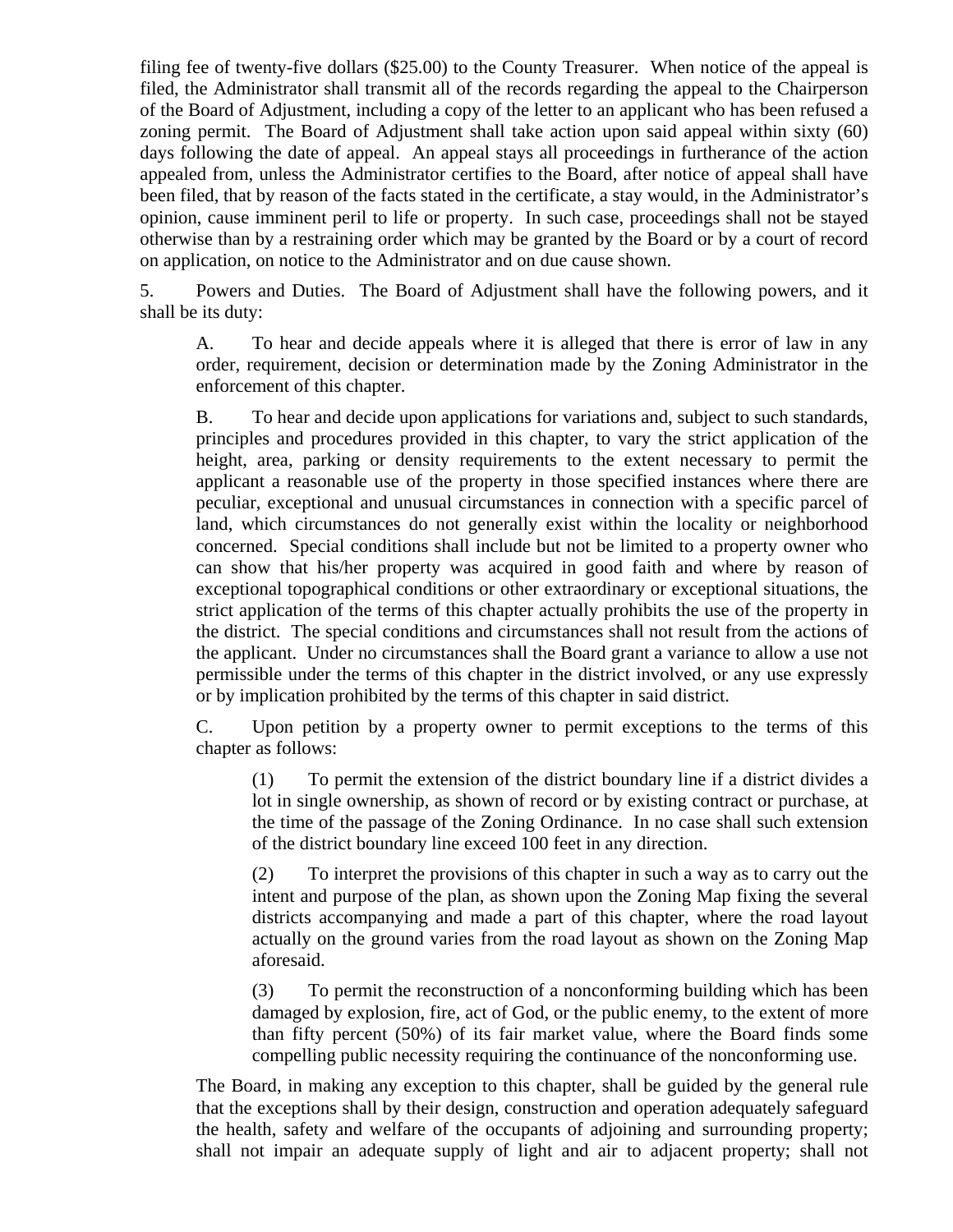increase public danger of fire and other threats to safety, and shall not diminish or impair established property values in surrounding areas; provided that any exception granted is not one where the specific conditions pertaining to the property are so general or recurrent in nature as to make the formulation of a general regulation for such conditions practicable. It is not the intention to grant to the Board of Adjustment the power or authority to alter or change the Zoning Ordinance or the District Maps. Such power and authority rests solely with the Board of Supervisors. Exceptions and variances which have been granted in accordance with the provisions of this chapter shall be null and void at the end of six (6) months from the date of grant if substantial action has not been taken to accomplish the purpose for which the variance was granted. Completion must be within a reasonable length of time.

6. Vote. In exercising the above powers, the concurring vote of three (3) members of the Board of Adjustment shall be necessary to reverse any order, requirement, decision or determination of the Zoning Administrator, or to decide in favor of the applicant on any matter upon which it is required to pass under this chapter. Every variation granted or denied by the Board of Adjustment shall be accompanied by a written finding of fact based on testimony and evidence, and specifying the reasons for granting or denying the variation.

7. Hearings. The Board of Adjustment shall fix a reasonable time for the hearing of an appeal, and give written notice thereof to the parties and shall publish notice of the public hearing upon the appeal in a paper of general circulation within the County at least four (4) days, but not more than twenty (20) days before said date of public hearing and decide the same within a reasonable time. Notice of the hearing shall also be mailed to owners of property within 500 feet of the legal boundaries of the land to be affected by the application. Failure of the Board to notify all property owners by mail as described above shall not invalidate any action taken by the Board, provided such failure was unintentional. Upon the hearing any party may appear in person, or by agent, or by attorney. The Board of Adjustment may reverse or confirm, in whole or in part, or may modify the order, requirement, decision or determination as in its opinion ought to be made, and to that end shall have all the powers of the officer from whom the appeal is taken. Any person or persons, jointly or separately, aggrieved by any decision of the Board of Adjustment under the provisions of this chapter, or any taxpayer, or any officer, department or bureau of the County may seek such relief through the Courts as provided by Statute.

**40.28 CONDITIONAL USES.** Conditional uses of land within the zoning districts as set fourth in this chapter may be permitted subject to approval of the Board of Adjustment after notice and public hearing.

1. In its determination upon a particular use at the location requested, the County shall consider all of the following conditions:

A. The proposed location, design, construction, and operation of the particular use adequately safeguards the health, safety, and general welfare of persons residing or working in adjoining or surrounding property.

B. Such use shall not impair an adequate supply of light and air to surrounding property.

C. Such use shall not unduly increase congestion in the streets, or public danger of fire and other threats to safety.

D. Such use shall not diminish or impair established property values in adjoining or surrounding property.

E. Such use shall be in accord with the intent, purpose, and spirit of this chapter and the Land Use Policies of the County.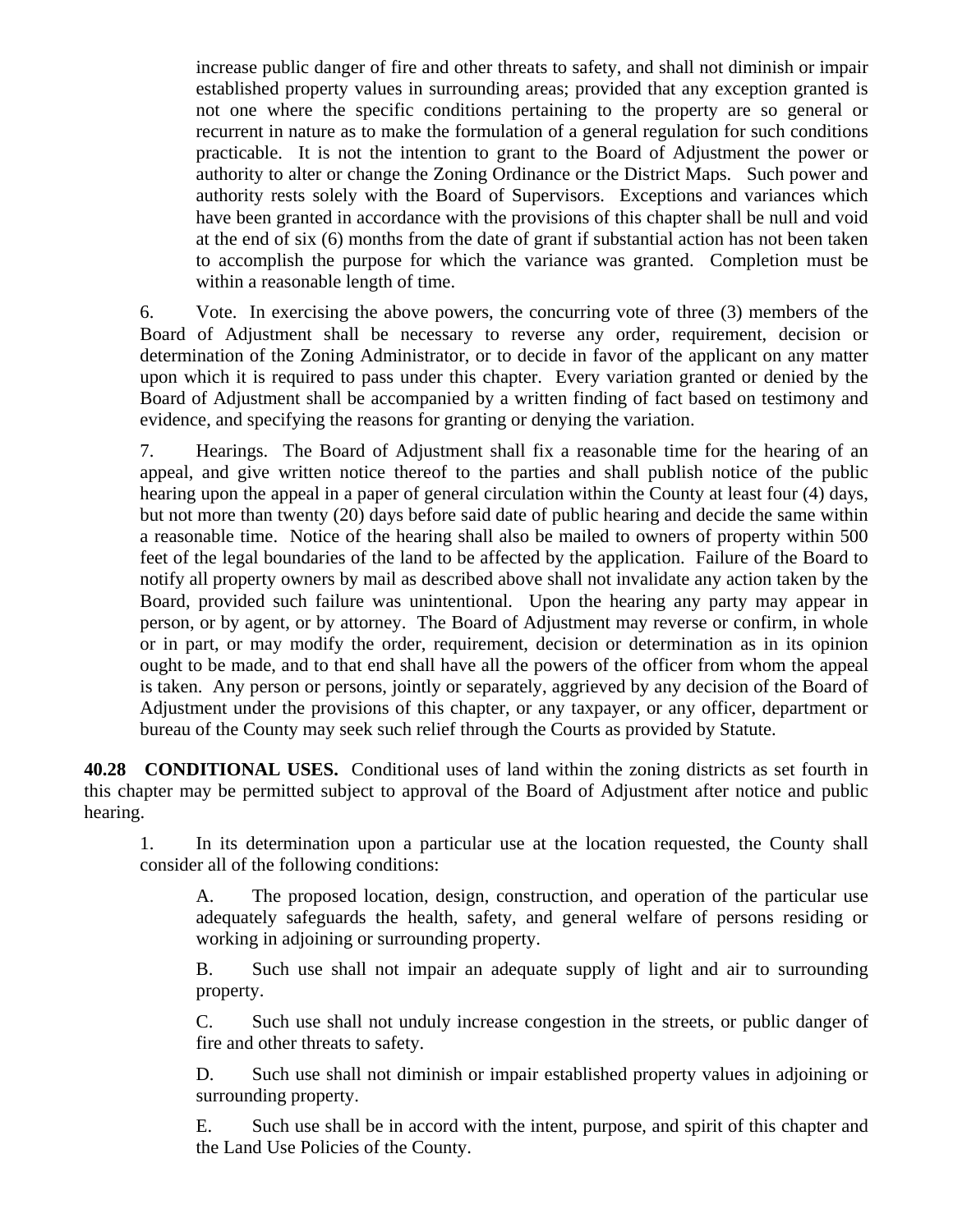2. Additional Requirements Covering the Extraction of Minerals.

A. The applicant for a conditional use permit shall submit to the Board of Adjustment a plan for the staged extraction, restoration and reuse of the land affected by the application.

B. A minimum setback of 100 feet from all property lines shall be maintained. The setback requirement may be waived on the sides adjacent to roadways to allow mining through roads if approved by the Board of Adjustment and the Board of Supervisors.

C. Appropriate fencing, as approved by the Board of Adjustment, shall limit the hazard.

D. Where mineral extraction occurs within 100 feet of a permanent water course, special provisions shall be made to ensure adequate protection from pollution, siltation, or damage to wildlife and wildlife habitats. Such provisions shall be clearly stated in the plan.

E. The best practical means available for the disposal of refuse matter or watercarried wastes, the abatement of obnoxious or offensive odor, dust, smoke, gas, noise or similar nuisances shall be employed.

F. The developer shall post a bond with the County Auditor; such bond will ensure to the County that the restoration for reuse as provided in the approved plan shall be completed by the developer within one year of discontinuance of the extraction activities specified in the approved master plan. The amount of the bond shall not be less than the estimated cost of the restoration, and the amount of the estimate must be approved by the County Engineer. If the restoration is not completed within the specified time, the County may use the bond or any portion thereof to complete the restoration. Bond requirements may be waived or modified if the applicant can demonstrate that bonding under compliance with Chapter 83.A of the Code of Iowa will be sufficient to ensure restoration of the site as specified in the approved plan.

G. The Board of Adjustment will issue a special permit for mineral extraction for a specific period of time consistent with any State or Federal permit in effect, with the effective date and expiration date of the permit clearly stated.

### 3. Application for Conditional Use Permit.

A. The applicant for a conditional use permit shall complete and submit to the Zoning Administrator a conditional use permit application form and all supplemental information described therein. The appropriate permit fee shall be submitted by the applicant at the time of application.

B. The Zoning Administrator shall refer said application to the Board of Adjustment for review.

C. The Board of Adjustment shall hold a public hearing on the application. Notice of the public hearing shall be published in an official newspaper or a newspaper of general circulation at least four (4) days and not more than twenty (20) days before said date of public hearing. Notice of the hearing shall also be mailed to owners of property within 500 feet of the legal boundaries of the land to be affected by the application. Failure of the Board to notify all property owners by mail as described above shall not invalidate any action taken by the Board, provided such failure was unintentional.

D. The Board of Adjustment shall take action on said application within sixty (60) days following the date of application. The Board of Adjustment may impose additional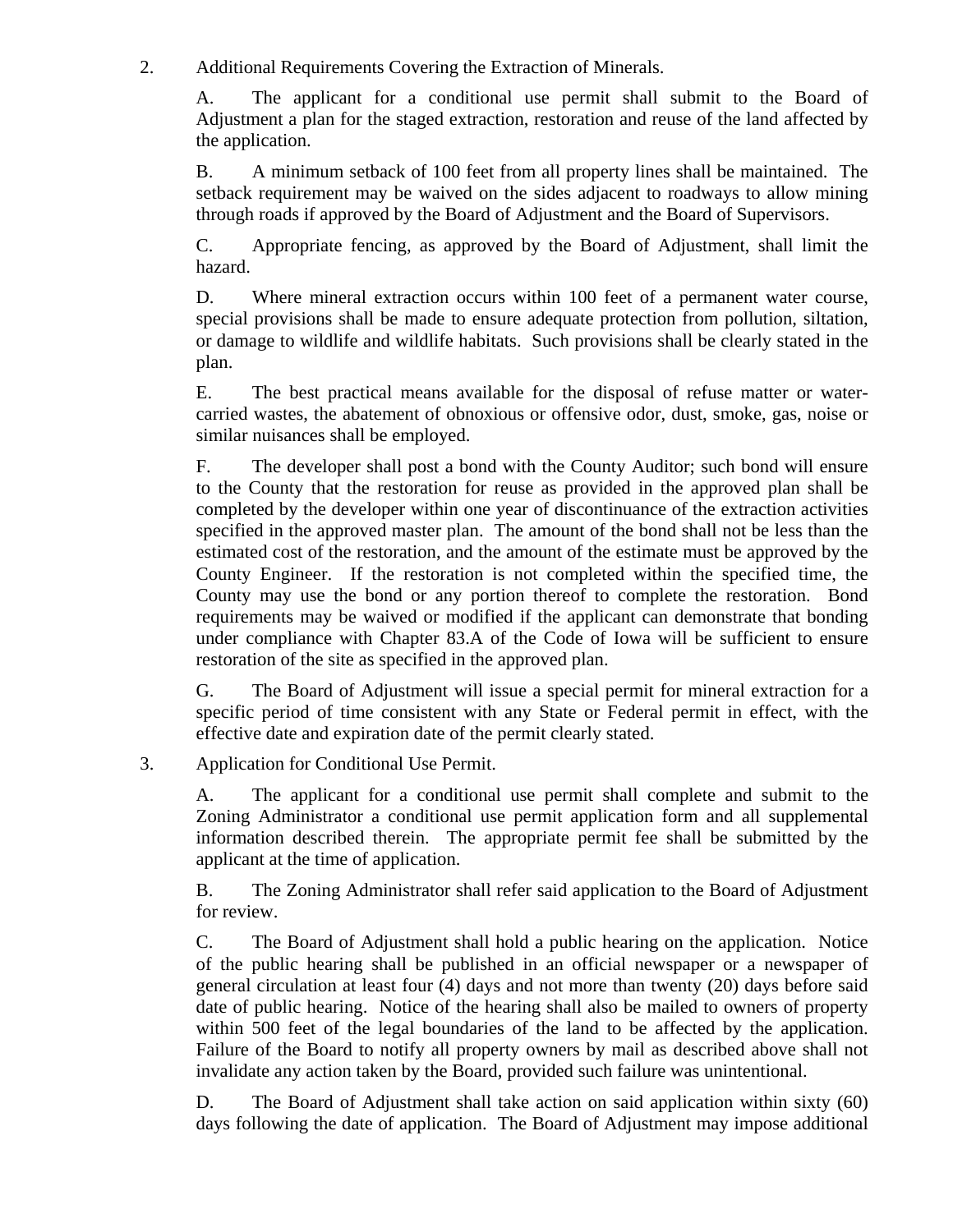conditions upon the permit as it deems necessary to protect the public health, safety and welfare and such conditions may impose a time limit for the use to exist or operate.

E. No application for a conditional use permit shall be resubmitted for a period of three (3) months from the date of said order of denial.

F. In the event the applicant violates ant of the conditions set for the in the permit, the Board of Adjustment shall have the authority to revoke the conditional use permit.

4. Additional Requirements Covering Salvage Yards. A conditional use permit for a rural salvage yard may not be issued for proposed location within a five-mile radius of any other lawfully existing rural salvage yard in the County. The Board shall consider the proposed use after being presented a report and recommendation from the Zoning Administrator and upon finding that the following standards have been met, where applicable:

A. Compatibility. The proposed buildings or use shall be constructed, arranged and operated so as to be compatible with the character of the zoning district and immediate vicinity, and not to interfere with the development and use of adjacent property in accordance with the applicable district regulations. The proposed development shall not be unsightly, obnoxious or offensive in appearance to abutting or nearby properties.

B. Transition. The development shall provide for a suitable transition, and if necessary, buffer, between the proposed buildings or use and surrounding properties.

C. Vehicle Circulation. The development shall provide for adequate ingress and egress, with particular attention to vehicular and pedestrian safety and convenience, traffic flow and control, and emergency access.

D. Parking and Loading. The development shall provide all off-street parking and loading areas as required by this chapter, and adequate service entrances and areas.

E. Nuisance. The development shall not generate excessive noise, vibration, dust, smoke, fumes, odor, glare, offensive views, groundwater pollution or other undesirable, hazardous or nuisance conditions, including weeds.

F. Abandonment. A statement in writing shall be provided by the owner, to become part of the public record, that the area will be cleaned up to the satisfaction of the Zoning Administrator should the salvage yard be abandoned, or moved in whole or in part. A salvage yard which remains idle or unused for a continuous period of one year whether or not fixtures or equipment are removed shall constitute abandonment. The casual, intermittent, temporary, or illegal operation of a salvage yard shall not be sufficient evidence to establish continuous use.

G. Screening. Screening shall be provided to eliminate the visual impact of the salvage yard contents by obscuring it from view from adjacent roadways and, as appropriate, adjacent property.

H. Setbacks. No salvage shall be stored within 100 feet of any property line.

5. Additional Requirements Covering Sanitary Landfills.

A. The applicant for a conditional use permit shall submit to the Board of Adjustment the following information:

(1) Evidence that the proposed site meets or exceeds all requirements for such activities as regulated by the Iowa Department of Natural Resources.

(2) Evidence that any additional permits required for solid waste disposal and landfill operations have been obtained from the appropriate County and/or State officials.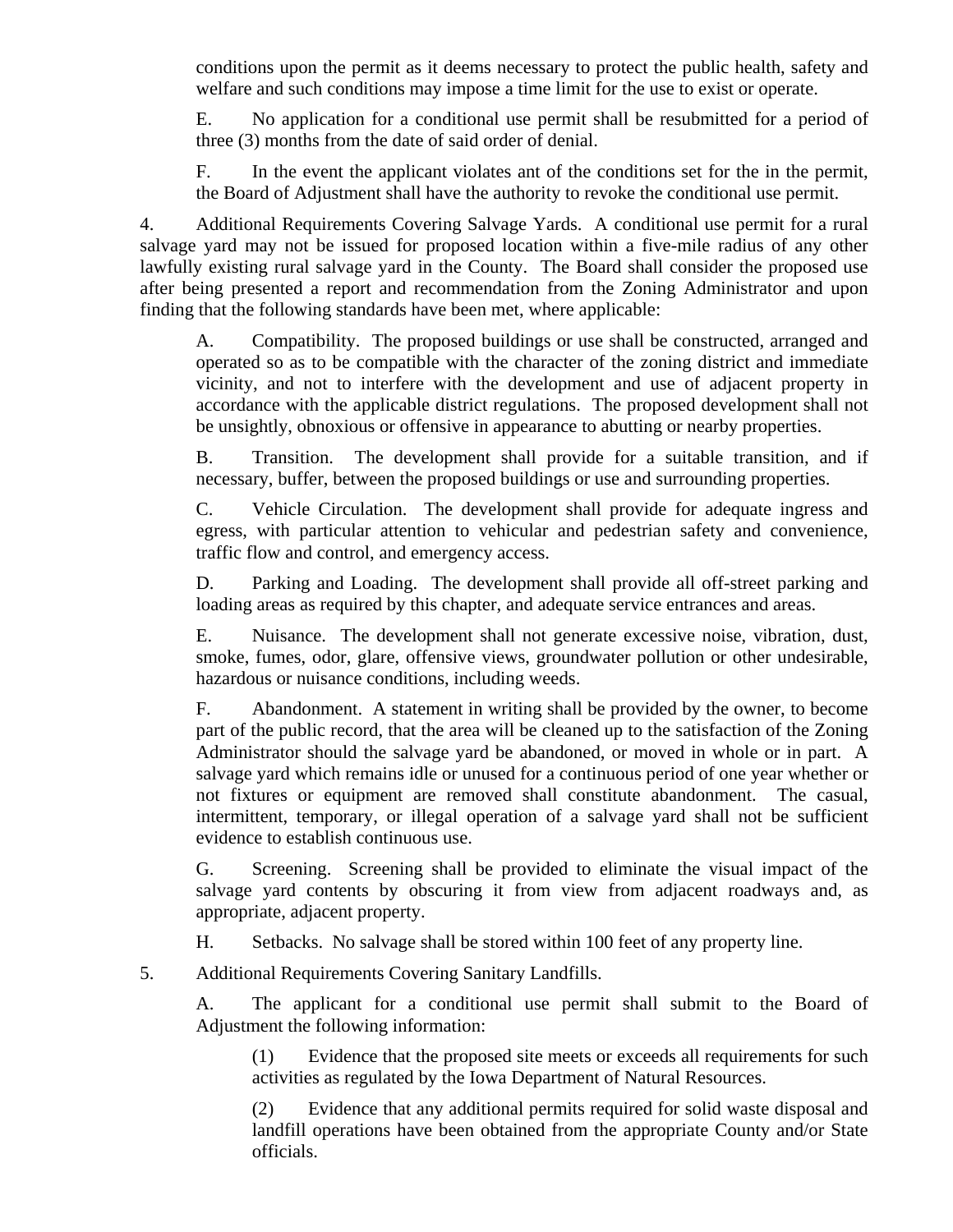B. A minimum setback of 100 feet from all property lines shall be maintained.

C. Appropriate fencing as approved by the Board of Adjustment shall limit the hazard.

**40.29 VARIANCES.** A variance to the provision of this chapter may be issued to provide relief to the property owner in those zoning districts where this chapter imposes undue hardship or practical difficulties to the property owner in the use of this land, subject to approval of the Board of Adjustment after notice and public hearing.

1. No Use Variances Issued. A variance may be granted only in the event that the following circumstances exist:

A. Exceptional or extraordinary circumstances apply to the property which do not apply generally to other properties in the same zone or vicinity, and result from lot size or shape, topography, or other circumstances over which the owners of property since the effective date of the Zoning Ordinance have had no control.

B. Literal interpretation of the provisions of this chapter would deprive the applicant of rights commonly enjoyed by other properties in the same district under the terms of this chapter.

C. The special conditions or circumstances do not result from the actions of the applicant.

D. Granting the variance requested will not confer on the applicant any special privilege that is denied by this chapter to owners of other lands, structures or buildings in the same district.

E. The variance requested is the minimum variance which would alleviate the hardship.

F. The variance would not be materially detrimental to the purposes of this chapter, or to property in the same zone.

2. Application for Variance.

A. The applicant for a variance shall complete and submit to the Zoning Administrator a variance application form and all supplemental information required therein the appropriate permit fee shall be submitted by the applicant at the time of application.

B. The Zoning Administrator shall refer said application to the Board of Adjustment for review.

C. The Board of Adjustment shall hold a public hearing on the application. Notice of the public hearing shall be published in an official newspaper or a newspaper of general circulation at least four (4) days and not more than twenty (20) days before said date of public hearing. Notice of the hearing shall also be mailed to owners of property within 500 feet of the legal boundaries of the land to be affected by the application. Failure of the Board to notify all property owners by mail as described above shall not invalidate any action taken by the Board, provided such failure was unintentional.

D. The Board of Adjustment shall take action on said application within sixty (60) days following the date of application.

E. No application for a variance shall be resubmitted for a period of three (3) months from the date of order of denial.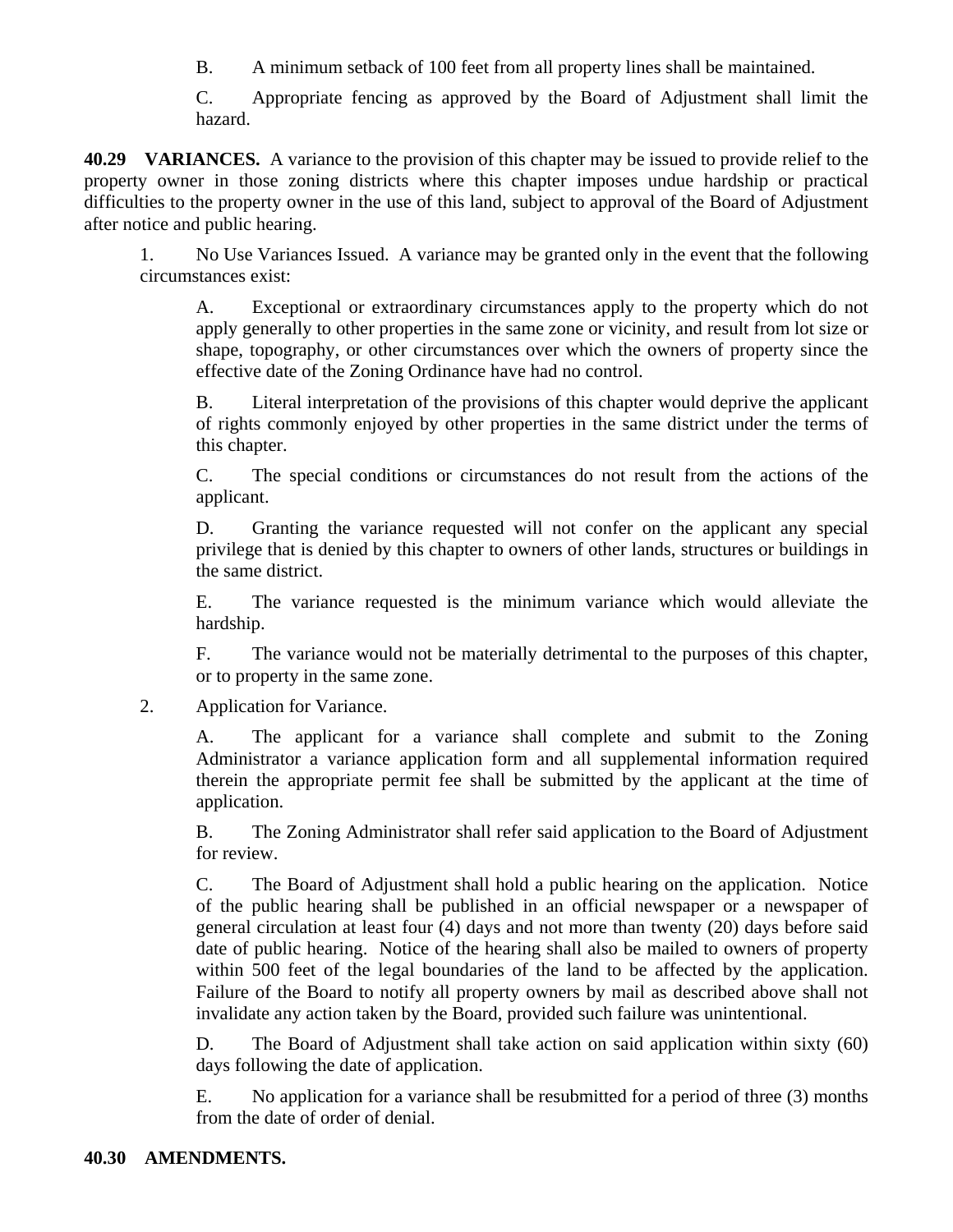1. Authorized. The Board of Supervisors may from time to time, on its own action or on petition by the owner or authorized agent of the property affected, after public notice and hearings as provided by law and after report by the County Planning and Zoning Commission, amend, supplement or change the boundaries or regulations herein or subsequently established, and such amendment shall not become effective except by the favorable vote by a majority of all the members of the Board of Supervisors.

2. Application for Amendment.

A. The applicant for a zoning amendment shall complete and submit to the Zoning Administrator a zoning amendment application form and all supplemental information described therein. The appropriate permit fee shall be submitted by the applicant at the time of application.

B. The Zoning Administrator shall refer said application to the County Planning and Zoning Commission for review.

C. The County Planning and Zoning Commission shall hold a public hearing on the application within sixty (60) days of receiving said application. Notice of the public hearing shall be published in an official newspaper or a newspaper of general circulation at least four (4) days and not more than twenty (20) days before said date of public hearing. Notice of the hearing shall also be mailed to owners of property within 500 feet of the legal boundaries of the land to be affected by the application.

D. The County Planning and Zoning Commission shall forward said application and their recommendations to the County Board of Supervisors at which time the County Board of Supervisors shall schedule a public hearing. The public hearing shall be held on the application within thirty (30) days of receipt of said application. Notice of the hearing shall be published in an official newspaper or in a paper of general circulation at least four (4) days and not more than twenty (20) days before said date of hearing. Notice of hearing shall also be mailed to owners of property within 500 feet of the legal boundaries of the land to be affected by the application. Failure of the Board of Supervisors to notify all property owners by mail as described above shall not invalidate any action taken by the Board, provided such failure was unintentional.

E. Approval or denial of said application shall require a majority vote of all the members of the County Board of Supervisors.

F. No application for a zoning amendment shall be resubmitted for a period of six (6) months from the date of said order of denial.

G. The County Board of Supervisors may impose a time limit within which time the rezoned property must be used or developed according to its new zoning classification. If the property is not used or developed within said time period, the County Board of Supervisors may, upon fourteen (14) days' notice to the owner of record, revert said property to its previous zoning classification.

### **40.31 ZONING PERMITS.**

1. No land shall be occupied or used, and no building hereafter erected or structurally altered shall be occupied or used in whole or in part for any purpose whatsoever, until a certificate is issued by the Zoning Administrator stating that the building and use comply with the provisions of this chapter; provided however, no permit shall be required for agricultural uses.

2. No change of use shall be made in any building or part thereof, now or hereafter erected or structurally altered, without a permit being issued therefor by the Zoning Administrator. No